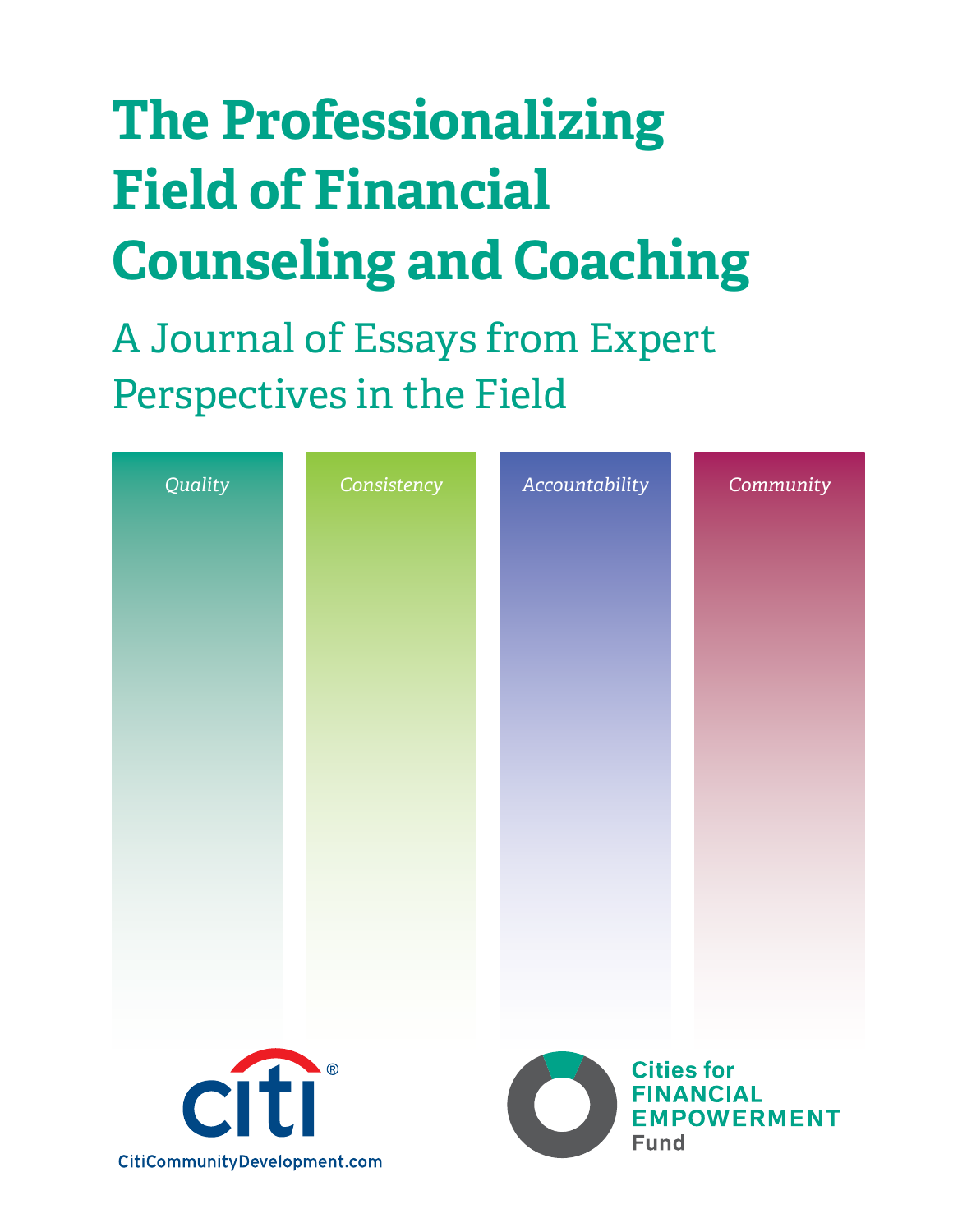# **The Professionalizing Field of Financial Counseling and Coaching Journal**

We are indebted to the experience and expertise reflected in the essays in this journal. This field wouldn't be at the cusp of professionalization without the vision and partnership of these thought leaders, the fortitude and dedication of the counselors and coaches, and the commitment and hard work of the clients.

#### **Thank you to our Partner: Citi Community Development**

Citi, the leading global bank, has approximately 200 million customer accounts and does business in more than 160 countries and jurisdictions. Citi provides consumers, corporations, governments and institutions with a broad range of financial products and services, including consumer banking and credit, corporate and investment banking, securities brokerage, transaction services, and wealth management.

Additional information may be found at **<http://citicommunitydevelopment.com>** | Twitter: @Citi | YouTube: **<www.youtube.com/citi>** | Blog: **<http://blog.citi.com>** | Facebook: **<www.facebook.com/citi>** | LinkedIn: **<www.linkedin.com/company/citi>**

#### **About Us: The Cities for Financial Empowerment Fund**

The Cities for Financial Empowerment Fund (CFE Fund) supports municipal efforts to improve the financial stability of households by leveraging opportunities unique to local government. By translating cutting edge experience with large scale programs, research, and policy in cities of all sizes, the CFE Fund assists mayors and other local leaders to identify, develop, fund, implement, and research pilots and programs that help families build assets and make the most of their financial resources. For more information, please visit **<www.cfefund.org>**.





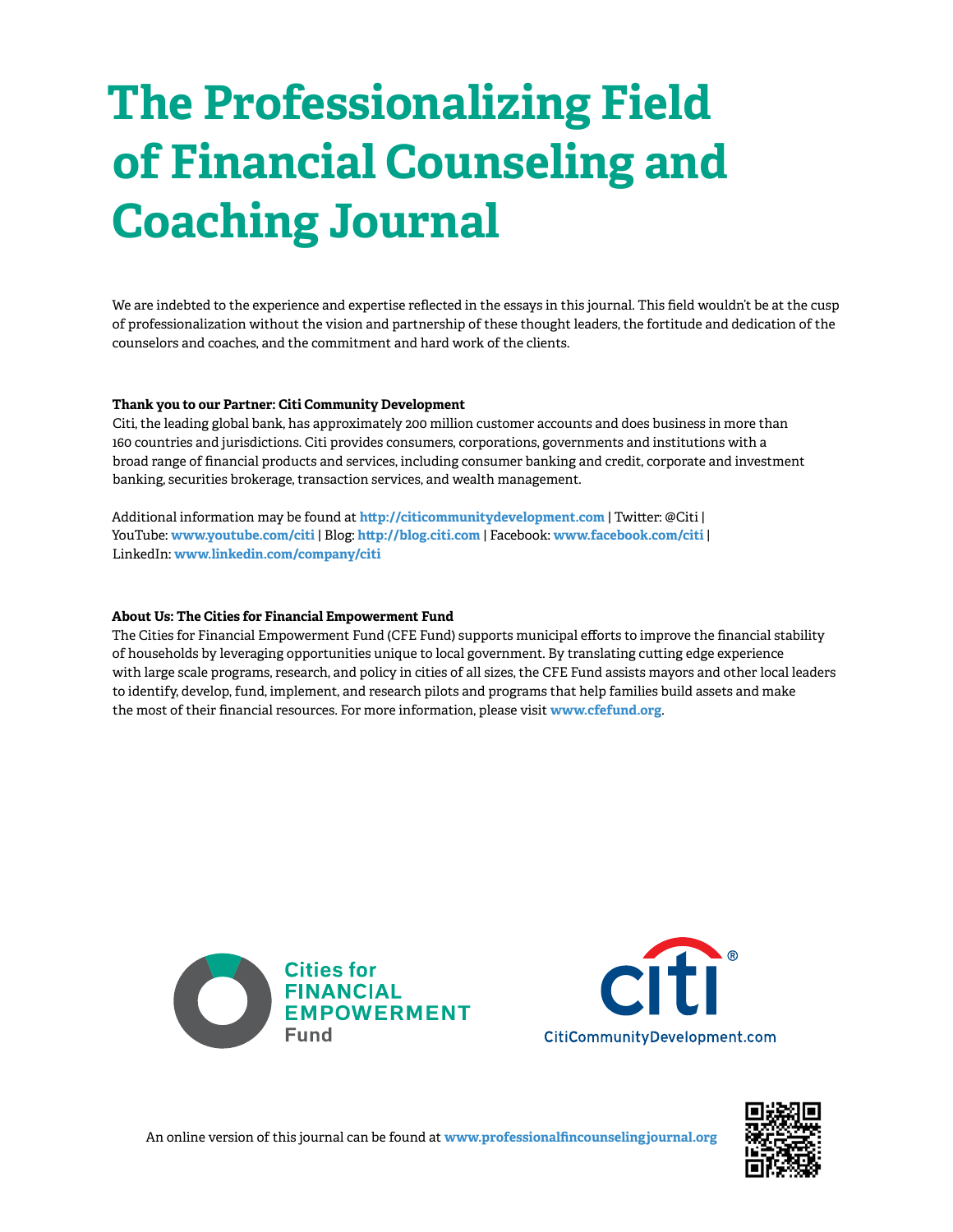## **CONTENTS**

### 5 INTRODUCTION

- 5 **From our Editor** Jonathan Mintz
- 6 **From our Partner** Bob Annibale

## 7 QUALITY

- 9 **Cultural Competence in Financial Counseling and Coaching** Julie Birkenmaier, Margaret Sherraden
- 11 **Social Workers Are Partners in Professional Financial Practice** Julie Birkenmaier, Christine Callahan, Jodi Jacobson Frey, Margaret Sherraden
- 13 **Professionalizing the Field to Better Serve Low-to-Moderate Income Clients** Alice Coday, Diana Dollar, Devin Stubblefield
- 15 **Maximizing Results Through Certification** Ann Estes
- 17 **Moving Towards an Evidence-Based Consensus on Core Counselor Competencies** NickY Grist
- 19 **Development Process for Professionalization of Financial Coach Career Track** Gloria Hatcher-Mays
- 21 **A View of Professional Financial Counseling From the Community Development Field**

Brooke Linkow

23 **Developing a Comprehensive Counseling Curriculum** Joyce Moy

## 25 CONSISTENCY

- 27 **Destinations with Flexible Paths: Promoting Consistency in Financial Coaching through Technology** Haidee Cabusora, Rebecca Smith
- 29 **A Behavioral Approach to Financial Counseling** Katy Davis, Abigail Kim
- 31 **Using an Evidence-Based Behavior-Change Counseling Model** Vicki Jacobson
- 33 **Financial Coaching for Youth and Young Adults** Margaret Libby
- 35 **Making the Case for Database Investments for Financial Counseling Consistency** Alana Perrone, Sarah Sable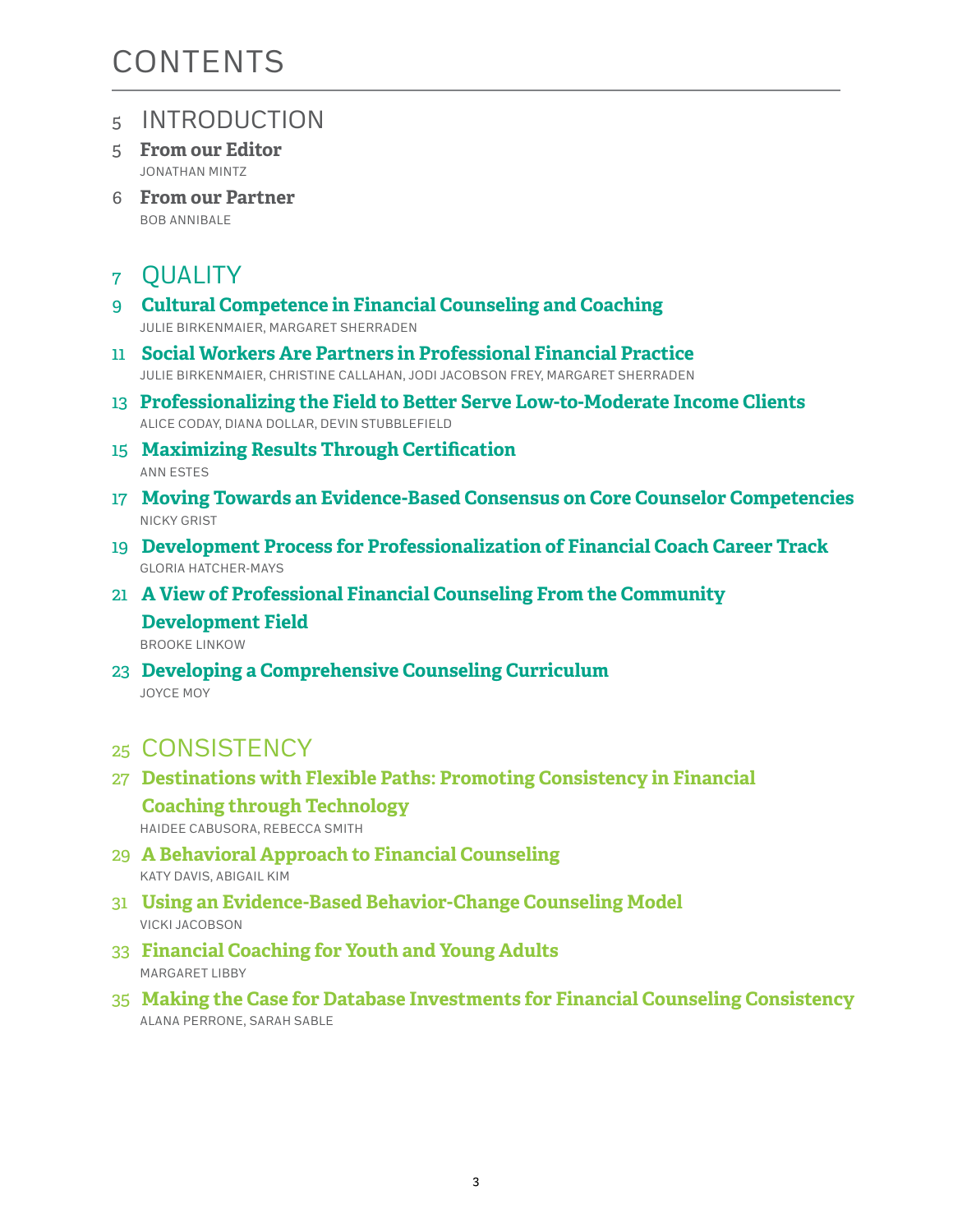### 37 ACCOUNTABILITY

- 39 **Accountability and Public Funding of Financial Counseling** Virgil Bernero
- 41 **The Importance of Quality Control and Data Collection at Kansas State University's Powercat Financial Counseling** Sonya Britt, Jodi Kaus
- 43 **Standardizing Outcome Measures in a Client-Centered Field** J. Michael Collins, Hallie Lienhardt, Annika Little, Regina Salliey
- 45 **A Financial Counselor's Reflection on What Makes a Professional Counselor Accountability is Key**

Jim Crain

- 47 **Measuring the Journey to Financial Stability** Anne Guthrie
- 49 **Professional Accountability: A Data-Assisted Model for Financial Counseling** Edmund Khashadourian
- 50 **Strength in Numbers: Building a Network of High-Quality Coaching and Integrated Services Providers** Katrin KÄrk, Seung Kim

### 53 COMMUNITY

- 55 **The Consumer Financial Protection Bureau and Financial Coaching** Daniel Dodd-Ramirez, Janneke Ratcliffe
- 57 **Professionalizing the Financial Coaching Field: The Experiences of \$tand By Me, a Statewide Financial Empowerment Program** Mary Dupont
- 59 **State and Regional Community Development Associations' Role in Successful Program Measurement**

Ryan Hill, Frank Woodruff

- 61 **The Role of Community in Volunteer Financial Coaching Networks** Christian Luna
- 63 **Integrating Financial Coaching with Responsible Financial Products and Services**

CATHIE MAHON

65 **Informing, Vetting and Sharing Standards: The Importance of Peer Connections**

Fran Rosebush

- 67 **Creating Professional Learning Communities for Financial Coaches** Lydia Ruter
- 69 **Setting the Standard Through Communities of Practice** Rebecca Wiggins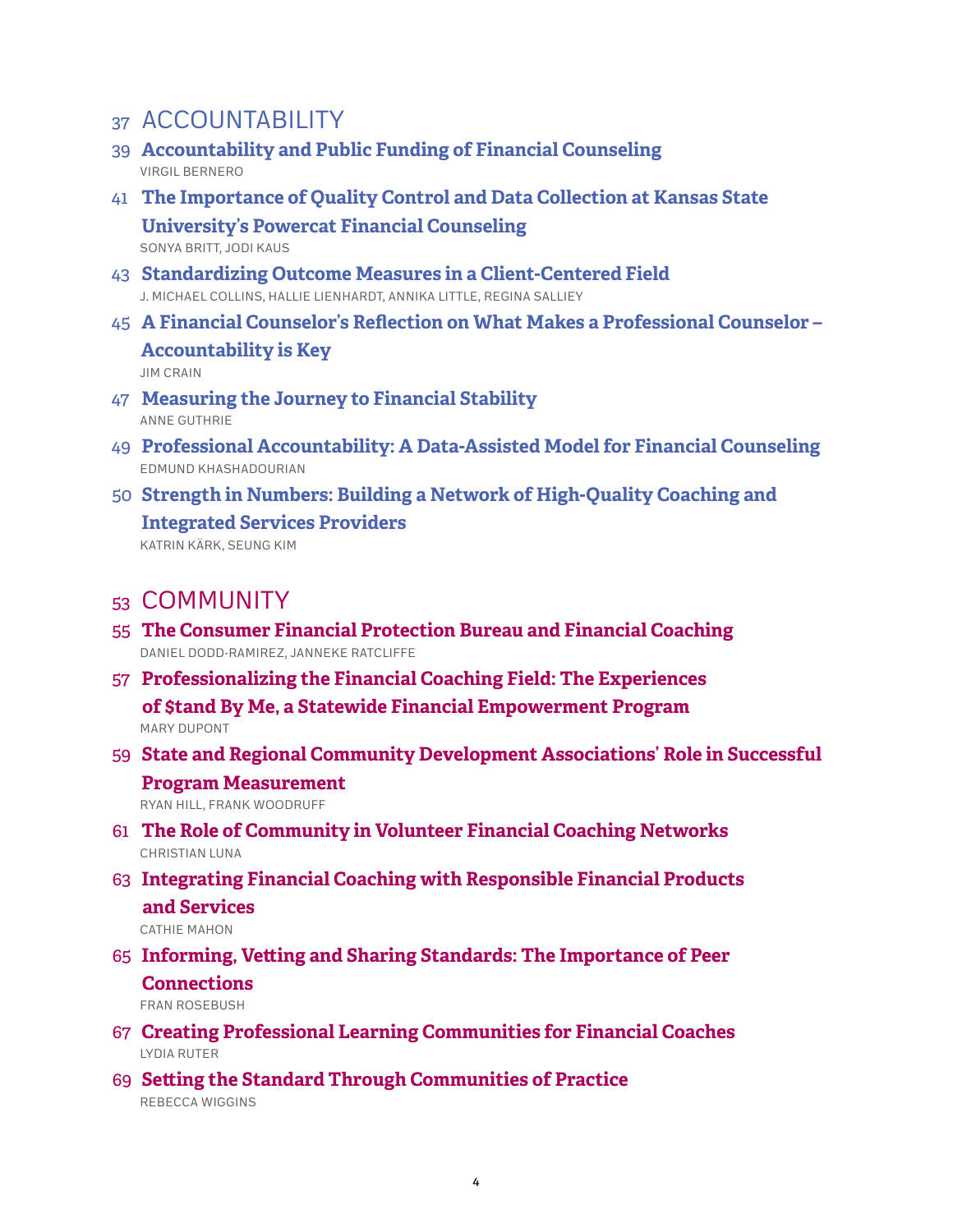## **From our Editor**



Financial counseling and coaching for those with lower incomes is beginning to hit its stride as a field. In fact, sitting down and literally helping someone individually with their financial challenges and goals (not just teaching them about the basics) is emerging as the next public service in cities across the country and even beyond. Exciting stuff … and no wonder. Community practitioners, government leaders, private funders, and local municipalities are developing and delivering services that are finally demonstrating both impact and the capacity for scale.

But as these efforts attract and sustain more resources, particularly government dollars, it is critical that the financial counseling and coaching field achieves professional maturity.

The four basic pillars of any professional field—quality, consistency, accountability, and community – are attracting increasing focus from financial empowerment stakeholders across multiple sectors. When the Cities for Financial Empowerment Fund and Citi Community Development released a call for essays to gather observations and best practices on financial counseling and coaching through the lens of these professional pillars, we were astonished by over 100 responses from across the country.

As you read through the essays, you'll notice that within each of the professional pillars, experiences and priorities span a broad and energizing spectrum. Yet ringing clearly through each essay we were able to include here, and the dozens and dozens we were not, is a strong stream of passionate commitment to, and tangible consensus for, providing services at a professional level, a field ready to be held to that standard, and the appetite to work together to support that evolution.

Thank you to Citi Community Development for their longtime partnership and support of this work; and thank you for joining us in this promising conversation.

Jonathan Mintz President and Chief Executive Officer Cities for Financial Empowerment Fund, Inc.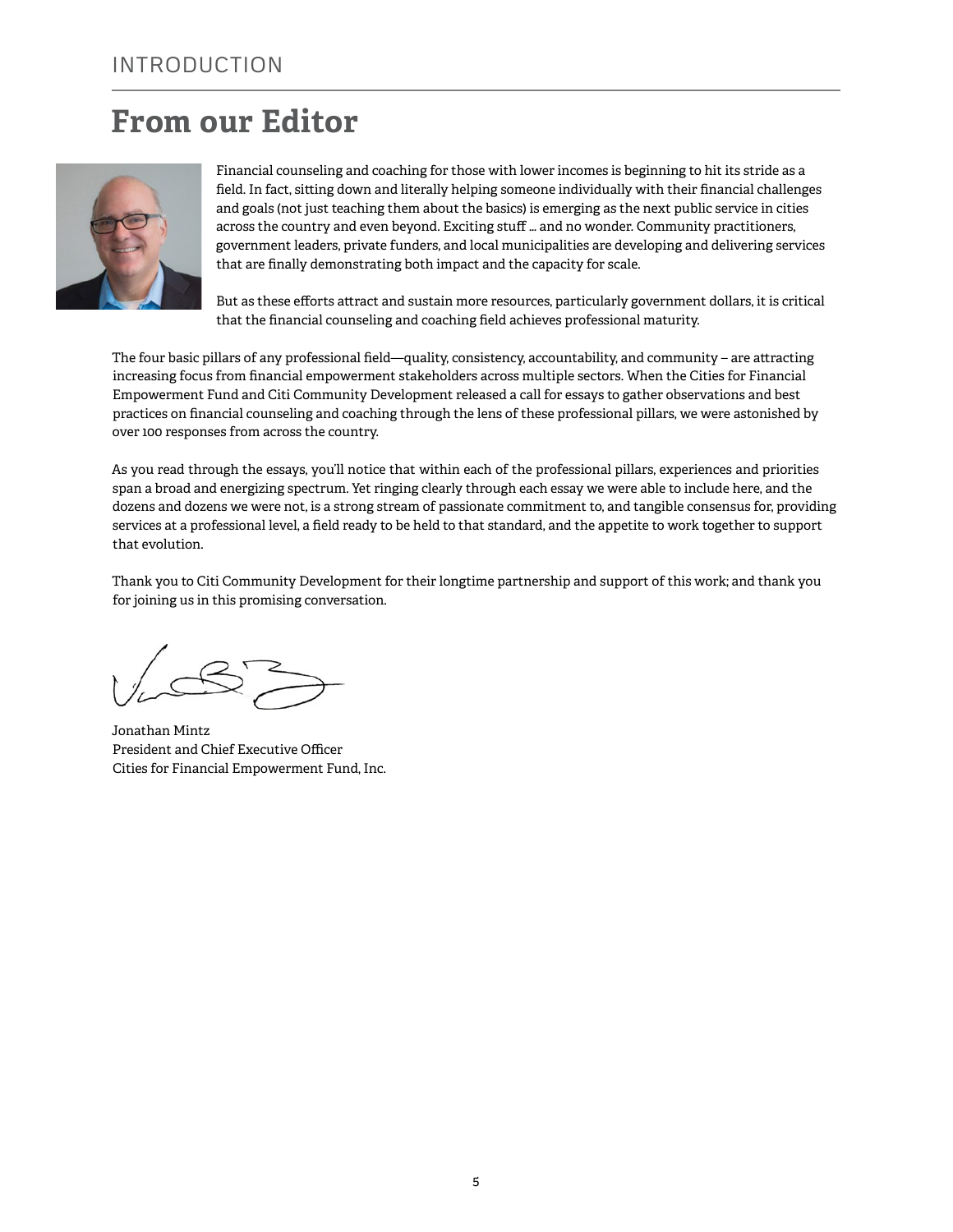## **From our Partner**



The field of financial empowerment has reached an inflection point. As of this writing, nearly thirty city governments have launched or are in the process of launching programs designed to enable financially vulnerable households to achieve a more secure financial future, and hundreds of organizations across the United States are delivering a suite of these services to their local communities. Companies and philanthropic organizations are more engaged than ever, providing support to enable the development of innovative new programs or the replication and scaling of successful ones. And practitioners continue to gather data and stories from the field—highlighting what works and what doesn't, and identifying current and emerging areas of need.

Yet despite the great progress that has been made, the need remains greater than ever. According to the FDIC, almost 93 million people live in unbanked and underbanked households in the United States—a group large enough to form the 13th most populous country in the world, larger than the populations of France, the U.K. or Germany. Nearly ten million households do not have a bank account, and more than 50 million adults are resorting to alternative and often predatory—credit products. The Consumer Financial Protection Bureau (CFPB) has found that 26 million consumers have no credit score and are considered "credit invisible", and an additional 19 million were "unscorable" due to thin or nonexistent credit data. And according to data from **[FamilyAssetsCount.org](http://FamilyAssetsCount.org)**, a collaboration between the Corporation for Enterprise Development (CFED) and Citi Community Development, nearly half of all U.S. households are "liquid asset poor"— that is, they do not have sufficient savings to sustain three months at the poverty level in the event of a significant interruption of income, such as a large medical expense or the loss of a job.

In short, in America in 2016, too many families and individuals lack financial access and financial resiliency to build assets in an increasingly complex and expensive economy.

As one of the field's earliest and staunchest supporters, Citi considers financial empowerment to be a key ingredient for building more inclusive cities. Armed with the right tools, expertise and partnerships, government, community organizations and the private sector have the power to improve access, affordability and resiliency for vulnerable families and communities: Access to safe, appropriate financial products and services, or to refundable tax credits like the EITC; assistance with finding affordable credit, housing or banking; and one-on-one financial counseling to encourage saving and building up the financial resiliency to safeguard against the unexpected.

But the industry has reached a point where simply growing is not enough. In order to reach the next level of effectiveness, it has to mature as a field. It has to professionalize.

That's why we have been thrilled to see so many of the leading experts in one-on-one financial counseling stepping forward to offer their unique insights and expertise to this first discussion of professionalization of financial empowerment services in the U.S. Their contributions take on a number of critically important questions from a range of different industry perspectives: how do we best measure and evaluate impact? How do we define national standards, ensure organizations adhere to them? How do we replicate programs and share best practices across a complex and heterogeneous economic landscape so that national standards rise?

Ultimately, we all have the same goal at heart: to enable vulnerable families to build a more secure financial future, and expand economic opportunity for the communities in which they live—and to do this as effectively as we can. We look forward to seeing how this journal prompts the kinds of discussion and action that shape the field and take it to the next level.

fold f faith

Bob Annibale Global Director Citi Community Development and Inclusive Finance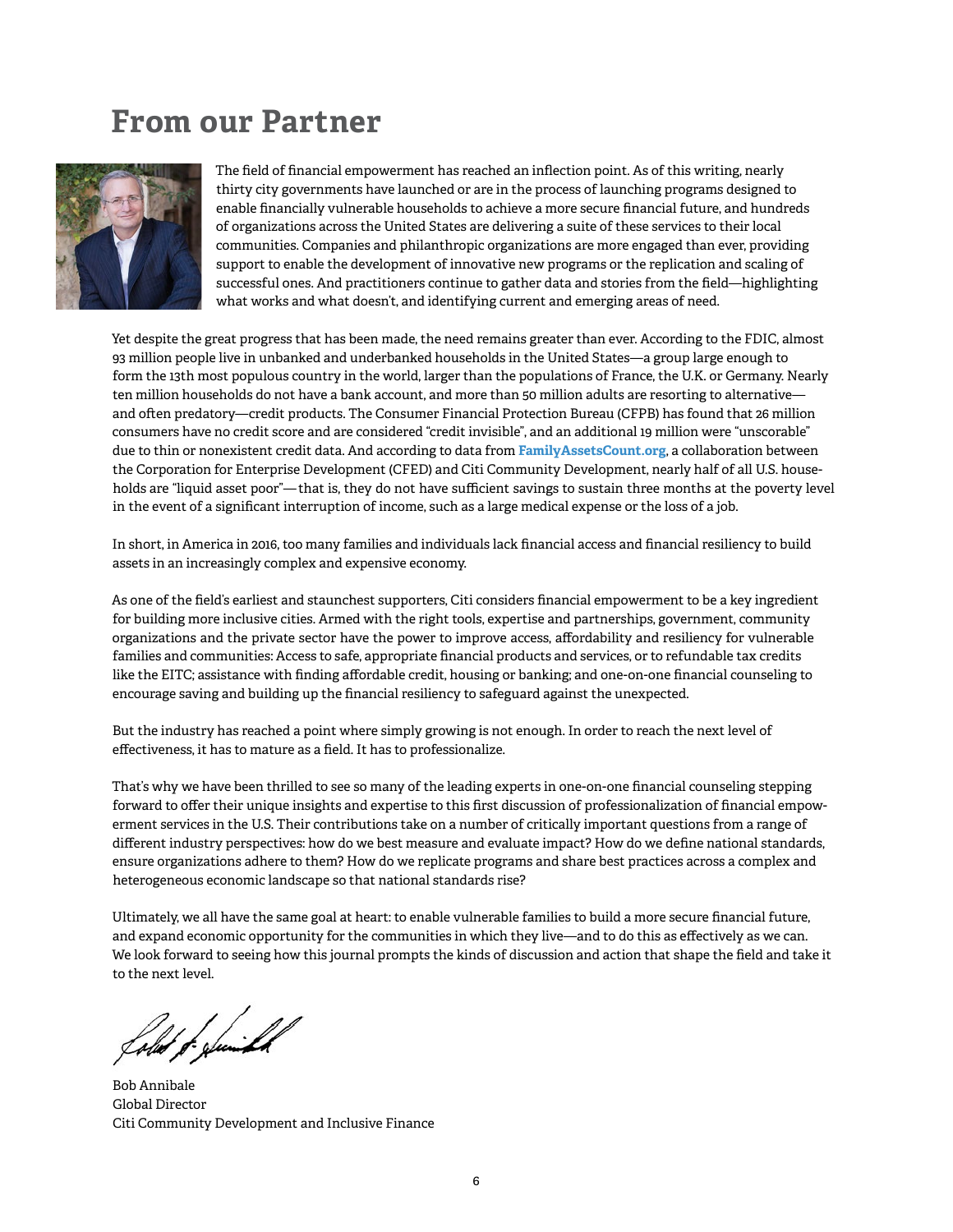## quality

*Ensuring that clients can expect high-quality services from appropriately trained providers is critical to the on-the-ground reality of financial counseling and coaching professionalism. The essays in this pillar detail the many areas in which the field can establish and support standards and mechanisms for quality control — including both the breadth and depth of training, professional certifications and accreditations, and opportunities for client feedback and ongoing counselor and program development.* 

### **Cultural Competence in Financial Counseling and Coaching**

*The authors highlight cultural competence as a key component to quality financial counseling.*

Julie Birkenmaier Saint Louis University Margaret Sherraden University of Missouri-St. Louis and Washington University in St. Louis

### **Social Workers Are Partners in Professional Financial Practice**

*This essay focuses on improving counseling quality through social work curriculum development and practice.*

Julie Birkenmaier Saint Louis University Christine Callahan University of Maryland School of Social Work

Jodi Jacobson Frey University of Maryland School of Social Work

Margaret Sherraden University of Missouri-St. Louis and Washington University in St. Louis

### **Professionalizing the Field to Better Serve Low-to-Moderate Income Clients**

*This essay explores the benefits of drawing from both counseling and coaching disciplines for quality service delivery.*

 Alice Coday Financial Empowerment Network | Seattle-King County Diana Dollar The Prosperity Agenda Devin Stubblefield The Prosperity Agenda

### **Maximizing Results Through Certification**

*The author makes the case for quality financial counseling standards and accredidation.*

 Ann Estes National Foundation for Credit Counseling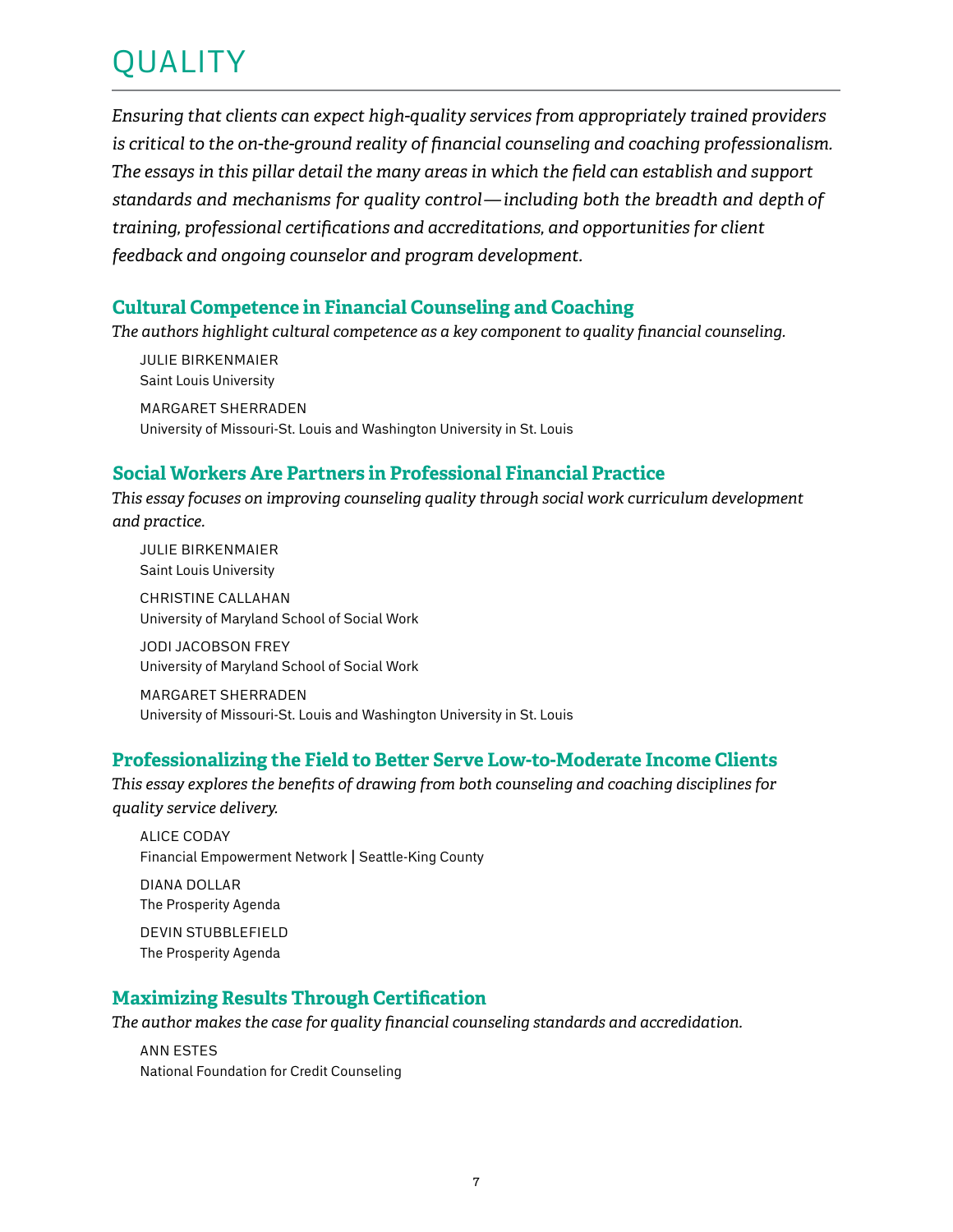### **Moving Towards an Evidence-Based Consensus on Core Counselor Competencies**

*The CFE Fund reflects on the competencies counselors found most critical to success in the replication of the multi-city Financial Empowerment Center public service counseling model.*

NickY Grist Cities for Financial Empowerment Fund

### **Development Process for Professionalization of Financial Coach Career Track**

*This author shares proposed tracks for certifying professional financial counselors.*

 Gloria Hatcher-Mays Seattle Human Services Department

### **A View of Professional Financial Counseling From the Community Development Field**

*This organization discusses the importance of professional training drawing from their experience with housing counseling.*

Brooke Linkow NeighborWorks America

### **Developing a Comprehensive Counseling Curriculum**

*This counseling training expert makes the case for the skill of counseling itself in quality services.*

Joyce Moy City University of New York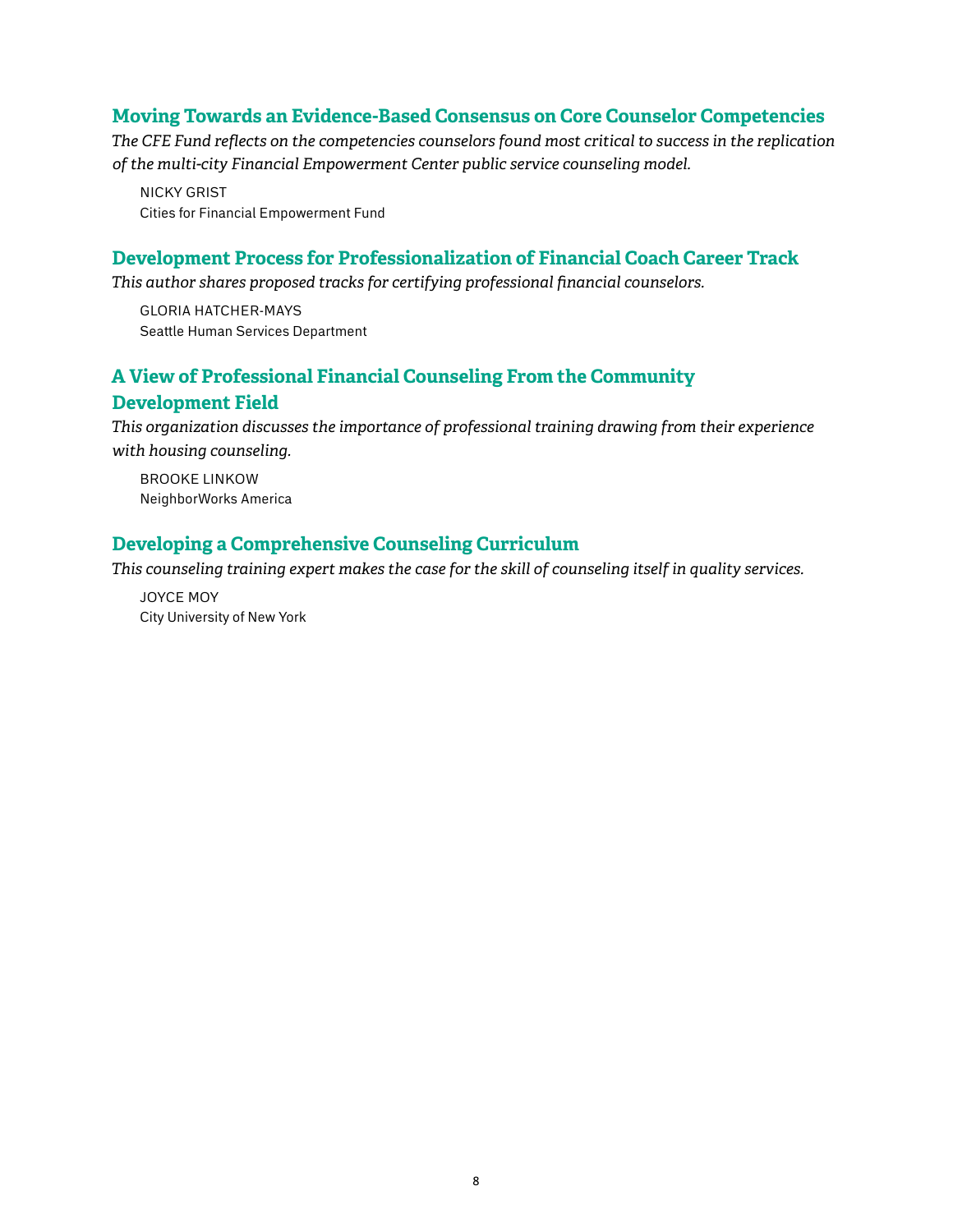## **Cultural Competence in Financial Counseling and Coaching**



Julie Birkenmaier, PhD, is a Professor in the School of Social Work, College of Public Health and Social Justice, at Saint Louis University.



Margaret Sherraden, PhD, is founders professor at the University of Missouri-St. Louis, School of Social Work, and research professor, Center for Social Development, Washington University in St. Louis.

Cultural competence is critical for effective financial counseling and coaching, especially with financially vulnerable and minority households. The importance in practice cannot be understated: Respect for and understanding of cultural differences are critical in the practitioner–client relationship, and necessary for building trust about often sensitive financial matters. Cultural competence is the ability to act on understanding of "specific cultural, language, social and economic nuances of particular people and families".<sup>1</sup> It is increasingly necessary as the United States becomes a majority-minority nation.<sup>2</sup> Although human service professionals and financial planners recognize cultural competence as a core professional skill,<sup>3,4</sup> it also must become part of national professional standards.

Cultural competence involves the acquisition and career-long cultivation of knowledge about human diversity and cultural bias based on race, ethnicity, socioeconomic status, and other differences. Historical and cultural influences shape the beliefs, experiences, and financial practices of population groups. Combining self-awareness with understanding of these influences enables practitioners to guide client interactions.

There are several dimensions of culturally competent practice. First, such practice requires a self-awareness that reflects the practitioner's identity and experiences. Awareness of one's values and beliefs about finances is particularly important. They influence how people earn, spend, and save money. For example, cultural beliefs about autonomy and interdependence can influence financial decisions. Cultural beliefs about the trustworthiness of financial institutions affect saving and investment practices.

Self-awareness also entails understanding of personal experiences with group identity, privilege, and discrimination. For example, a White, middle-class practitioner may have knowledgeable financial mentors, a privilege not enjoyed by everyone. In another example, experiences of discrimination in mainstream financial services may lead people to use alternative, non-bank cash management, savings and lending mechanisms.5 Recognizing one's own privilege facilitates the development of empathy for people who lack such privilege and of understanding about how discrimination limits life opportunities.

Second, culturally competent practice requires that practitioners understand how institutions and history have profoundly shaped current financial situations and cultural perspectives. Several examples apply. The forced loss of land and removal to reservations continue to influence the financial positions of Native Americans. Current wealth

holding among African Americans cannot be understood without appreciating property relations under slavery and the historical exclusion of African Americans from property ownership. In the 1930s, Mexican Americans—many of them U.S. citizens—were forcibly repatriated to Mexico. The loss of assets has affected the wealth of subsequent generations of Hispanics. In contrast, White families received free land through the Homestead Act of 1862, which has been the largest asset distribution policy in U.S. history. Homestead lands laid a foundation of wealth for contemporary White families, an economic advantage denied to minority families.<sup>6</sup>

Third, cultural competence requires that practitioners understand the contemporary financial reality of particular groups. For example, growing income and wealth inequality,<sup>7</sup> disparities in rates of financial inheritance,<sup>8</sup> and lack of access to bank products<sup>9</sup> disproportionately affect minority groups. Within financial counseling, understanding clients' perspectives entails situating individual financial experiences within these current realities. Acknowledging clients' financial context helps practitioners develop empathy, prevent victim blaming, and avoid value judgments that interfere with client relationships.

Cultural competence involves the acquisition and career-long cultivation of knowledge about human diversity and cultural bias based on race, ethnicity, socioeconomic status, and other differences.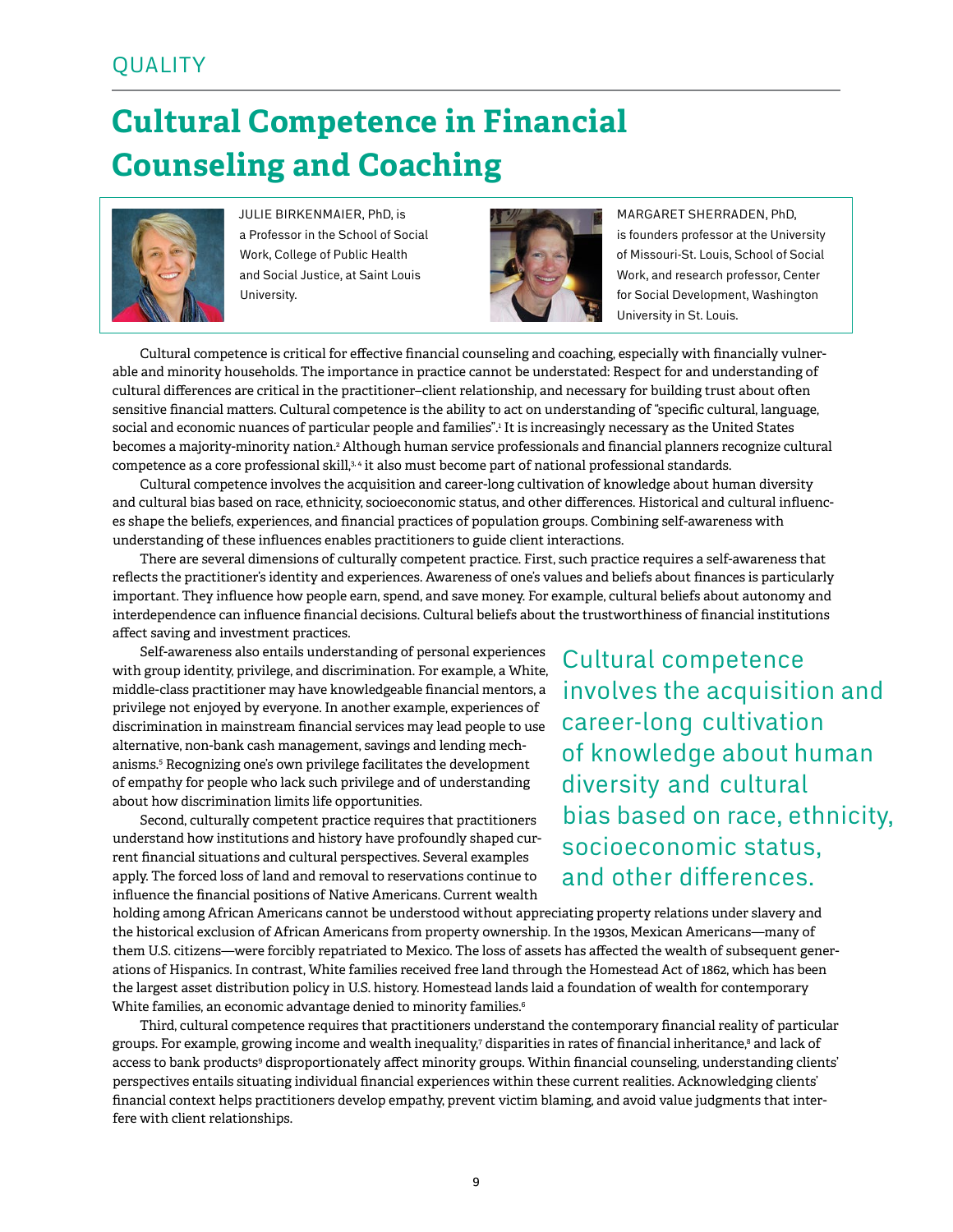These three dimensions of cultural competence are essential for conducting financial counseling practice with "cultural humility"<sup>10</sup> that is, intentional efforts to communicate openness to learning about clients' backgrounds. Cultural humility also entails deep respect for clients' experiences, perspectives, history, and cultural strengths. Practitioners demonstrate cultural humility by approaching the helping relationship as a partnership; they ask questions about clients' experiences, communicate respect, avoid assumptions, and reject stereotypes.

For maximum effectiveness, financial counselors must develop trusting professional relationships with their clients. Culturally competent practice that acknowledges forces that have shaped current financial situations and demonstrates respect for client decisions based on their perceptions of available resources and options assists in this goal. Practitioners should validate client experiences and express understanding. For instance, if a client who tried to open a bank account believes that she was discriminated against because of her accent, acknowledging that belief is the starting point for addressing her banking needs and creating a plan that reflects her priorities. Including cultural competence in national standards for financial counseling and coaching will serve to professionalize the field, and position it to serve the increasingly diverse population in the United States.

- $7$  Piketty, T. (2014). Capital in the twenty-first century. Cambridge, MA: Harvard University Press.
- 8 Shapiro, T., Meschede, T., & Osoro, S. (2013). The roots of the widening racial wealth gap: Explaining the black-white economic divide (Research and Policy Brief). Retrieved from Institute on Assets and Social Policy website: **[http://www.naacpldf.org/files/case\\_issue/](http://iasp.brandeis.edu/pdfs/Author/shapiro-thomas-m/racialwealthgapbrief.pdf) [Shapiro%20racialwealthgap brief.pdf](http://iasp.brandeis.edu/pdfs/Author/shapiro-thomas-m/racialwealthgapbrief.pdf)**

<sup>10</sup> Hook, J. N., Davis, D. E., Owen, J., Worthington, E. L., Jr., & Utsey, S. O. (2013). Cultural humility: Measuring openness to culturally diverse clients. Journal of Counseling Psychology, 60(3), 353–366.

<sup>1</sup> National Association of Social Workers. (2015). Diversity and cultural competence. Retrieved from **[https://www.socialworkers.org/](https://www.socialworkers.org/pressroom/features/issue/diversity.asp) [pressroom/features/issue/diversity.asp](https://www.socialworkers.org/pressroom/features/issue/diversity.asp)**

<sup>2</sup> U.S. Census Bureau. (2015). New Census Bureau report analyzes U.S. population projections (News Release No. CB15-TPS.16). Retrieved from **<http://www.census.gov/newsroom/press-releases/2015/cb15-tps16.html>**

<sup>3</sup> Council on Social Work Education. (2015). Educational policy and accreditation standards. Retrieved from **<http://www.cswe.org/>**

<sup>4</sup> Marks, L. D., Dollahite, D. C., & Dew, J. P. (2009). Enhancing cultural competence in financial counseling and planning: Understanding why families make religious contributions. Journal of Financial Counseling and Planning, 20(2), 14–26.

<sup>5</sup> Hays, P., Klontz, B. T., & Kemnitz, R. (2015). Seven steps to culturally responsive financial therapy. In B. T. Klontz, S. L. Britt, & K. L. Archuleta (Eds.), Financial therapy: Theory, research, and practice (pp. 87–99). Cham, Switzerland: Springer International.

<sup>6</sup> Shanks, T. R. W. (2005). The Homestead Act: A major asset-building policy in American history. In M. Sherraden (Ed.), Inclusion in the American dream: Assets, poverty, and public policy (pp. 20–41). New York, NY: Oxford University Press.

<sup>9</sup> Federal Deposit Insurance Corporation. (2014). 2013 FDIC National Survey of Unbanked and Underbanked Households. Washington, DC: Author.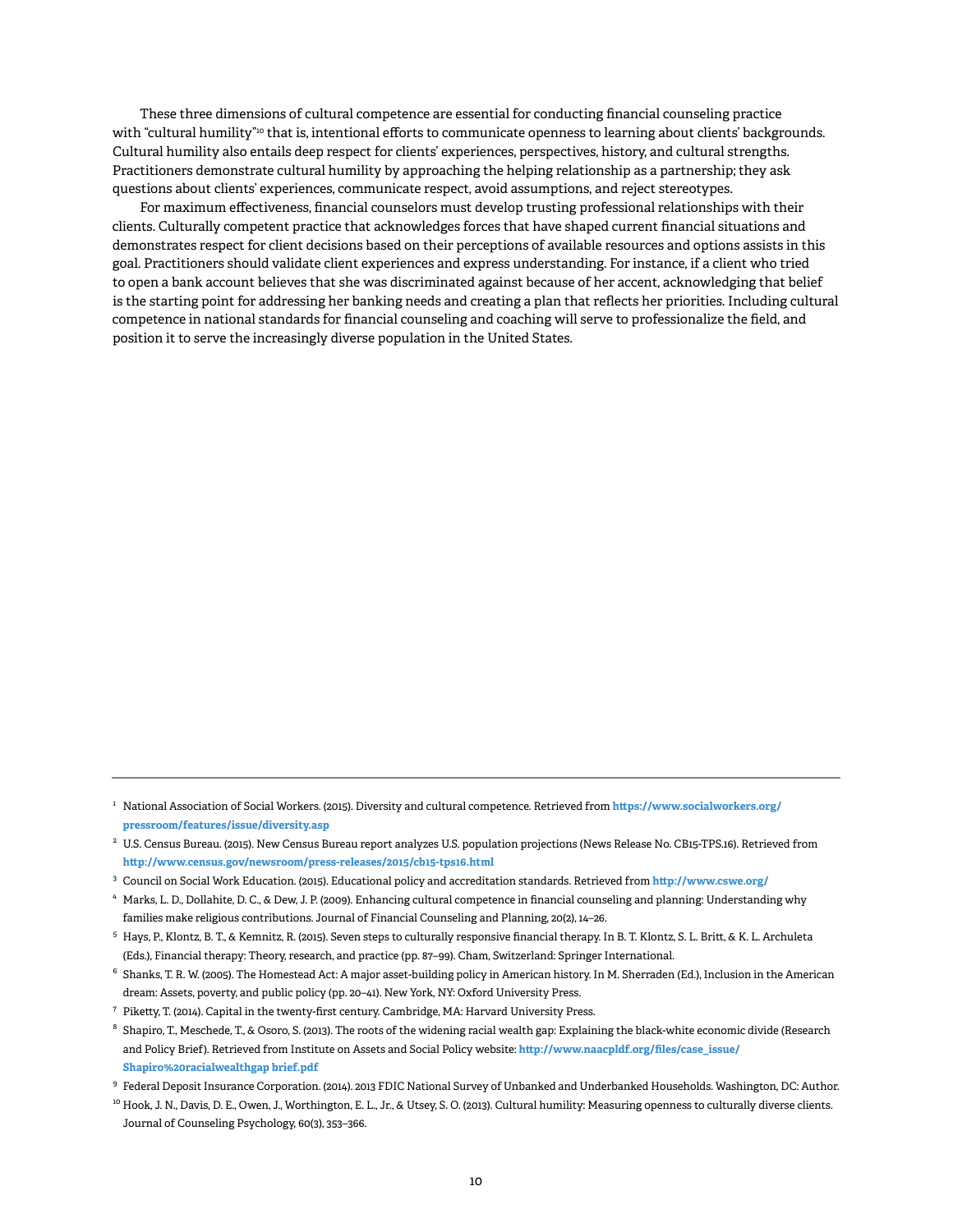### **QUALITY**

## **Social Workers Are Partners in Professional Financial Practice**



Julie Birkenmaier, PhD, is a Professor in the School of Social Work, College of Public Health and Social Justice, at Saint Louis University.



CHRISTINE CALLAHAN is a research assistant professor with the Financial Social Work Initiative at the University of Maryland School of Social Work.



JODI JACOBSON FREY is an associate professor at the University of Maryland, Baltimore, School of Social Work where she chairs the Financial Social Work Initiative and Employee Assistance Program Sub-Specialization.



Margaret Sherraden, PhD, is founders professor at the University of Missouri-St. Louis, School of Social Work, and research professor, Center for Social Development, Washington University in St. Louis.

Social workers have provided financial assistance and counseling in low-income and financially vulnerable households for over one hundred years.<sup>ı</sup> Today, they play a key role in bringing professional financial counseling and coaching to scale in the United States. This essay focuses on extending the scope and improving the quality of financial social work practice in the 21st century through curriculum development, training, professional commitment, and research.

As social work pioneer Jane Addams observed over a century ago, social work is "among the people."2 Professional social workers assist people with troubles such as interpersonal violence, addiction, mental and physical illness, abuse and neglect, incarceration, and homelessness. Serious financial challenges—such as poverty, problem debt, poor credit, asset poverty, and financial victimization—often accompany these troubles. The combination of social and financial troubles confronted by social work practitioners requires expertise in social and psychological interventions, but also financial interventions and research.

Social workers are knowledgeable about economic inequality and skilled in counseling and accessing public benefits for low-income and financially vulnerable populations. However, they often are not fully prepared to integrate professional financial counseling and coaching into practice. Today, for example, the curricular standards for professional social work education include advancing "economic justice" and "economic well-being," but do not mention "financial capability" and "financial well-being."3 Most social workers learn on the job and through continuing education.4 In fact, recently, two federal agencies, the U.S. Department of Health and Human Services and the Consumer Financial Protection Bureau (CFPB), began promoting financial capability training for workers in social service organizations.<sup>5</sup>

Despite promising developments, the social work profession should develop more education and training in financial social work.<sup>6</sup>

Social work practitioners and researchers have laid a foundation for improving the financial well-being of financially vulnerable populations, especially in expanding financial capability and asset building (FCAB) policies, programs, and services.7 At this point, however, more scholarship is needed to develop metrics of success in direct financial counseling and coaching with social work clients.<sup>8</sup>

To situate social work as a more robust frontline profession in addressing personal and household financial issues, social work educators, scholars, and practitioners are intensifying efforts to prepare social workers and social welfare organizations to integrate professional financial practice into existing social work practice skills and settings. Social work professionals are developing and evaluating FCAB curricula for human service

Today, for example, the curricular standards for professional social work education include advancing "economic justice" and "economic well-being," but do not mention "financial capability" and "financial well-being." Most social workers learn on the job and through continuing education.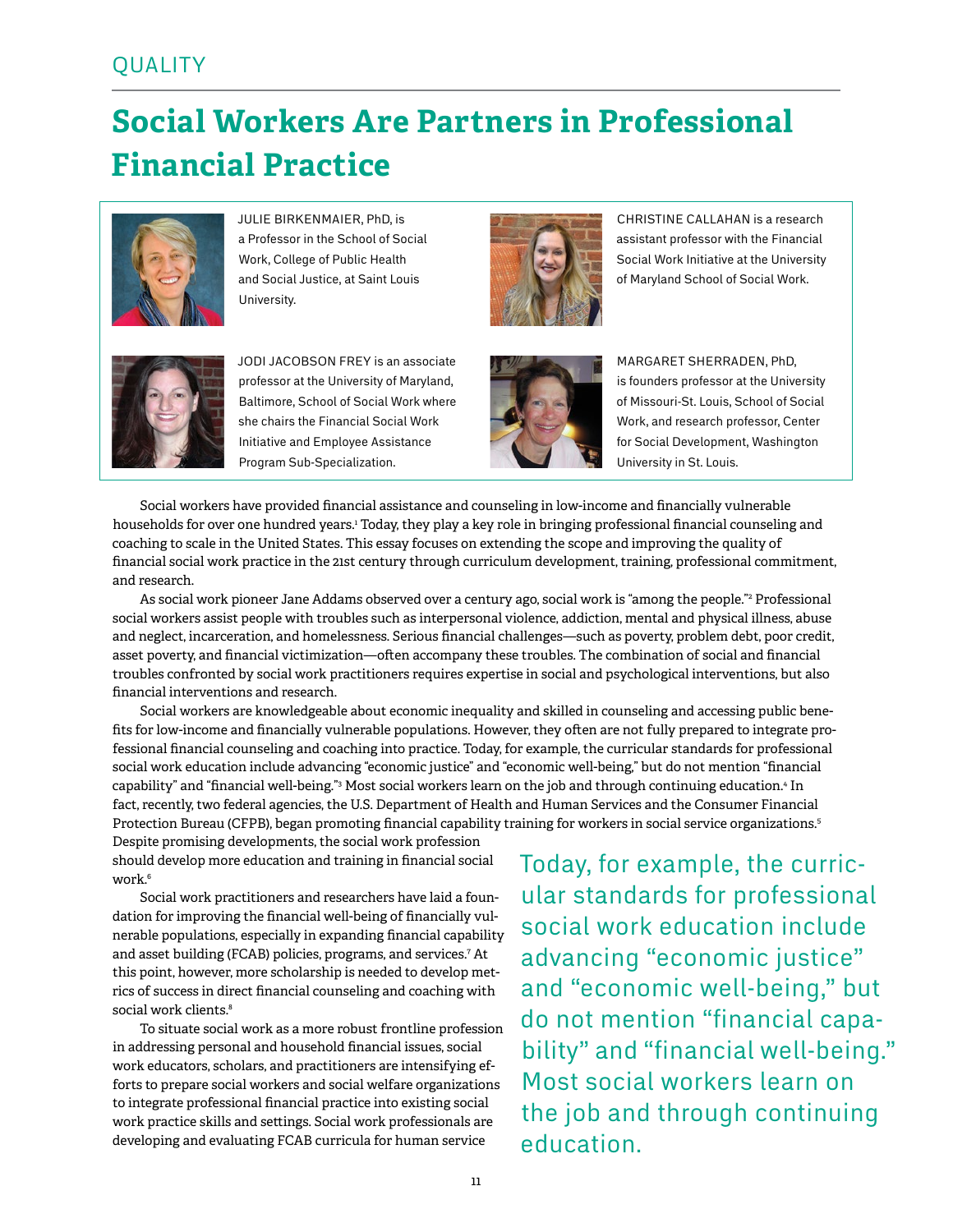and social work students, and a social work focused FCAB textbook is underway.9 In recognition of its importance, the American Academy of Social Work and Social Welfare has selected the concept of "financial capability for all" as one of the profession's initial 12 Grand Challenges.<sup>10</sup>

Nonetheless, much work remains to fully integrate financial counseling and coaching in social work practice, research, and education. Curricular innovations can integrate financial practice in the professional curriculum through online education, specialized field placements, and joint coursework with family and consumer sciences, economics, business, and law. Social workers can collaborate with other financial professionals to fill gaps in services, especially for financially vulnerable populations. Social workers can join other professionals aiming to elevate the quality and availability of financial coaching and counseling. Across the nation, financially vulnerable populations will benefit when financial practice is fully integrated in the social work profession.

 $^{\rm 1}$  Stuart, P. (2013). Social workers and financial capability in the profession's first half-century. In J. Birkenmaier, M. Sherraden, & J. Curley (Eds.), Financial capability and asset development: Research, education, policy, and practice (pp. 44–61). New York, NY: Oxford University Press.

 $^2\,$  Addams, J. (1910). Twenty years at Hull-House with autobiographical notes. New York, NY: Macmillan, p. 111

 $^3$  Council on Social Work Education. (2015). Educational policy and accreditation standards for baccalaureate and master's programs. Alexandria, VA: Council on Social Work Education. Retrieved from **[http://www.cswe.org/File.aspx?id=14115](http://goo.gl/shMNne)**

<sup>4</sup> Frey, J. J., Svoboda, D., Sander, R., Osteen, P., Callahan, C., & Elkinson, A. (2015). Social work practice with clients with financial difficulties: Evaluation of continuing education training on financial capability. Journal of Social Work Education, 51(3), 439–456.

<sup>5</sup> Administration for Children and Families (2015). Building financial capability: A planning guide for integrated services. Washington, DC: ACF. Retrieved from **<http://www.acf.hhs.gov/programs/ocs/resource/afi-resource-guide-building-financial-capability>**. Consumer Financial Protection Bureau. (2015). Your money, your goals: A financial empowerment toolkit for social services programs. Washington, DC: Consumer Financial Protection Bureau. Retrieved from **[http://files.consumerfinance.gov/f/201603\\_cfpb\\_your-money-your-goals\\_toolkit\\_english.pdf](http://files.consumerfinance.gov/f/201603_cfpb_your-money-your-goals_toolkit_english.pdf)**

 $^6$  Birkenmaier, J., Sherraden, M. S., & Curley, J. (Eds.) (2013). Financial capability and asset development: Research, education, policy, and practice. New York, NY: Oxford University Press.

 $^7\,$  Sherraden, M. (1991). Assets and the poor: A new American welfare policy. Armonk, NY: ME Sharpe. Birkenmaier, Sherraden, & Curley, 2013.

<sup>&</sup>lt;sup>8</sup> Scanlon, E. & amp; Sanders, C. (2015). Applying direct practice theories and skills to financial capability and asset building. Paper presented at the convening on Financial Capability and Asset Building: Advancing Education, Research and Practice in Social Work, St. Louis, MO.

<sup>&</sup>lt;sup>9</sup> Sherraden, M. S., Birkenmaier, J. M., &amp; Collins, J. M. (forthcoming). Financial capability and asset building in vulnerable households: Theory and practice. New York, NY: Oxford University Press.

<sup>&</sup>lt;sup>10</sup> Sherraden, M. S., Huang, J., Frey, J. J., Birkenmaier, J., Callahan, C., Clancy, M., &amp; Sherraden, M. (2015). Financial Capability and Asset Building for All. Grand Challenges Initiative, American Academy of Social Work and Social Welfare. **<http://aaswsw.org/grand-challenges-initiative/>**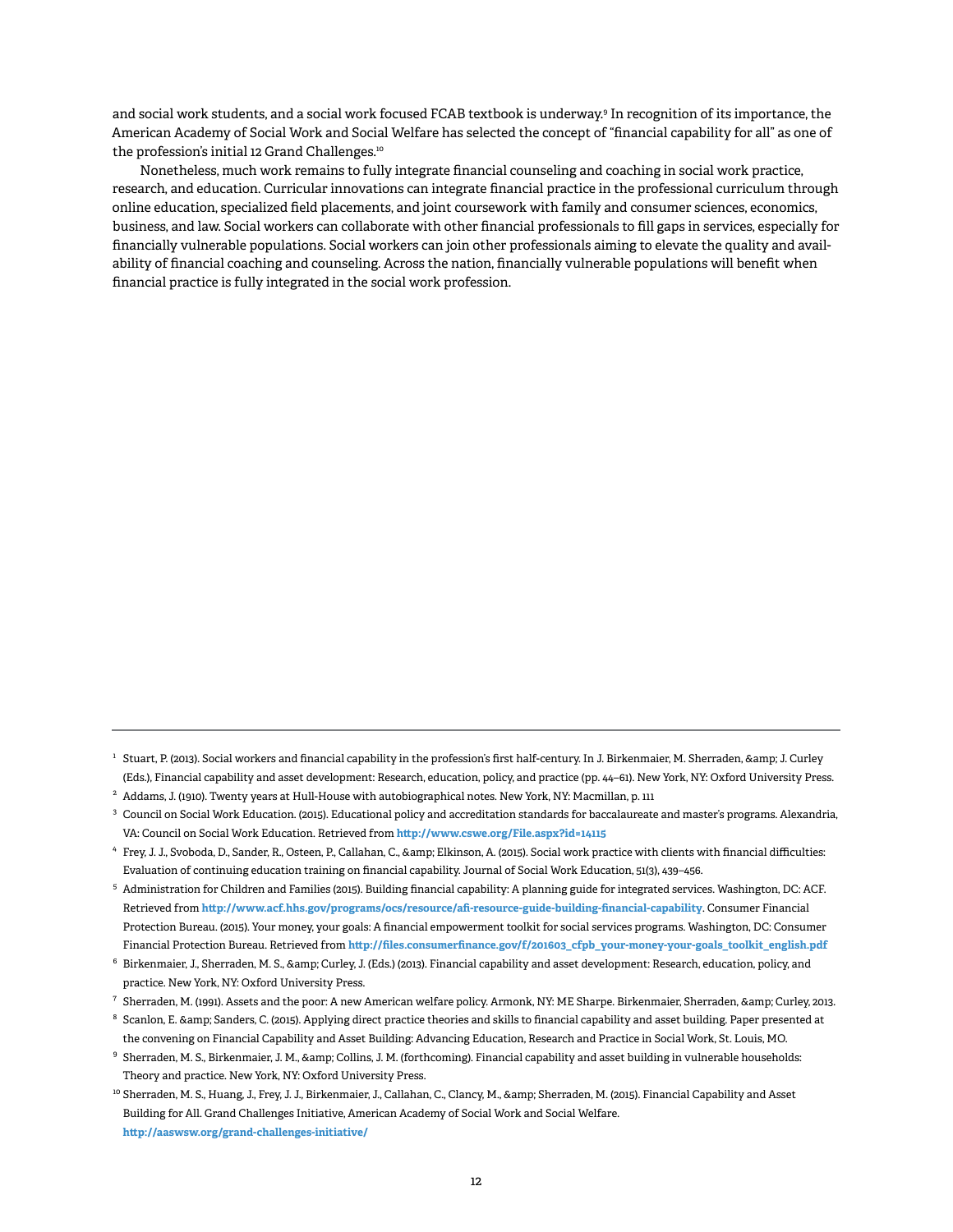### **QUALITY**

## **Professionalizing the Field to Better Serve Low-to-Moderate Income Clients**



ALICE CODAY is the Director of the Financial Empowerment Network | Seattle-King County, an asset building collaborative working to create a cohesive and comprehensive system of high-quality, accessible financial empowerment services.



DIANA DOLLAR is the Executive Director at The Prosperity Agenda, an organization designing solutions to end the cycle of poverty.



DEVIN STUBBLEFIELD is the Education Design Lead and Financial Coaching Trainer at The Prosperity Agenda, an organization designing solutions to end the cycle of poverty.

Today, agency frontline staff are increasingly called on to focus on building the financial capability of low-tomoderate income clients. This means staff must simultaneously draw upon the competencies or skill sets of both financial counseling and coaching. Traditionally, these approaches have been regarded as separate disciplines. However, while the counseling and coaching methods are distinct, they are also interrelated. The interrelated nature of the two disciplines makes it imperative for staff to have an understanding of how to employ both skill sets to support clients' achievement of their financial goals. With increasing pressure for staff to have mastery of counseling and coaching techniques, now is the time for the financial industry to establish an integrated national curriculum and testing standards. Such standards would advance the quality and consistency of staff instruction as well as interaction with low-to-moderate income clients.

#### **Positioning Clients to Achieve their Financial Goals**

The recommendation to establish standards that integrate financial counseling and coaching training highlights how the professional financial field can operate to ensure a high-quality client experience. The financial industry is highly regulated and maintains certification standards for professions such as Certified Financial Planners. Yet, when it comes to staff who counsel and coach low-to-moderate income clients, the field lacks regulated certification standards to ensure staff are delivering quality and consistent services. Staff serving low-to-moderate income clients have numerous certification options, yielding a confusing array of designations. However, these certifications do not require participants to demonstrate mastery of financial concepts and coaching techniques. This crucial omission leads to inconsistencies in execution in the field, reducing the potential for clients to achieve the best possible outcomes.

With increasing pressure for staff to have mastery of counseling and coaching techniques, now is the time for the financial industry to establish an integrated national curriculum and testing standards.

By professionalizing the field, staff will be better prepared to assist clients in achieving their financial goals in two ways:

- they can identify critical client financial barriers and provide appropriate real-time financial guidance, and;
- staff can effectively empower clients to take ownership of their financial decisions, which supports enduring behavior change.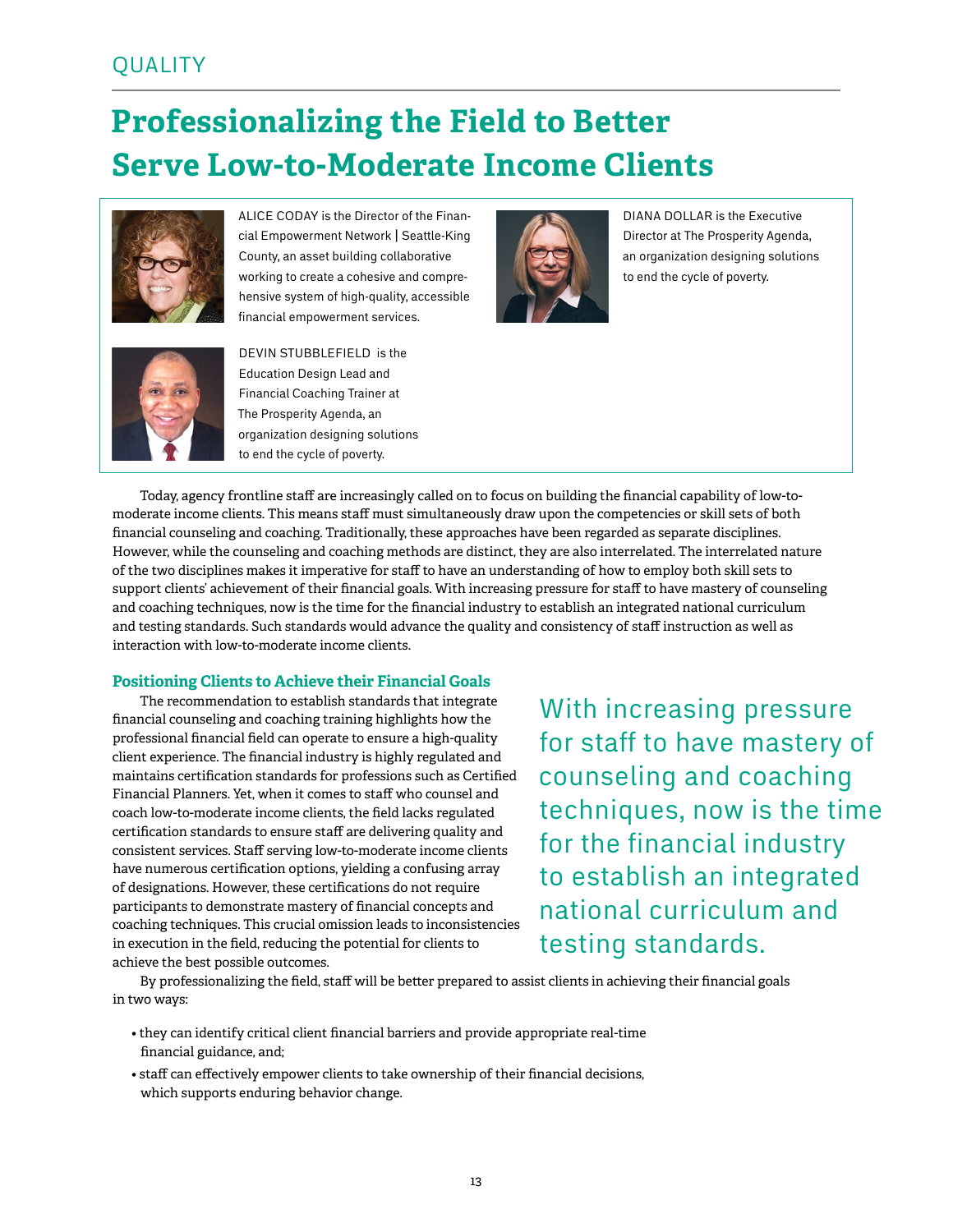Since 2011, The Prosperity Agenda has trained nearly 500 frontline staff in financial coaching. Follow-up interviews and mentoring over 100 trainees show staff struggle to demonstrate mastery of concepts to support quality execution with their clients. These reports illustrate significant variation in how tools and content are applied, which leads to inconsistencies and, at times, inaccuracies in application of the training content. Though the training curriculum was developed using financial competencies established by the US Department of Treasury, and the International Coach Federation coaching competencies, the training program does not test for mastery demonstration. Therefore, it is unclear whether staff who complete the training program have in fact a high level of competency in both the financial content and coaching methods. By professionalizing the field, staff would be held to standards of excellence and ethical performance regulated like other professions. And, education programs like The Prosperity Agenda's financial coaching program would be held to standards set and enforced through a certification body.

#### **Field Observations**

Observations conducted by both the Financial Empowerment Network and The Prosperity Agenda show staff struggle to convey accuracy in financial content to their clients, as well as mastery of coaching methods. Yet, without standards that create a level of accountability, the door remains open for staff inaccuracies and inconsistencies, which produce ineffective client experiences. For instance, some staff experience discomfort in discussing money matters with clients or struggle with their own money management concerns, which affects the quality of service provided to their clients. As one program manager from a large Community Action Agency in Bellevue, Washington shared, staff training did not translate into client action. "A client of ours had a \$3,000 housing debt, but chose to spend their EITC refund on a trip to Disneyland, and weeks later called to say she was being evicted and needed help." She further explained that, "When I asked staff involved in the EITC program, who completed the coaching training, if they engaged clients in talking about how their refund would be spent, half of the staff heads went down."

If mastery of the coaching presence was required, her staff would more likely exhibit confidence in working with clients. Additionally, staff who learn how to self-manage can avoid being overpowered or enmeshed by their own or clients' emotions. Counselors, would also benefit from having such self-management skills given coaching is not typically integrated into financial counseling training. Yet, they, too, encounter clients inhibited by emotions like fear, anxieties pertaining to interactions with banking professionals, or persistent crisis in the household.

Inconsistencies in service delivery also surface when staff inaccurately interpret the training content due to the influence of their personal values. A past trainee from a large multi-service agency missed the intent of the training when he questioned whether financial coaching is even a fit for his agency's low-income clients. "I don't feel the financial coaching framework is a right cultural fit for low-income people," he says, "rather it is more appropriate for upper and middle income people." Unfortunately, this practitioner's hesitation means low-income clients he serves will not gain from the coaching knowledge despite contrary evidence that suggests low income adults do in fact benefit from discussing such matters as savings and debt management. As demonstrated by another practitioner leading a financial bootcamp for low-income adults, "Allowing clients to set their own goals and supporting them in choosing what steps to take is very empowering. It allows them to focus on what is really important to them, rather than my own agenda. That is when the real, meaningful movement forward happens—when clients are engaged, have ownership, and feel valued and respected."

If demonstrated mastery of financial counseling and coaching content were required, staff are more likely to overcome their own or their clients' inhibitions engaging in money conversations. This means clients have a greater chance of achieving their financial goals and experiencing longer lasting behavior transformation.

#### **Going Forward**

A survey of financial counseling and coaching curricula from across the nation indicates that agency staff could significantly benefit from the integration and standardization of both competencies as a way of improving the low-to-moderate income client experience and supporting achievement of their financial goals. This professionalizing of the field would accomplish two goals:

- it would require staff to demonstrate mastery and ethical conduct, which could both resolve inconsistencies in application of financial concepts as well as embed coaching techniques into the financial counseling work, thus leading to a higher quality client experience; and
- it would require financial and coaching education programs and instructors to be held to the same ethical standards and to meet criteria established by a governing board through accreditation.

Taking the step toward professionalizing the field would ultimately instill confidence that staff are delivering quality financial services to their low-to-moderate income clients who are then better positioned to achieve lasting economic stability.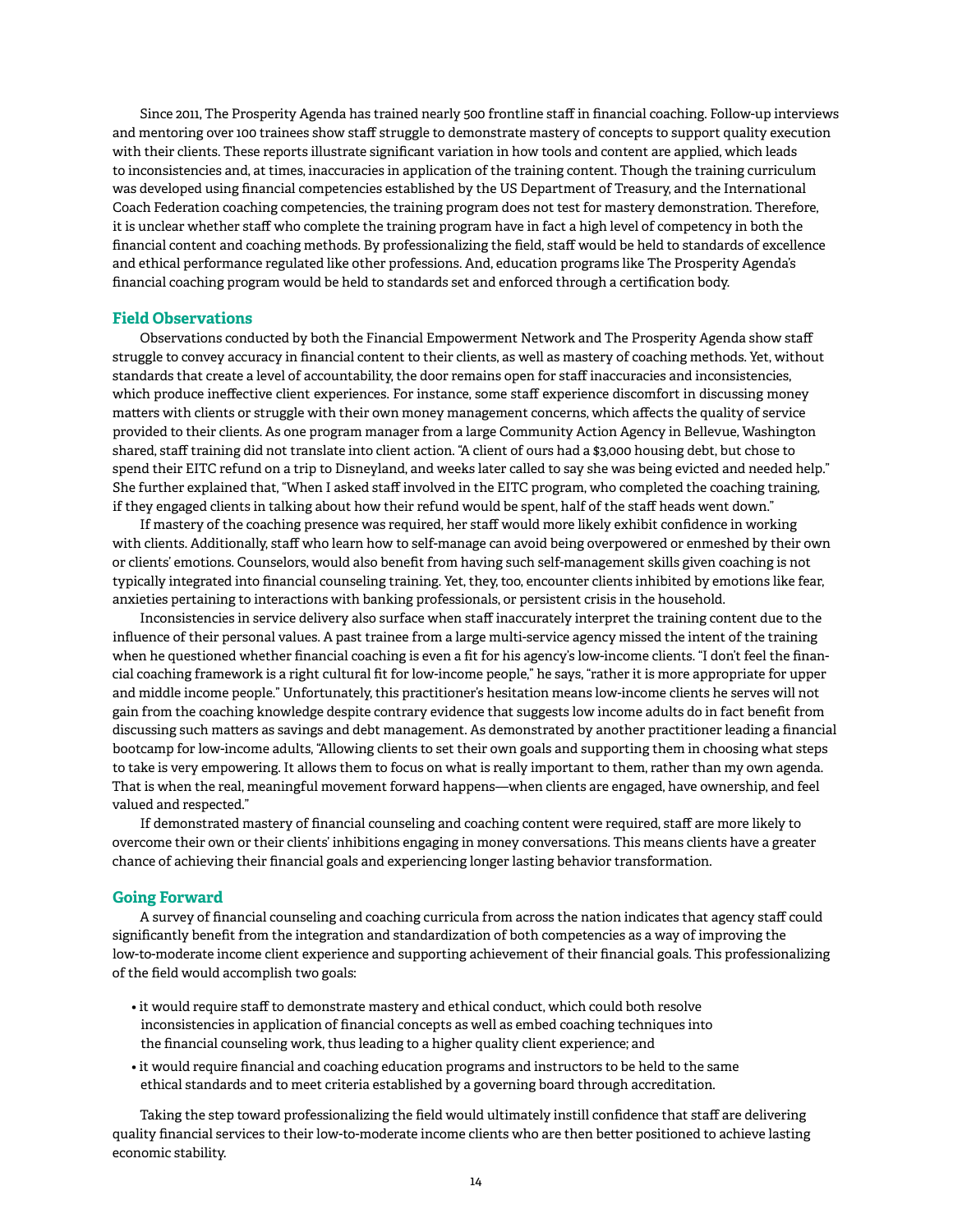### **QUALITY**

## **Maximizing Results Through Certification**



Ann Estes joined the National Foundation for Credit Counseling (NFCC) as the Vice President of Business Development in 2014 with more than 30 years of experience in the financial sector. She has 16 years of experience in the NFCC credit counseling field and served as a Regional President for a national NFCC agency.

The greatest asset that any organization has is its people. As the longest-serving national nonprofit financial counseling organization, the National Foundation for Credit Counseling (NFCC), formed in 1951, believes that certification, training, and on-going professional development are essential components of high-quality service delivery. Counselors working with consumers dealing with financial distress must employ a comprehensive approach and expert knowledge, including an understanding of basic financial management, regulatory/creditor requirements, and the impacts of short-term and long-term decisions. Equally important is for counselors to stay current on newly available information and regulations relevant to financial education. The NFCC incorporates a strict certification process, ongoing professional development practices, and third-party quality assurance oversight in order to ensure "gold standard" financial counseling services and a more knowledgeable consumer.

So why is such a rigorous certification program necessary? By the early 1970's, the credit card industry had exploded. NFCC counselors working with consumers across the country were reporting an average of eight credit cards per client/household. Based upon growing concerns of consumers dealing with the inability to meet their credit card debt obligations, NFCC recognized the underlying issue at hand. Consumers not only lacked knowledge specific to credit card lending concerns, but there was a general lack of overall personal financial awareness across millions of American households. With the option to use credit cards to "buy now and pay later" being both appealing and convenient, consumers began to discontinue the practices of maintaining a household budget and saving for most of their purchases. Without the structure of a strong budget and payment plan, this often resulted in the inability to pay, especially when multiple cards were being used and large balances were being incurred.

In response to these rapidly growing and disconcerting trends in consumer financial behaviors, in 1975, the NFCC implemented a rigorous and mandatory certification requirement for all counselors, focused on budgeting and credit card debt issues. Consumers were clearly lacking basic financial education, especially regarding credit cards, and NFCC recognized that proper training and certification for counselors was necessary to assure proper guidance was provided to member agency clients. Most consumers were struggling with credit card limits being maxed out, increasing interest payments, and over the limit charges. They were also struggling to meet other debt obligations, including mortgage/ rent, car payments, and medical payments. Counselors across the country provided feedback that in several cases overwhelmed and confused consumers were being subjected to "bad actors."

Taking into account feedback from counselor field experience and responding to the overall changing economic environment and the pressing issues of the time (from reacting to the housing crisis or increasing issue of astronomical student debt), the NFCC continues to refine and expand its certification program. Not only is staying current on evolving consumer financial needs important, but it is equally important that all consumers and partners continue to receive meaningful financial recommendations from reputable counselors that are properly trained, tested, and monitored. The basic mandatory certification program is the validation of becoming an NFCC Certified Consumer Credit Counselor. It covers budgeting, credit, collections and debt management, consumer rights and responsibilities, and bankruptcy. Additionally, counselors can be certified on housing-related topics including the basics of housing counseling matters, rental housing counseling, pre-purchase counseling, counseling clients with mortgage delinquency default, and counseling for reverse mortgages. And now, with student loan debt exceeding credit card debt, NFCC has implemented rigorous certification that is specific to helping student loan borrower issues.

Financial challenges that consumers face change and evolve with the state of the economy. As we move forward, we look towards vulnerable segments where strong financial education needs will likely arise, such as Retirement-At-Risk, Women/"Breadwinner Moms," and the Hispanic/Latino sector. It is NFCC's goal is to make sure certification is appropriate for helping all consumers and being committed to implementing ongoing changes as necessary to meet those needs.

The NFCC requires member agencies to obtain and maintain accreditation through the Council on Accreditation (COA), an independent third-party not-for-profit accrediting organization that currently accredits more than 2,200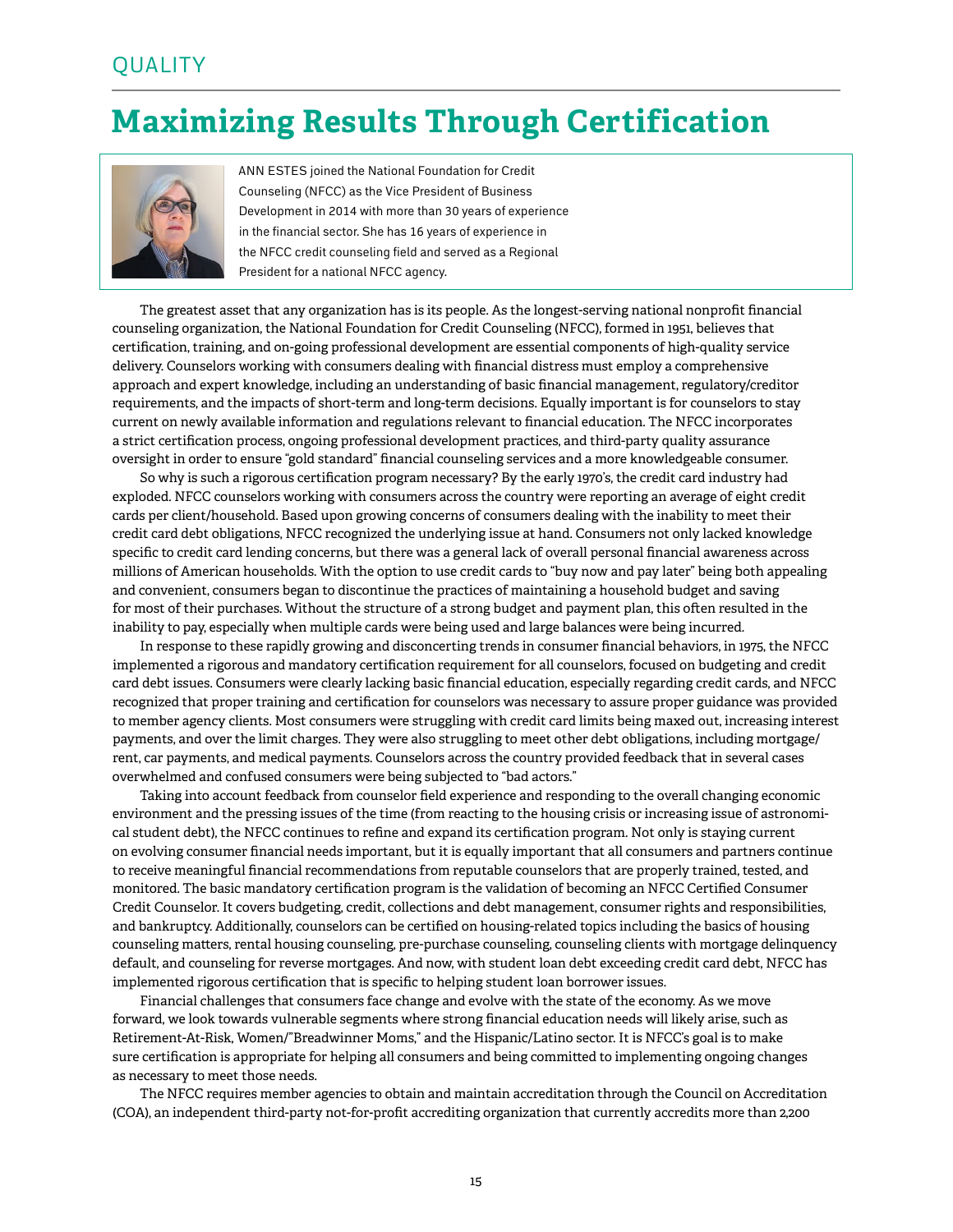social services organizations, ensuring compliance with national industry standards and best practices. NFCC member agencies undergo on-going audits focused on eight targeted areas: mission and purpose, quality assurance, governance and administration, human resources, service environment, financial management, professional practices, and service delivery. Once accredited, agencies must adhere to several requirements specific to credit counseling and debt management. Member agencies must be re-accredited every four years, a process that then allows for analyzing organizational strengths and opportunities and helps establish a framework to measure continuous quality improvement.

Member agencies must also comply with 18 internal NFCC Member Quality Standards. These address in great detail what is expected from member agencies with respect to areas such as nonprofit status and disclosures, access and availability, fiscal integrity and governance, technology, reporting and data security to name a few. This combination of the NFCC certification process and third-party oversight measures ensures that NFCC counselors deliver the highest possible quality of service.

The NFCC partnered with the Ohio State University beginning in September 2013 to independently perform a detailed analysis of consumers participating in the Sharpen Your Financial Program™, examining their financial behaviors and perceptions of financial institutions, and evaluating the long-term impact of the program

Member agencies must be re-accredited every four years, a process that then allows for analyzing organizational strengths and opportunities and helps establish a framework to measure continuous quality improvement.

services on client credit report attributes. Results show persistently significant and positive outcomes for Sharpen clients, resulting in more financially knowledgeable and capable consumers. Sharpen 2.0, the next generation, launched in January 2016, included e-coaching techniques for counselors and their clients.

The focus on counselor certification and the other mandatory requirements for all of our agencies sets NFCC apart as the "gold standard" for financial education and counseling. We remain committed to making sure that we continue to be diligent and attentive to ongoing changes in the economy and the impact that those changes have on consumers. In turn, we will continue to be a trusted advisor for all consumers across the country.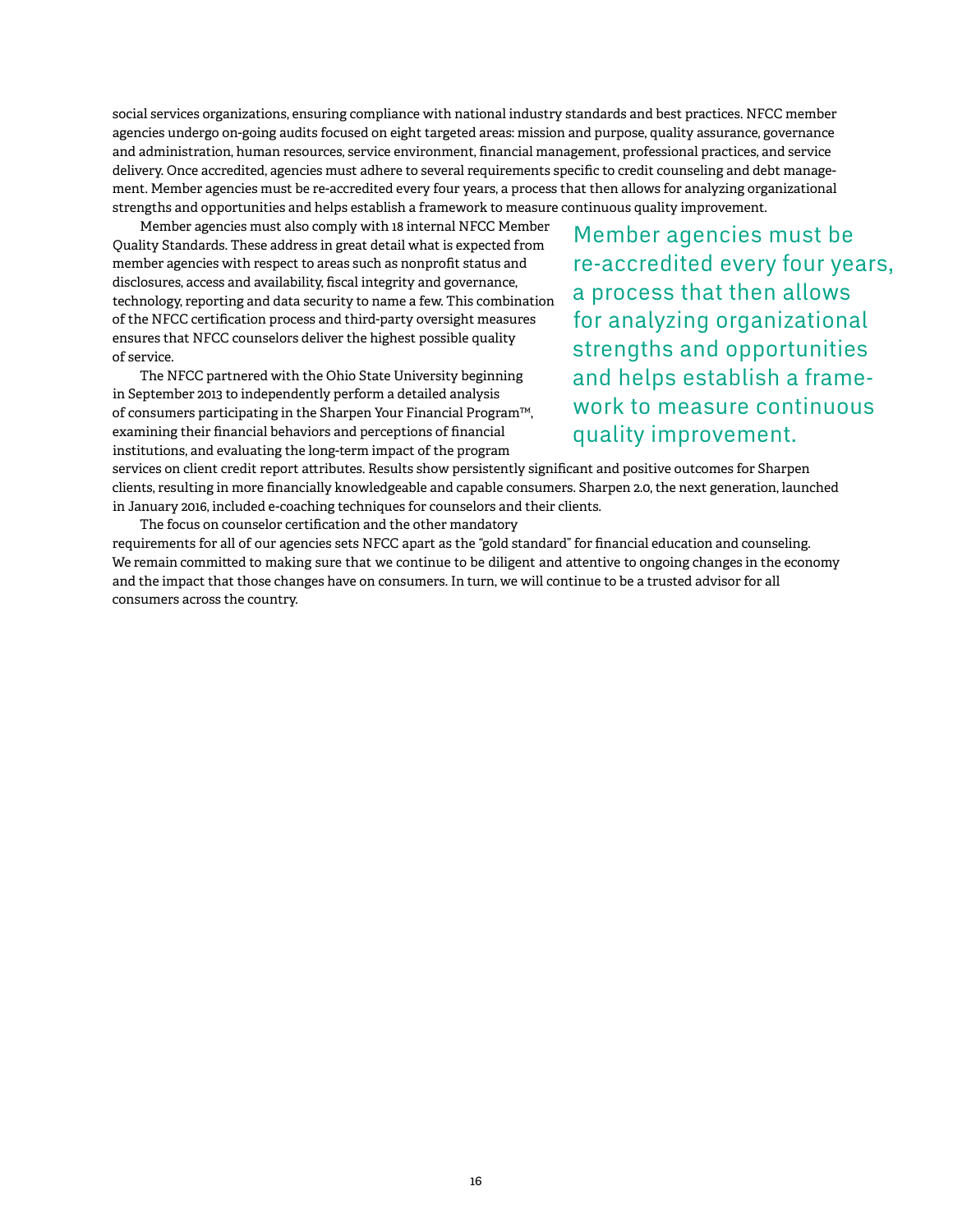### **QUALITY**

## **Moving Towards an Evidence-Based Consensus on Core Counselor Competencies**



Nicky Grist serves as a Principal at the Cities for Financial Empowerment Fund where she oversees program evaluation and related research and policy analysis.

Amid increasing investments in financial empowerment work, stakeholders are increasingly looking for evidence of quality; one key step to demonstrating quality is field consensus on how to define, hire, train and develop qualified financial counselors. As a contribution toward building this consensus, the Cities for Financial Empowerment Fund (CFE Fund) is studying counselors in seven cities with well-established, municipally-led Financial Empowerment Centers (FECs). This essay details what those professional counselors deemed most critical to their success.

In 2012, the CFE Fund launched a national replication of the FEC model, first pioneered by the New York City Department of Consumer Affairs' Office of Financial Empowerment. The FEC model centers on one-on-one financial counseling to assist individuals in meeting long-term financial goals, delivered by qualified financial counselors; counselors must take a required training course, often offered in partnership with a local college or university. Each counseling session starts with a detailed financial health assessment, dedicated to capturing and understanding the client's full financial picture. Counselors then work with clients on one or more of four key service plans – credit, debt, savings, and banking – and client progress is measured through rigorous outcomes.

Our research looked to break out counselor observations of critical core competencies and how they obtain these competencies to inform the Financial Empowerment Center approach to counselor hiring, training, and staff development. In this first phase of research, 65 counselors interviewed each other on critical competencies; our research partner conducted additional in-depth interviews with selected counselors. Three themes emerged as critical to hiring and training approaches. FEC counselors: confirmed that credit and debt skills, along with relationship-building abilities, were most critical to their successes with clients; reflected that these skills came almost equally from both past experience and on-the-job training; and cited financial expertise and for motivating clients as priorities for further professional development.

FEC counselors confirmed that credit and debt skills, along with relationshipbuilding abilities, were most critical to their successes with clients.

#### **Core Counselor Financial Competencies: Credit and Debt**

As the FEC hiring and training model begins with key financial competencies, counselors were interviewed about these critical skills. In interviews, counselors prioritized the importance of proficiency in addressing credit and debt. Counselors repeatedly noted that these topics dictate much of their client's financial circumstances and lives. They described numerous examples of applying their skills and knowledge to client challenges with credit reports, credit scores and debt and explaining these topics to their clients. Counselors also highlighted that credit and debt skills and knowledge were critical to addressing disputes and negotiations, particularly for student loans and other credit products and tools.

Next on the counselors' noted expertise priorities for obtaining client results was budgeting acumen, including being able to explain budget concepts and budgeting tools to clients.

Counselors also highlighted the need to support client goal setting, describing the following sequential skills:

- identify clients' goals and desires;
- help clients make their goals realistic;
- give clients an action plan, with attainable and prioritized steps; and
- coach clients to start and finish their goals.

Counselors also detailed needed expertise for assisting clients with banking access. Counselors cited a range of knowledge, including understanding how the banking system works, developing relationships with financial institutions, and assessing banking products.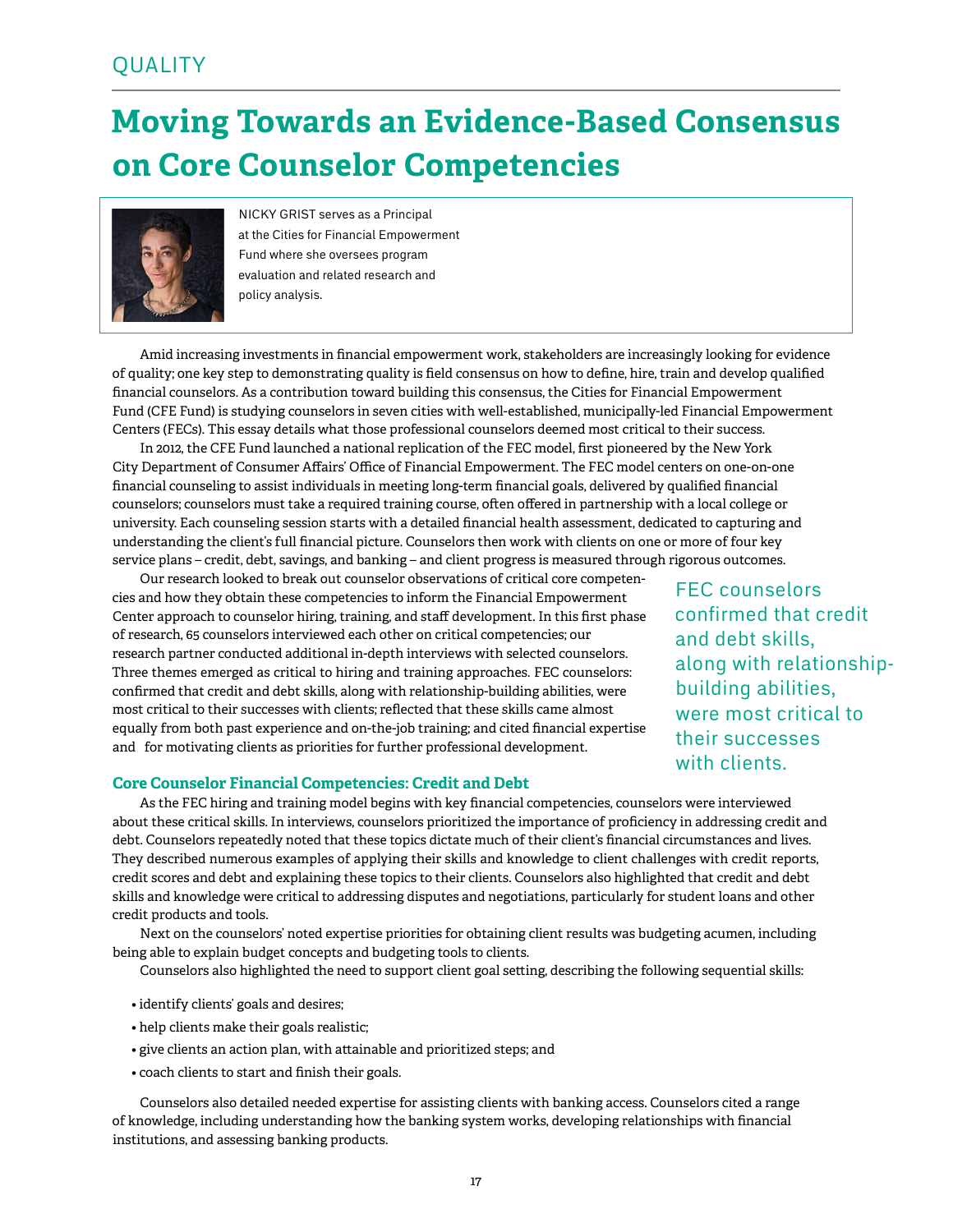#### **Interpersonal Qualifications: Focus on Relationships and Personal Characteristics**

The CFE Fund's FEC model also emphasizes the development of interpersonal, "soft" skills in hiring and training counselors. When asked what skills enabled them to help clients achieve results, every counselor interviewed said their ability to build relationships and rapport was critical, mentioning skills and behaviors in three categories:

- Information flowing from client to counselor: as one said, "good listening produces more outcomes because you tap into the client's motivation."
- Information flowing from counselor to client: for example, sharing personal experiences, credibility, transparency, and engagement.
- Establishing equality between counselor and client: for example, setting a shared agenda, letting clients find their own solution, and identifying common bonds.

Nearly three-quarters of counselors interviewed described personal characteristics which make them effective. Nearly half cited empathy as key to their success. Being non-judgmental and having patience were also frequently cited, followed by honesty, respect, and having a calm and reassuring attitude.

Related to relationship-building, many counselors also attributed client success to how they deliver the financial content of the counseling session. They emphasized the importance of providing encouragement, focusing on achievements, and knowing when and how to push.

Counselors also noted their need to tailor these approaches to individual clients. For some, an action-oriented approach was key, including giving clear instructions and assignments, while for others a more passive "counseling type" approach was more effective. Many counselors also cited the need to be able to confirm client's accurate session takeaways, supporting clients to paraphrase what they had learned.

#### **Skill Acquisition from a Combination of Prior Experience and On-The-Job Training**

Financial Empowerment Centers emphasize the importance of experience when hiring financial counselors, with post-hiring training courses designed to fill in gaps in knowledge and ensure consistency in approach. When asked about the primary source of their financial expertise, nearly half of the counselors cited prior work experiences. Such work experience ranged from financial institutions to personal financial counseling to small business counseling or entrepreneurship organizations. That said, nearly as many counselors instead cited on-the-job training from the FEC program, including the FEC-mandated university course, as the source of their financial expertise. Finally, while on-the-job acquired experience was also cited as important, far fewer counselors cited this as a primary source of expertise.

Additional secondary sources of financial expertise cited by counselors included: independent research (e.g., reading books); networking and building relationships with experts; life experience (e.g., buying a house themselves, learning the financial system as a new immigrant); and formal education (e.g. degrees in accounting and economics).

Life experience and learning from family members were cited by counselors as relevant to their expertise. However, these personal sources were ascribed two and three times more frequently as sources of interpersonal qualifications rather than sources of financial expertise. In addition, many counselors honed their interpersonal skills from the clients themselves.

#### **Universal Demand to Add More Financial Expertise**

Given the changing nature of the consumer financial marketplace, the CFE Fund emphasizes ongoing professional development. In interviews, every counselor mentioned needing more financial expertise, particularly citing credit and debt. Other areas of desired professional development included: saving and investing, public benefits, employment training programs, building relationships with banks, and taxes.

Interpersonal skills which counselors wanted to develop further include tools for motivating clients and retaining clients. Counselors also desire training on basic psychological concepts, cultural competency, and active listening skills. Finally, nearly half of the counselors discussed their desire to develop their business skills, especially negotiating tactics, management training, and advocacy.

#### **Conclusion**

Professional Financial Empowerment Center counselors across multiple partner cities were both reflective and specific in their interviews regarding a range of competencies, both content-related and interpersonal, that they feel are critical to their ability to help clients achieve meaningful financial results. Counselors also emphasized and prioritized the importance of additional training and knowledge, focusing on both financial content expertise as well as tools for motivating clients. As the CFE Fund and the broader financial empowerment field look to develop definitions of quality in financial counseling, the clear themes that emerged from those with extensive counseling experience can presumably serve as a valuable guide.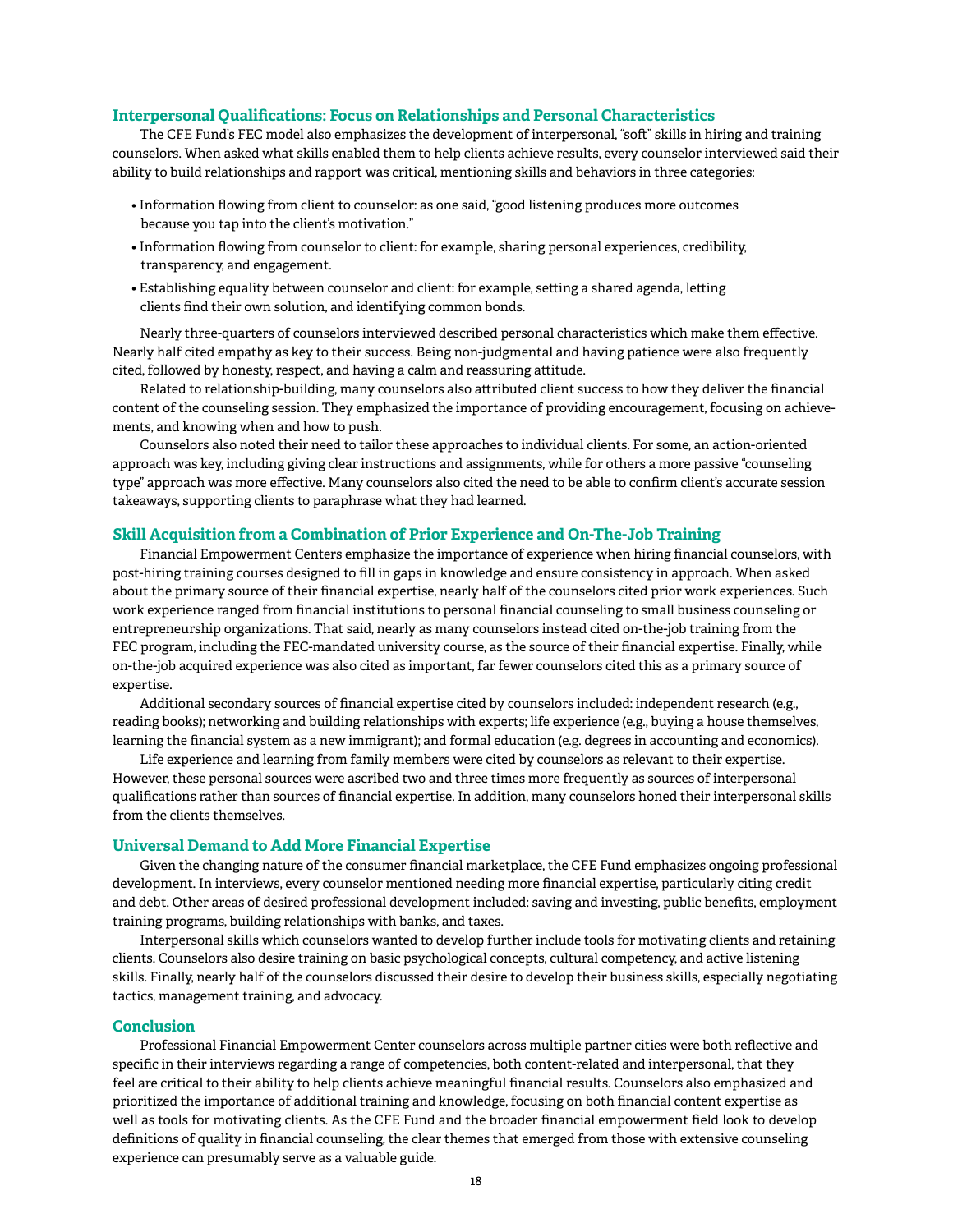## **Development Process for Professionalization of Financial Coach Career Track**



Gloria Hatcher-Mays is the Manager for Affordability Programs with the City of Seattle, focusing her work on the development of municipal financial empowerment systems and socio-economic mobility.

The Seattle Financial Empowerment Center has integrated financial coaching and the City University of New York Personal Finance course to create the first comprehensive model for entry level performance of Financial Coaching. We have learned that emphasizing only technical skills results in graduates who struggle to work effectively with clients under duress. Creating professional tracks that build skills over time has proven a best practice and led to greater outcomes for the FEC.

The professionalization of financial counseling requires defined core competencies and criterion must be established that are tied to academic credentialing and educational credits. Identifying staff who will have competency and capacity to perform on both a social services level and a financial management level is a challenge in recruiting appropriate staff for financial coaching centers. While it is highly likely you will find candidates with some required attributes, it is much more difficult to find individuals with all competencies necessary to work in this field.

The Seattle Financial Empowerment Center has identified core competencies and requirements. When conducting recruitment for new coaches, these criteria are applied to determine the starting point from which development as a coach will occur. Additionally, entry-level coaches are required to have a bachelor's degree or educational equivalent. After completing coursework for both social service competencies and financial management competencies, financial empowerment coaches must successfully pass a written exam and a practicum demonstrating their ability to translate the coursework into practice as a coach.

Financial Coaching training is centered on the following objectives that will help candidates become proficient in building the core competencies:

- Apply financial coaching concepts to case management to assist in reaching agency outcomes and client identified goals.
- Enhance financial skills and knowledge that are useful in everyday contexts.
- Develop confidence in using coaching tools that address various client financial situations.
- Leverage existing strengths, qualities, experiences, and values to increase confidence in addressing financial issues with clients in case management.
- Engage clients in empowering financial coaching conversations using newly acquired skills, methods, and approaches.
- Identify appropriate opportunities to integrate financial coaching during client conversations.

During the training there are several coaching demonstrations set up in triads, where there is a coach, client and observer. Each candidate actually participates in all three of these role plays to get multiple views of the coaching process. At the conclusion of these demonstrations, the participants are each given an opportunity to provide feedback on the experience from their vantage point.

This training exercise also fosters peer learning as each candidate is provided an observation rating based on the coaching demonstration. This "learn by doing" format is most effective in the training environment to help each candidate demonstrate core competencies in a practice environment. The candidates get constructive guidance from the trainer based on the demonstration observations that can be used to foster the development of competencies that need to be further developed.

The professionalization of financial counseling requires defined core competencies and criterion must be established that are tied to academic credentialing and educational credits.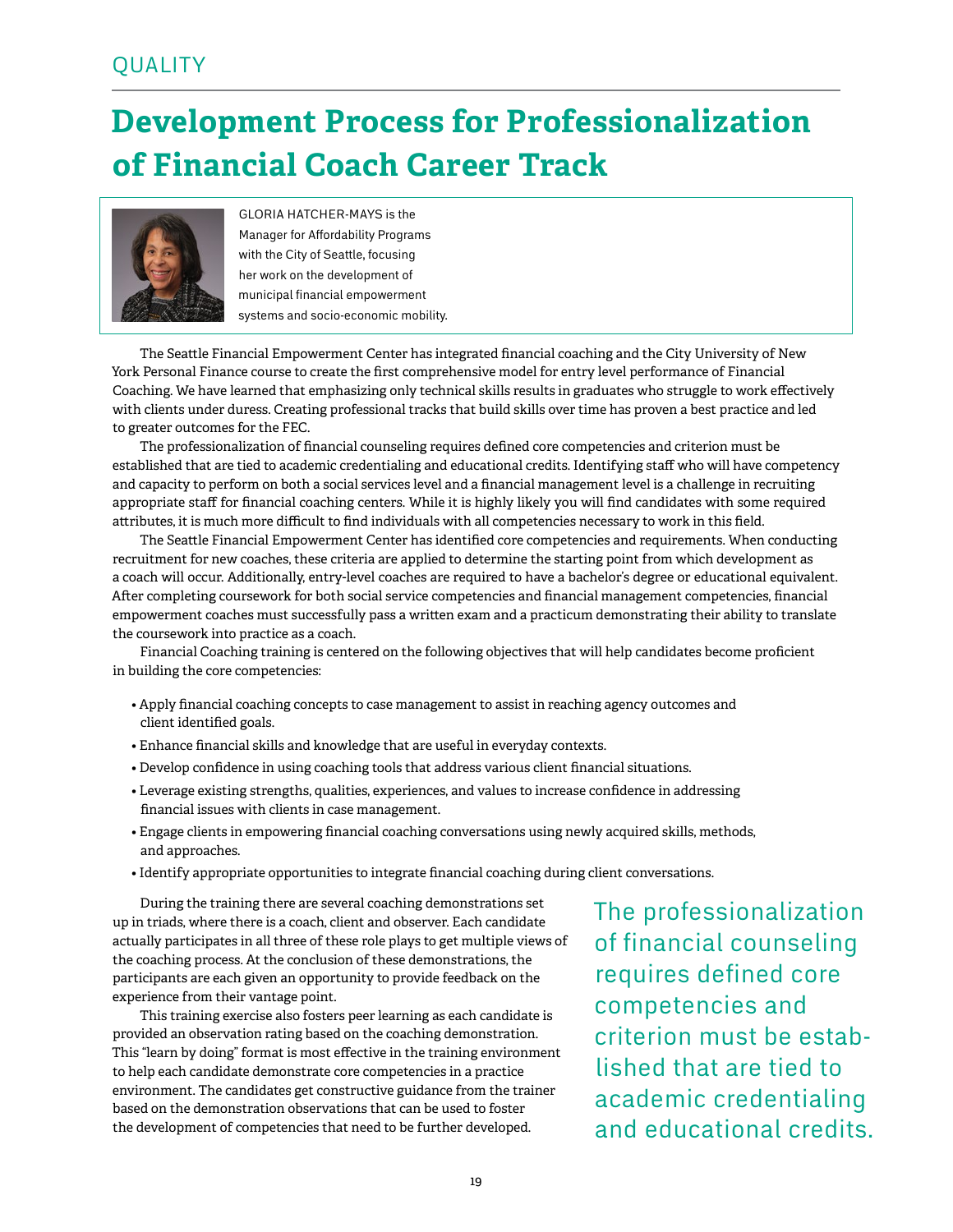The financial management skill component was developed by the City of New York in partnership with City University of New York as part of their Personal Finance course. This is a college-level curriculum that is credit bearing with specific academic milestones which represent the core financial knowledge competencies required of an entry-level coach.

#### **Performance Evaluation & Milestones of Professional Development for Coaches**

Underlying credentials and professional experience before training are key, such as successful course completion and successful results on examinations for the curriculum. These are the first performance evaluation points for the financial coach. The tools utilized to assess financial counselor competencies are combined approaches that focus on service delivery, client surveys, and changes in participant's baseline and engagement. In addition, counselors are regularly assessed on mathematical aptitude, coaching strategies, community-based resources, integration programs and knowledge of consumer rights and laws.

Examples of credentials for entry-level to senior-level counselors include:

- A minimum of a Bachelor's degree from an accredited college or university and at least one year industry experience in the areas of Accounting, Finance, Banking and two years' experience in Social Service or Community Based Organizations with emphasis on community resources, budget development, credit, banking and debt reduction.
- A mid-level financial coach will have the qualification to certify through Association for Financial Counseling and Planning Education (AFCPE) as both a financial counselor and a financial coach. In addition, 60 percent of the qualifications required to become a Certified Financial Planner will have also been obtained.
- Senior-level counselors must possess a bachelor's degree and five to seven years work experience providing financial literacy, individual and group financial counseling, operations management and supervisory experience. Senior counselors must also have collaborative skills that emphasize diversity and multi-cultural competencies and socio-economic trends.

In addition, all counselors must also have intermediate use of technology, public engagement and presentation competencies. The first year coach is required to complete a minimum of 1000 hours of financial coaching experience.

We are now looking ahead to establishing a credential that acknowledges the integration of social service and technical financial management skills using a blend of competencies from the Master of Social Work degree and the Certified Financial Planner certification track. If common standards for financial counseling/coaching were adapted on a national basis, it could create more consistency of clients' successful progression towards their goals. Using this approach, we have seen a marked improvement in interactions between coaches and their clients as represented by the outcomes the client achieves.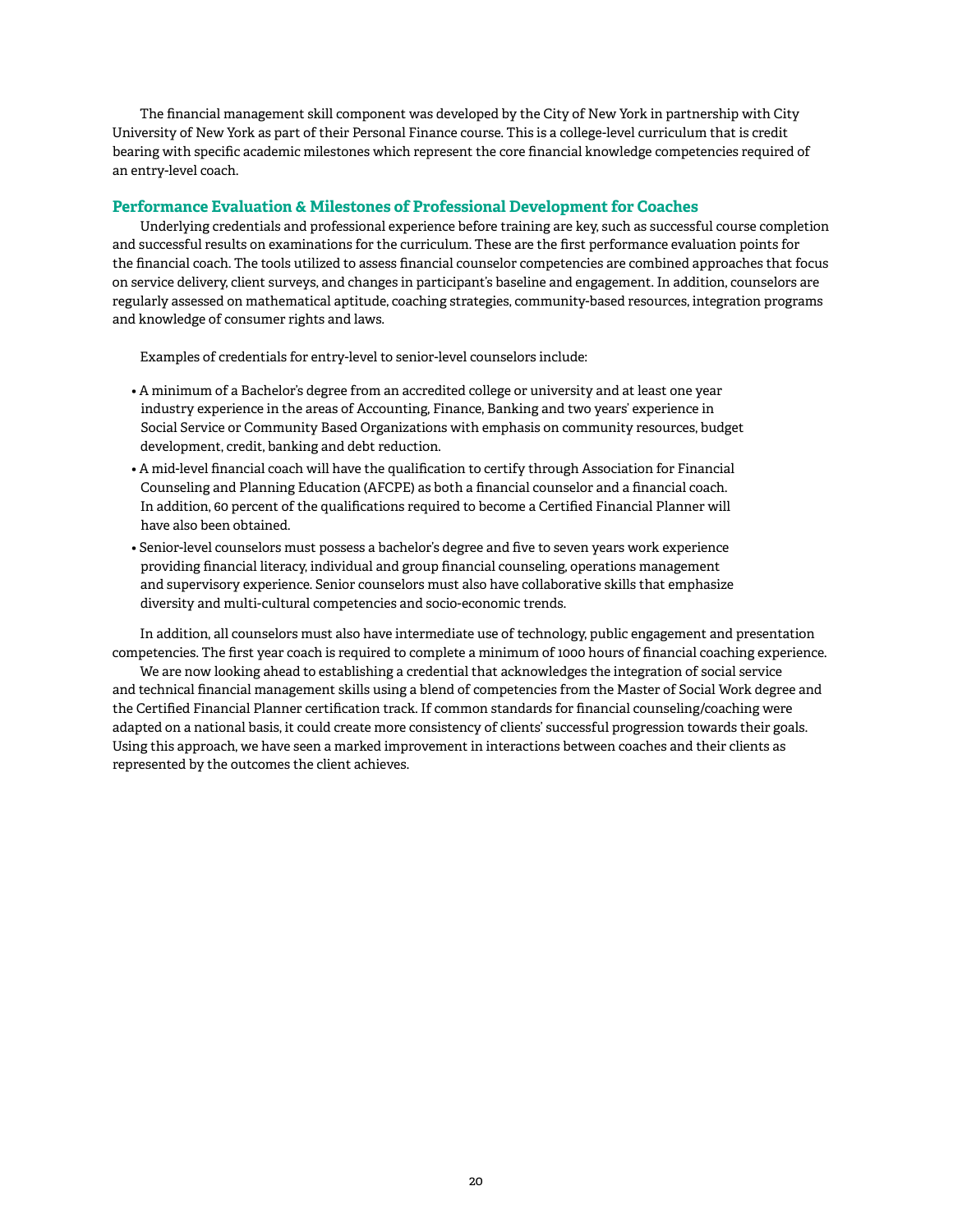## **A View of Professional Financial Counseling From the Community Development Field**



Brooke Linkow is a manager of Financial Capability at NeighborWorks America. In her role, she works to develop and promote financial capability training opportunities for affordable housing and community development professionals.

Financial capability is a dynamic and emerging field. Financial education and coaching have proven to have far-reaching benefits for the constituents served, the practitioners who work with them, and the organizations looking to improve individual and community outcomes. Financial education provides individuals the knowledge and skills needed to manage their personal finances effectively. By providing practitioners with a framework for holding clients accountable for making long-term changes, coaching can reinforce the skills learned in financial education classes and counseling services. Professionalization through certification and standards provide a roadmap for practitioners and organizations to provide high-quality financial capability services that are consistent with best practices.

#### **Importance of Training and Certification**

NeighborWorks America's commitment to financial capability grew out of our long history of training housing counselors. Financial capability is central to successful and sustainable homeownership and has always been at the core of what we teach in many of our training courses. However, the foreclosure crisis that swept the country revealed a consumer need for deeper, targeted financial capability training. It became clear that some consumers lacked financial knowledge and skills that made them vulnerable to predatory loans and others stumbled in traditional homeownership programs, as they lacked the skills to work towards long-term financial goals. Unlike housing counseling, which helps people reach a specific financial goal, financial capability services help people address the root causes that may be keeping them from achieving any long-term financial goals.

NeighborWorks launched our financial capability training track and professional certification to provide practitioners with the skills needed to offer the highest-quality financial capability services, consistent with research outcomes and best practices. Teaching people to become financially resilient and achieve long-term financial goals can be difficult. People need to learn basic personal finance skills for managing money, such as budgeting, debt management and credit repair, as well as how to put these skills into daily practice—a process that often involves examining attitudes toward finances and making lasting behavior changes. To provide a comprehensive set of services that address all of these needs, practitioners must develop and refine a complex skill set.

Financial coaching, for example, is a method of supporting clients in working towards long-term financial goals and building life-long financial resilience. Unlike a service such as housing counseling, which is based on providing a client with specific information to reach a specific goal, coaching aims to build a relationship with a client that will provide them with the insight, encouragement and accountability that will motivate them to make lasting changes in the financial lives. This highly impactful approach relies less on content expertise and more on using specific techniques and approaches. Acquiring these coaching skills requires reflection, real-world application and ongoing feedback. Training seeks to refocus practitioners' skills from a counseling to a coaching approach in which they actively work to resolve clients' financial issues through facilitation rather than instruction. For instance, practitioners need to master new techniques such as:

- Acknowledging: listening to what the client says and paraphrasing it back to increase awareness.
- Bottom lining: helping clients examine discrepancies between what they say and the action they take.
- Brainstorming: working together to generate ideas, alternatives and possible solutions.
- Clearing: engaging in active listening to help clients move beyond a situation or mental state that is interfering with their ability to be present in the coaching session or take action.
- Reframing: interpreting client information another way to provide an alternative perspective.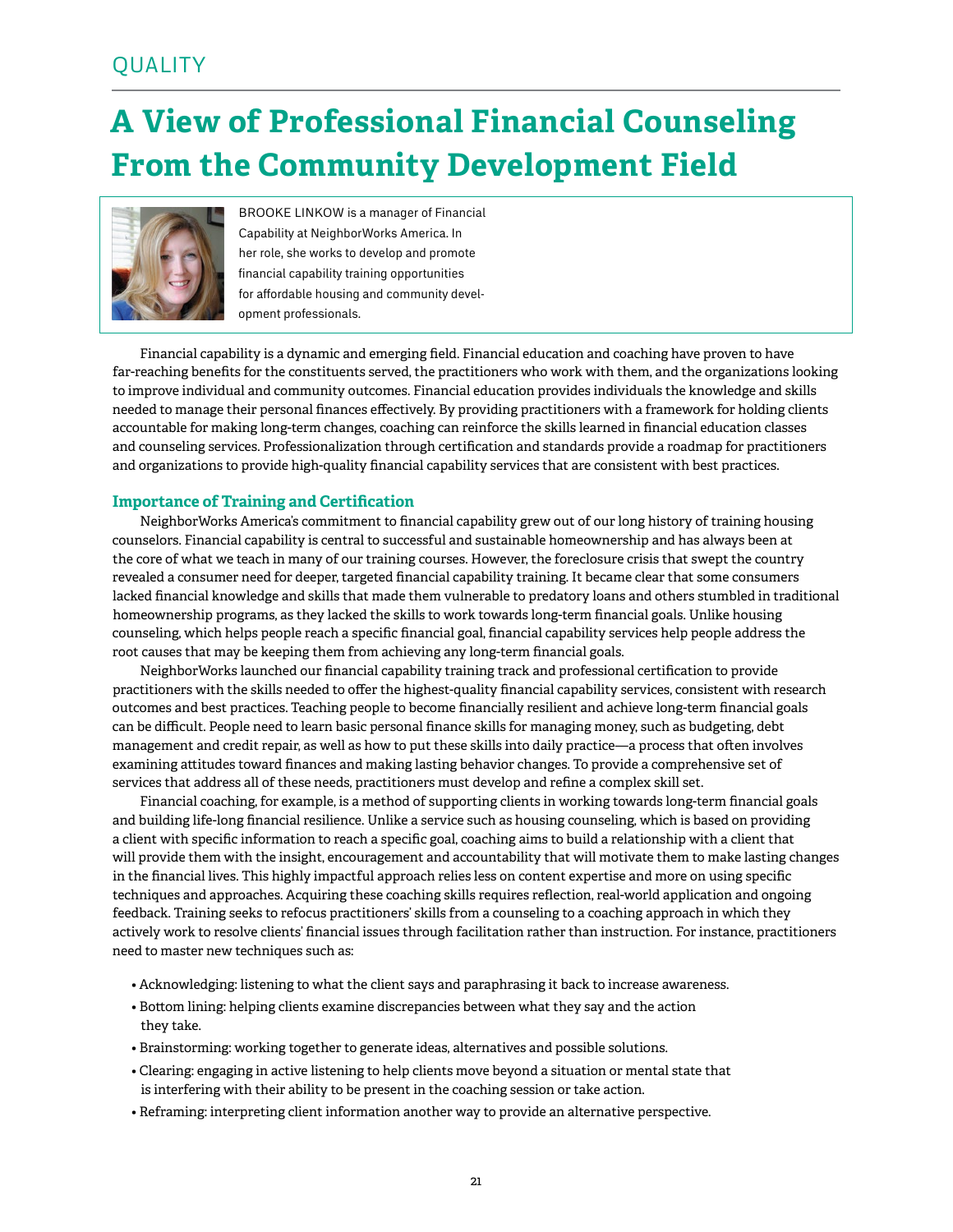For many people, especially those facing challenges, personal finance is a taboo subject. People feel ashamed, vulnerable and often helpless to change their financial situation. With predatory businesses looking to take advantage of individuals in tough situations, people often are reluctant to openly talk about their finances. By professionalizing the financial capability field, we are raising the bar on the skill set and credibility of nonprofit counselors and coaches. Clients can be assured they will receive the high-quality services and respect they deserve.

#### **Foundation for Impact and Sustainability**

Adopting standards for financial capability professionals creates a common framework for developing and sustaining service delivery. Many organizations are eager to develop or expand their financial capability services, but some struggle to integrate, fund and sustain them. Successful program integration requires a holistic approach that allows clients to move along a spectrum, taking financial education classes to develop a strong knowledge base and then moving to financial coaching to convert this knowledge into action. For these financial capability programs to be successful, it is essential that staff at all levels of an organization have the necessary skills and tools.

To help build dynamic and sustainable programs, training should build the skills of front-line staff, as well as prepare management to develop and support these programs. For example, courses geared to practitioners who work directly with clients should explore issues such as outreach and how to engage them in developing their own solutions. Courses targeted to management should focus on program design and integration, including resource allocation.

In addition to training, evaluation of financial capability programs is crucial to gaining insight into what works, patterns and trends among clients, and how to adjust service delivery to be more effective. Building a culture of evaluation and learning within financial capability programs is key to effective service delivery and critical to the development of the field. Evaluation that tracks and analyzes changes in financial clients' progress can be done in practical, systematic ways that, in turn, improve outcomes for organizations and the people they serve.

Connecting local organizations to national best practices and research through training and certification provides consumers with knowledge and tools to weather financial crises and achieve long-term goals.

#### **The Bottom Line: Consumer Confidence**

Providing professional training, certification and standards through known and trusted organizations gives consumers confidence that they are getting reliable information and guidance. In a time when many families continue to struggle financially and when there are predatory organizations in the marketplace ready to take advantage of them, this confidence is critical. Professionalization of the financial capability field will demonstrate to consumers they have a trusted community resource that not only can help solve financial crises, but also build a healthy financial future. Connecting local organizations to national best practices and research through training and certification provides consumers with knowledge and tools to weather financial crises and achieve long-term goals. This gives individuals and families the skills to begin charting their own financial course and ultimately builds stronger, more financially resilient communities.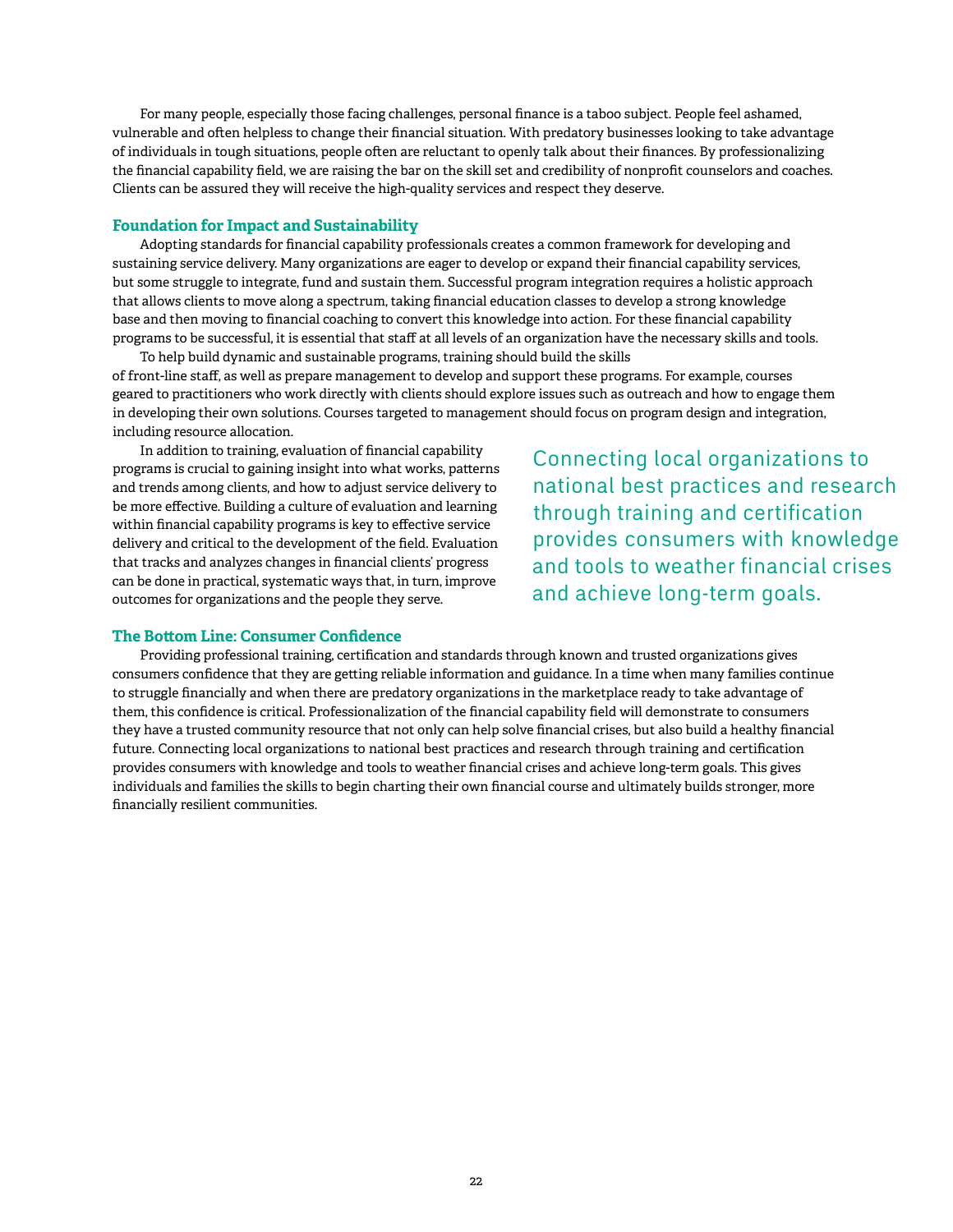## **Developing a Comprehensive Counseling Curriculum**



Joyce Moy teaches personal and consumer finance, and business, and is executive director of a research institute at the City University of New York.

Preparation of effective and professional financial counselors and coaches requires 1) rigorous standardized training on substantive content such as budgeting, how to repair credit and debtor protection regulations, 2) a focus on counseling and coaching skills, and 3) experiential learning opportunities such as role playing and case studies, where the participants can apply the substantive content, and the counseling and coaching skills learned.

Formal training on how to counsel and coach should be an integral part of the training for all financial counselors and coaches. The people hired to fill counselor or coach positions often have no formal education or training on counseling or coaching.

Reliance on intuition and "people skills" of individuals does not fulfill the stated goal of ensuring the quality of counseling or creating professionalized and uniform standards for financial counseling. Our counselors must master counseling and coaching skills, know what the difference is, and when each is appropriate for the client interaction. Moreover, these skills are essential for client recruitment, client retention and ultimately, client empowerment and success.

#### **Background**

In 2009, I was asked by the New York City Department of Consumer Affairs to design a 45-hour curriculum and content for the training offered to Financial Empowerment Center counselors, and other community based organizations. The impetus for this was a one-week financial information hotline created in collaboration between the New York City Mayor's Office and Department of Consumer Affairs (DCA), the City University of New York (CUNY), and the New York Daily News. Call-in lines were staffed by volunteers from CUNY faculty and staff, government offices, and professional organizations, all of whom I trained. In addition, multi-lingual panels of experts were available to handle more complex issues. Over 9,000 calls came in during that week. It became clear that there was a need and a hunger for reliable, professional financial guidance. The City realized that if it were to provide this guidance to the public, it also had the obligation to ensure high quality, accuracy and professionalism. Since 2009, my team of instructors and I have delivered the

Reliance on intuition and "people skills" of individuals does not fulfill the stated goal of ensuring the quality of counseling or creating professionalized and uniform standards for financial counseling.

training to over 500 counselors in New York City. With funding from the Cities for Financial Empowerment (CFE) Fund, the training has been replicated in over a dozen cities throughout the United States. This program has proven so successful and highly regarded that I have fielded requests from and provided training to community-based organizations in another half dozen cities that have used their own funding.

The course includes a module on counseling and coaching skills. Experiential learning, incorporating role plays and interactive exercises with case studies are infused throughout the training program.

Opportunities for experiential learning and practical application of the substantive financial knowledge, counseling and coaching skills, such as role playing, followed by a facilitated debriefing is essential to honing the skills learned, and creating the qualified, well-trained professionals we seek to develop.

In the trainings I have conducted in New York City, many of the counselor trainees request additional role playing exercises during class, explaining that the role playing gives them a chance to think through the process, and builds their confidence since they have not actually counseled or coached previously.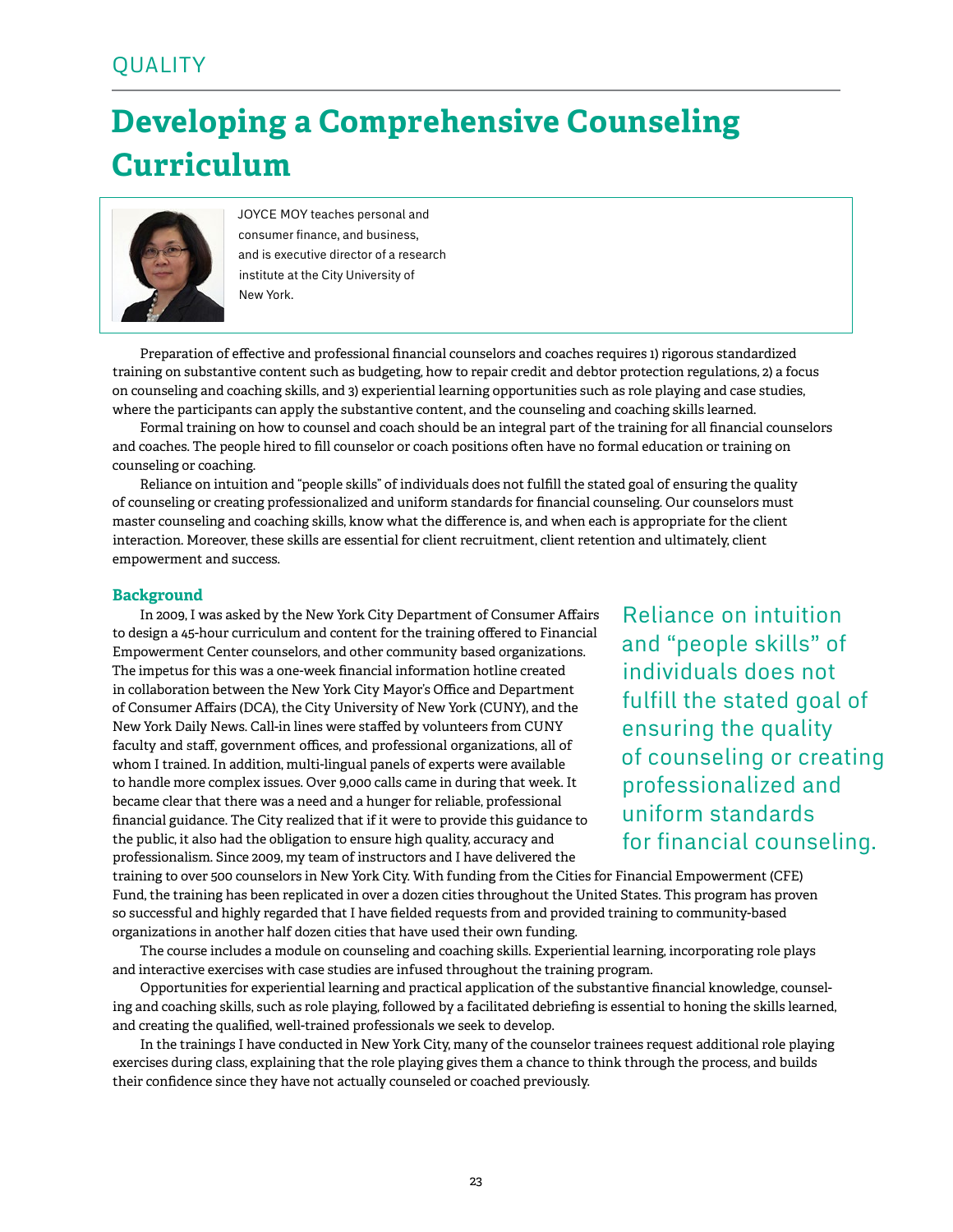#### **Counseling Skills**

Clients are often encountering counselors for the first time when they are in crisis, for example, facing imminent eviction. It is necessary for the counselor to address the immediate crisis, but s/he will also want to try to establish a rapport with the client, and encourage the client to return after resolving the crisis. This creates the opportunity to address underlying financial issues so that the client does not repeat the financial behaviors that may result in future eviction threats.

A counselor's job is to work with the client to move him from financial crisis to financial stability, instilling confidence and empowering the client. The relationship can then evolve from counselor to one of coach. The end goal is the empowerment of the client, and spurring the client's personal financial health. The following counseling techniques are just a few examples of skills that help to build trust and a rapport with a client. The rapport is the basis for client retention, and successful outcomes for the client:

- Attending A counselor is emotionally present for the client, showing empathy, using body language that indicates engagement with the client; examples are eye contact, facing the client, and being attentive to potential cultural issues;
- Asking the right types of questions -- By using open and closed ended questions at the appropriate times, a counselor can elicit the needed information from the client and motivate the client to communicate; and
- Diffusion A counselor applies this technique when he encounters a difficult situation; he identifies the client's distress, helps to calm and re-focus the client to the issues at hand.

By providing counselors with training on counseling techniques, the quality of the counseling we offer clients will be substantially enhanced because they know how to facilitate and guide a client on the substantive information within a counseling context.

Ensuring the quality of the counseling and coaching services offered will require not only standardized training on financial issues, maintaining a system for updating information and continuing education for the counselors, but training on how to counsel and coach as well. This training will make for more effective counselors and coaches, as they establish rapport with clients for recruitment, retention and the success of clients.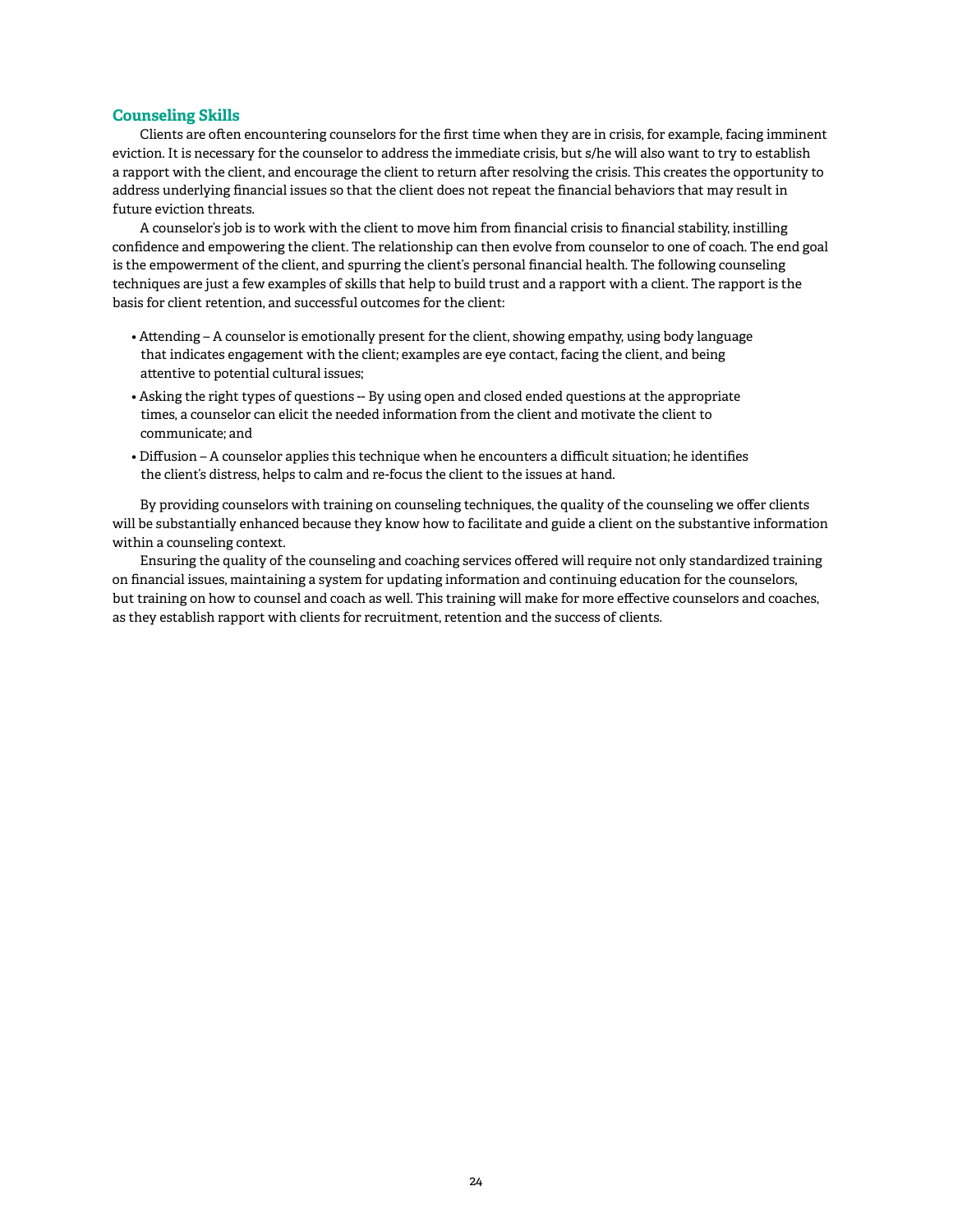## **CONSISTENCY**

*As the financial counseling field rapidly grows and increasingly becomes a part of government-sponsored programs and services, delivery consistency and data tracking become more important than ever. While the individualized and high-touch nature of counseling is foundational to successfully connecting to clients, consistent underlying delivery models and counseling processes allow for scaled services, supporting accurate measurement, quality control, and resource management. The essays in this pillar cover the many ways consistency can be achieved—from program design, training, and database technology, to hiring and service implementation best practices.*

### **Destinations with Flexible Paths: Promoting Consistency in Financial Coaching through Technology**

*This essay details the role a financial coaching platform plays in standardized training and data collection to improve service and efficiency.*

 Haidee Cabusora The Financial Clinic Rebecca Smith The Financial Clinic

### **A Behavioral Approach to Financial Counseling**

*The authors explore using behaivoral approaches to support consistency in quality financial counseling.* 

KATY DAVIS ideas42 Abigail Kim ideas42

### **Using an Evidence-Based Behavior-Change Counseling Model**

*The author imports lessons learned from the health field to develop a model for consistent counseling delivery.*

 Vicki Jacobson Center for Excellence in Financial Counseling

### **Financial Coaching for Youth and Young Adults**

*This Executive Director outlines critical components for consistent, high-quality financial counseling and coaching for young adults.*

Margaret Libby MyPath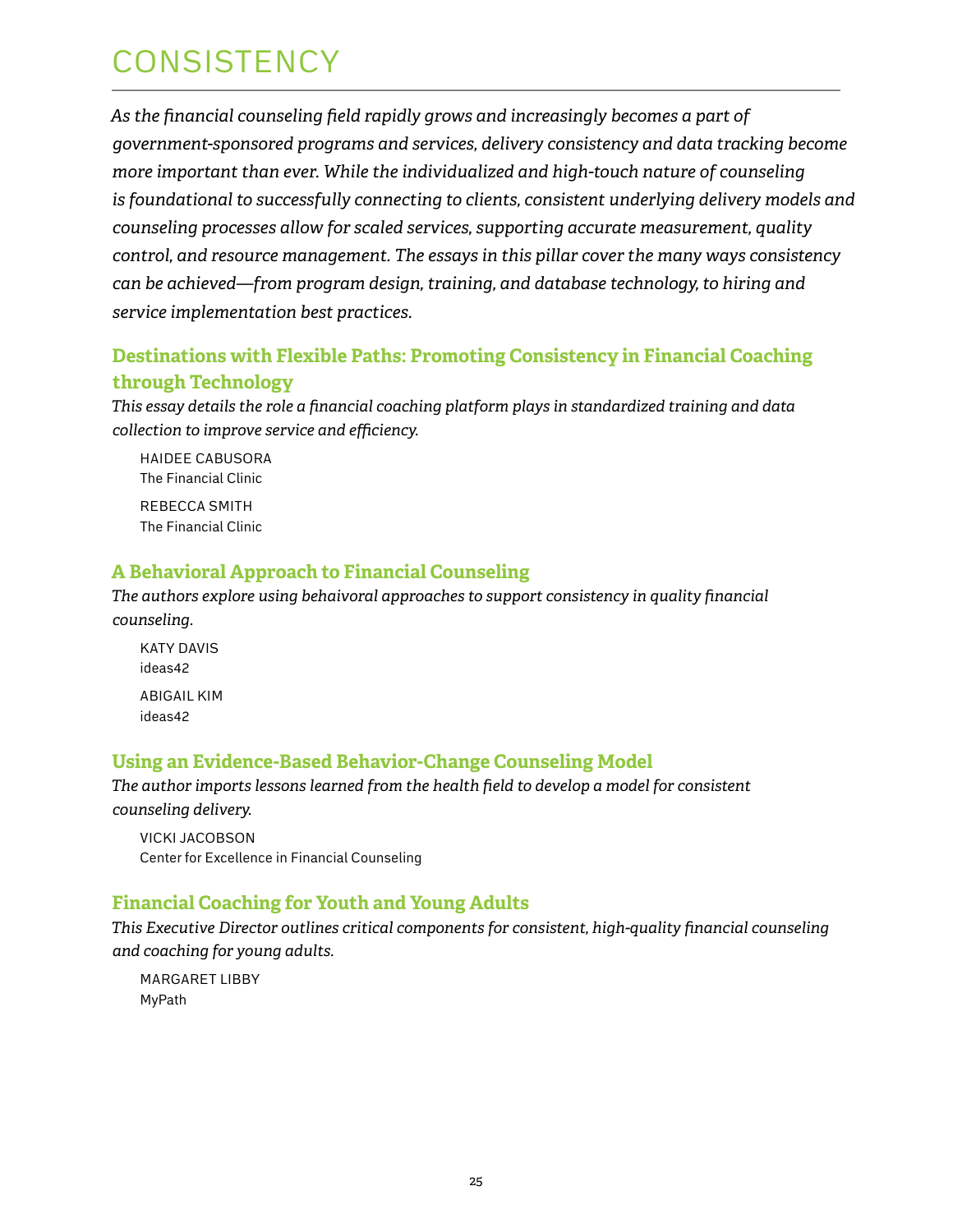### **Making the Case for Database Investments for Financial Counseling Consistency**

*The authors discuss the key role database design plays in consistent counseling deliverables.*

 Alana Perrone Neighborhood Trust Financial Partners

Sarah Sable Neighborhood Trust Financial Partners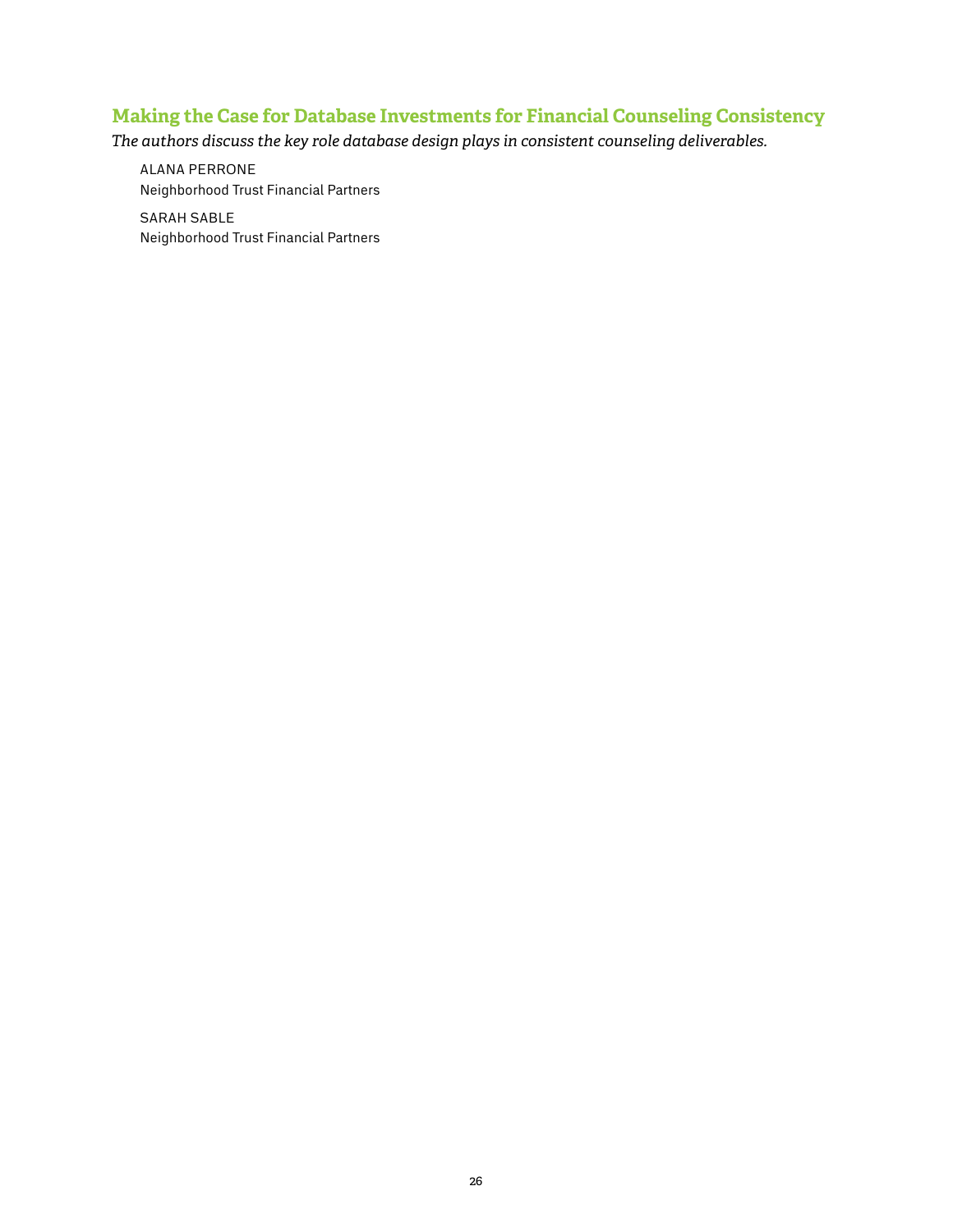## **Destinations with Flexible Paths: Promoting Consistency in Financial Coaching through Technology**



Haidee Cabusora is the Chief Program Officer at The Financial Clinic and leads services, capacity building, policy and research.



Rebecca Smith launched the Department of Strategic Initiatives at The Financial Clinic, which was responsible for bringing capacity building services across the country and incubating Change Machine.

The question of standardizing financial coaching practices and outcomes has been a central one during The Financial Clinic's (the Clinic's) 10 years. As practitioners providing these services and as a nonprofit participating in field discussions, there is tremendous interest in how to formalize a financial coaching program to establish, execute and sustain exceptional financial outcomes. The Clinic's program, which has already served 15,000 customers, has been a major strategy to fulfill its mission of building financial security for working poor Americans. Its 54 financial coaches have supported these customers to achieve 4,400 outcomes, including achieving financial goals, building saving habits, reducing financial transaction costs, improving credit scores, reducing debt, and leveraging tax refunds for financial goals.

One of the most challenging aspects of sustaining a financial coaching program is balancing the tension between the efficiencies inherent of a single financial coaching model and the reality that the programs contend with an intricate web of community, demographic, funding and stakeholder priorities. Often, programs can expend more effort on navigating these factors and creative workarounds, than the actual services themselves. In 2011, the Clinic began building a new online financial coaching platform – Change Machine – that sought to mitigate these tensions and unify a growing field of professionals with tools to standardize the delivery of financial coaching services based on these themes:

- practitioners are in the best position to determine how to improve their customers' financial coaching outcomes because they deliver services in diverse contexts;
- program resources are wasted by using multiple sources for materials, information and data collection in a dynamic environment; and
- data is hard to collect, and even harder to manage, without support.

This essay will explore our experiences and the challenges along the way that helped galvanize certain strategies to create professional development and service delivery standards within the platform.

**Consistency in the delivery of financial coaching services is challenging to achieve because programs face competing priorities, but practitioners are in the best position to balance fixed destinations and flexible paths.** One of the primary reasons that the Clinic built Change Machine is that it knew firsthand how difficult it is to manage a fixed model that could work for all customers and organizations. The Clinic's history of direct services and capacity building work made clear that a flexible and supportive framework, with a diverse menu of financial security topics, best bridges these divides.

Change Machine strikes a delicate balance that is designed around a core set of financial security outcomes and delivers them in a flexible framework. The platform appreciates, while there are common elements to financial stress—a low credit score has a myriad of housing, employment, economic resilience and financial transaction costs consequences—it is up to the coach and customer to decide how working on credit best achieves his or her financial goal. Programs that use Change Machine are encouraged to address financial security holistically, but they can prioritize what best supports their own organization's mission.

**Technology helps support consistent, high-quality, professional coaching standards.** The breadth of financial security topics is broad and, in the Internet age, rapidly changing. Financial coaches are expected to combine expertise in technical areas like credit building and statutes of limitation, with soft skills like active listening. When the Clinic first began coaching, it had several support resources: hard-copy training lessons and financial coaching materials, ongoing supports like a list of favorite websites for specific topics, and in-person staff meetings to discuss and surmount coaching challenges.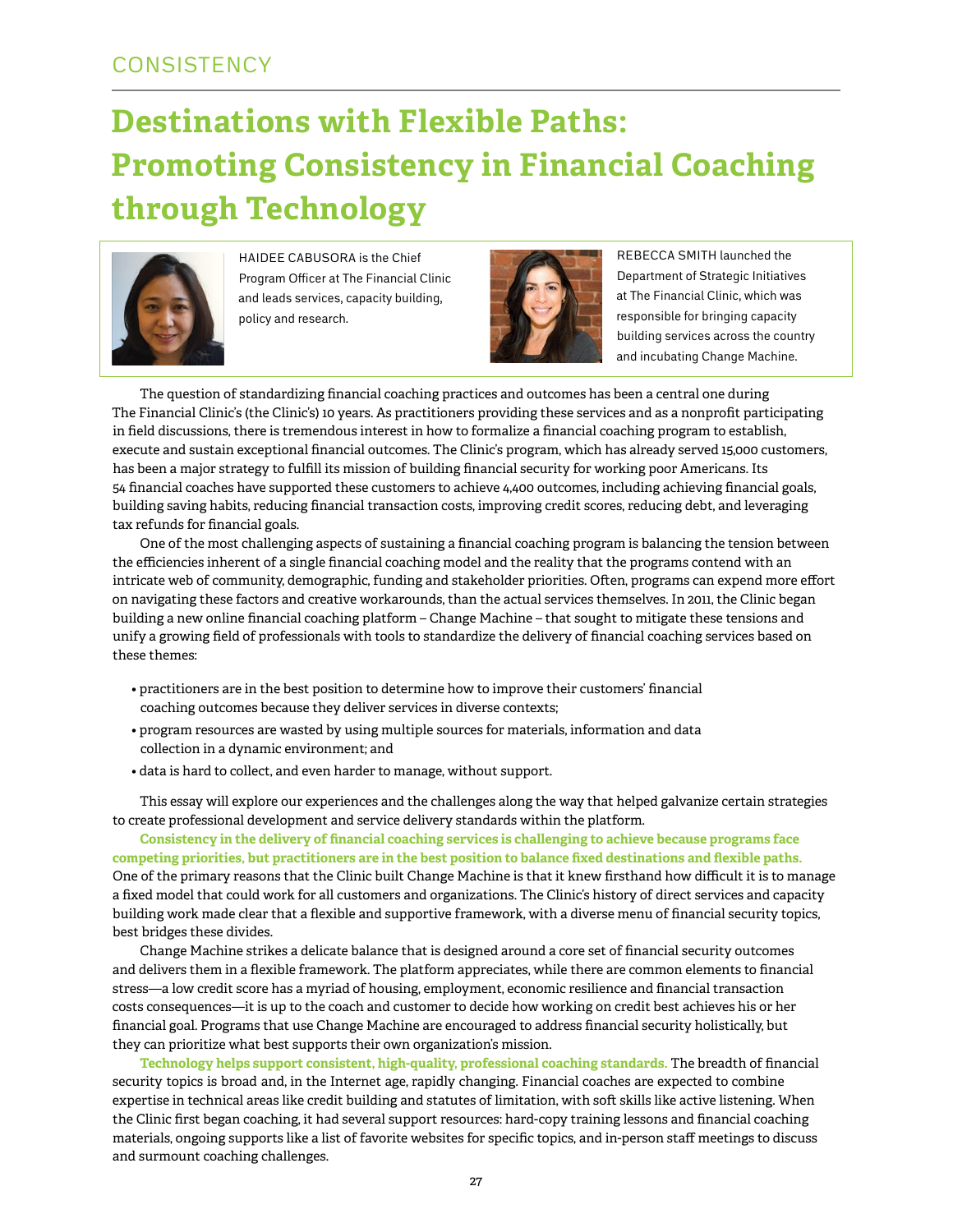One of the critical factors that drove Change Machine's design and scope was to offer a consistent, comprehensive and replicable financial coaching model. Providing financial coaching resources in a centralized hub advances programs' efficiency and effectiveness, and sets practice standards for new professionals, so that staff can hit the ground running with minimal costs to training for initial or sustained use. Many programs face staff turnover at a clip that increases training costs and slows progress during case transfers between coaches. A turn-key software platform, with professional development tools and a peer-to-peer network, helps alleviate these realities by shifting labor costs to technology and ensures programs maintain high quality standards in delivering services.

Finally, online software provides the most expedient method for standardization of materials and professional tools, while still allowing for frequent updates and collaboration. This is critical since financial security strategies and tools have to be dynamic enough to keep up with field changes, including emerging best practices and regulatory changes. Change Machine constantly evolves to uphold highest quality professional supports, always informed by its community

Given the highly dynamic nature of financial security strategies and financial coaching techniques, a software platform makes the latest best practices readily accessible to the entire field and sets a new bar for how coaches and managers deliver and evaluate their services.

of practice, where its users prioritize new materials and what topics need expert attention. In addition, one of Change Machine's main supportive features is a listserv forum for coaches from across the country to get their questions answered in real time and exchange the field's most promising practices.

**Good financial coaching is shaped by data, but coaches and managers need support in how to leverage data for results.** Strong financial coaching programs are data-driven and outcomes-oriented, but there are two significant challenges: (i) collecting data accurately and efficiently; and (ii) creating the methodologies and supporting systems to analyze it, typically beyond reporting to funders. Without providing coaches and managers professional supports to address both, organizations may be collecting data for data collection's sake.

A good data collection system is more than a spreadsheet, it incorporates ease of use and nudges to make sure data is correctly and universally entered. Also, well-designed technology can streamline processes and eliminate duplicative data collection. Change Machine users benefit from a data collection platform that is intentionally designed to be used throughout the coaching session to leverage the information that arises and add simplicity and efficiency to the session.

While data collection is critical for meeting contract or grant goals, managers frequently struggle incorporating data into daily performance management. Change Machine creates a level of accessibility and transparency for both coaches and managers that encourages a culture of inquiry for higher performance: slicing an individual coach's performance against other coaches', historical performance, dates, geographies, and across organizations' programs. With this level of granularity, managers can isolate their own best practices, convey information in digestible short reports that arm them for staff evaluations, and still meet external stakeholders' needs.

In conclusion, software brings standardization to a whole new level. Given the highly dynamic nature of financial security strategies and financial coaching techniques, a software platform makes the latest best practices readily accessible to the entire field and sets a new bar for how coaches and managers deliver and evaluate their services. High-quality financial coaching services require a sharpened professional skill set that includes more critical thinking and analysis. Change Machine is a platform built for practitioners by practitioners: providing flexibility within a structured software environment, easing program implementation, empowering staff to lead inquiries and achieve outcomes, and inviting organizations to embrace continuous quality improvement to advance an organization's mission.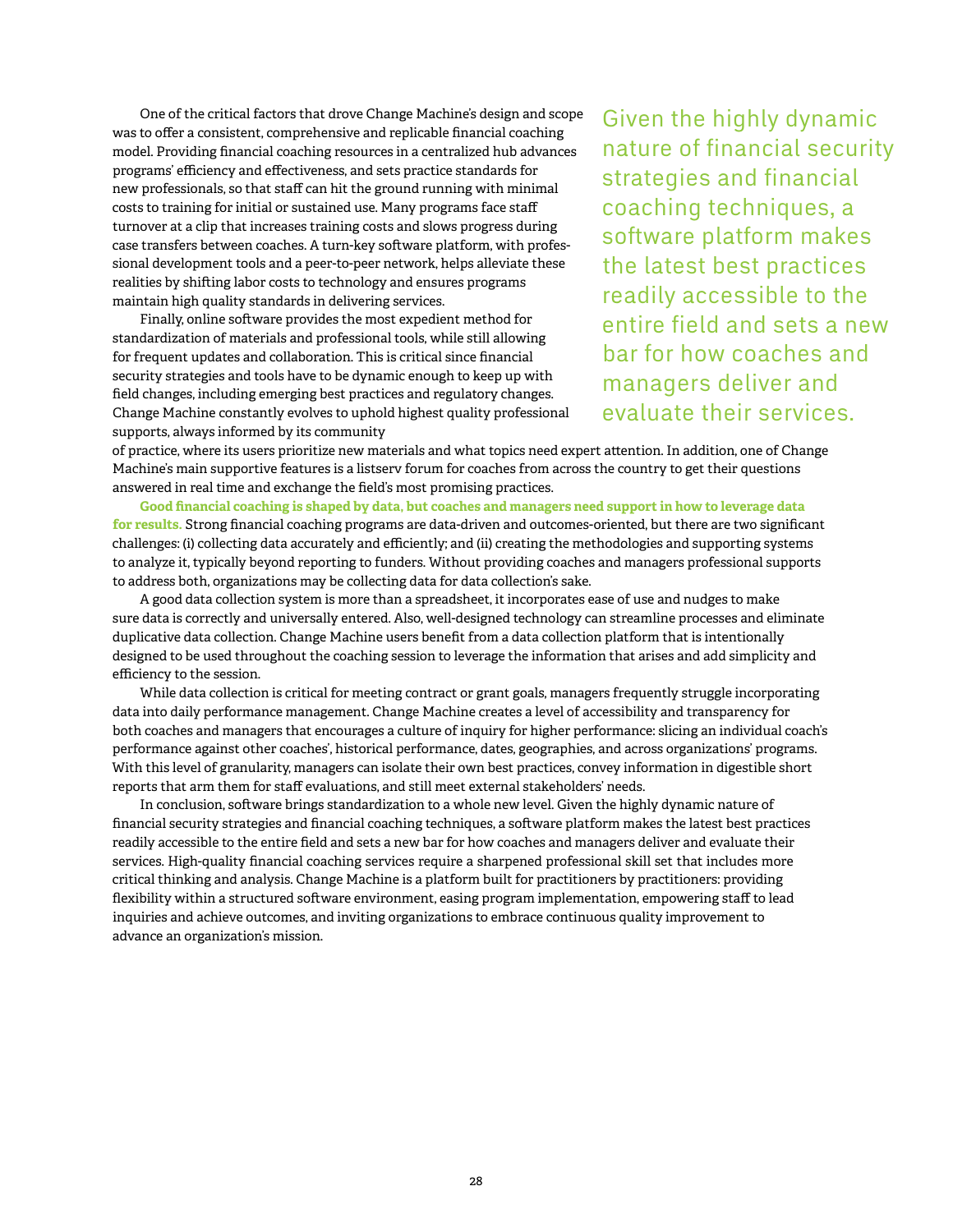## **A Behavioral Approach to Financial Counseling**



KATY DAVIS, Vice President, oversees consumer finance and post-secondary education initiatives at ideas42, a not-for-profit behavioral design and innovation firm.



Abigail Kim is a Senior Associate at ideas42.

In America, wealthy families can manage their finances with personalized, high-touch services. Private bankers handle almost all of the forms, phone calls, opening and closing of accounts, and movement of money involved in complex transactions. In exchange for a hefty fee, clients need to only make a few choices among well-presented options and sign off on documents. Low- and moderate-income (LMI) households, on the other hand, typically face significantly more complex financial situations, with volatile and often unpredictable cash flows to manage, but without any regular assistance. Just like the wealthy, LMI families need appropriately structured products and services to help them manage their personal finances. Using insights from behavioral science, we can design financially sustainable counseling services that integrate actual financial products and support immediate action steps that lead to economic stability and resilience.

Traditional financial counseling services are often positioned to assist consumers who are the worst off (e.g., those who need debt counseling), but most families need help managing day-to-day finances well before they reach crisis levels. Research efforts like the US Financial Diaries Project have exposed the extreme volatility that characterizes the financial situation of many LMI households. Incomes and expenses are mismatched and lumpy, and many households struggle to accumulate the savings or access the affordable credit necessary to bridge short-term gaps. Even more concerning, studies across a variety of contexts have shown that the stress of living in a setting of financial scarcity and vulnerability exacts a heavy "tax" on cognitive resources, with consequences quickly spilling over to affect health, academic performance, parenting, and other areas of life.

Financial coaches can help people think about their finances, but even action-oriented coaches may load clients with additional "homework" to resolve outside of counseling sessions. For behavioral reasons, clients can struggle to follow through, especially when this homework isn't tied to specific financial products. It's not hard to see why. Setting up new accounts or making changes to existing ones takes time out of work hours, may require in-person visits to the bank, and has to be juggled with other obligations like childcare, school, and managing a household. Add to that the task of anticipating future expenses against uncertain monthly income, and potentially the even-more-intimidating task of selecting a new financial institution or account type before even starting to use those services. At best, the minority of consumers who persist in navigating these hurdles have less mental bandwidth left for other important areas of life.

For behavioral reasons, clients can struggle to follow through, especially when this homework isn't tied to specific financial products.

Taking a "behavioral" approach to financial counseling means helping clients take immediate action, with promising results so far. In 2010-2012, ideas42 partnered with a credit union to pilot the "Financial Health Check (FHC)" service: a one-time, 60-minute coaching session during which counselors work one-on-one with consumers to complete critical steps during the session itself. Much like a sports coach spends most of her time with players engaged in actual play, a counselor conducting an FHC walks a client through the actual steps leading toward better financial outcomes.

During the pilot, a typical FHC session focused on prioritizing and facilitating critical actions toward accomplishing goals common to most consumers:

- discuss and prioritize goals: identify goals related to paying down debt or setting aside savings;
- identify monthly cash available: create a rough budget with an estimated range of values to name a monthly amount that can be set aside for debt or savings goals;
- set up automatic transactions: set up transactions such as automatic bill pay or recurring savings transfers, while there is live accountability to follow through on the client's stated goals; and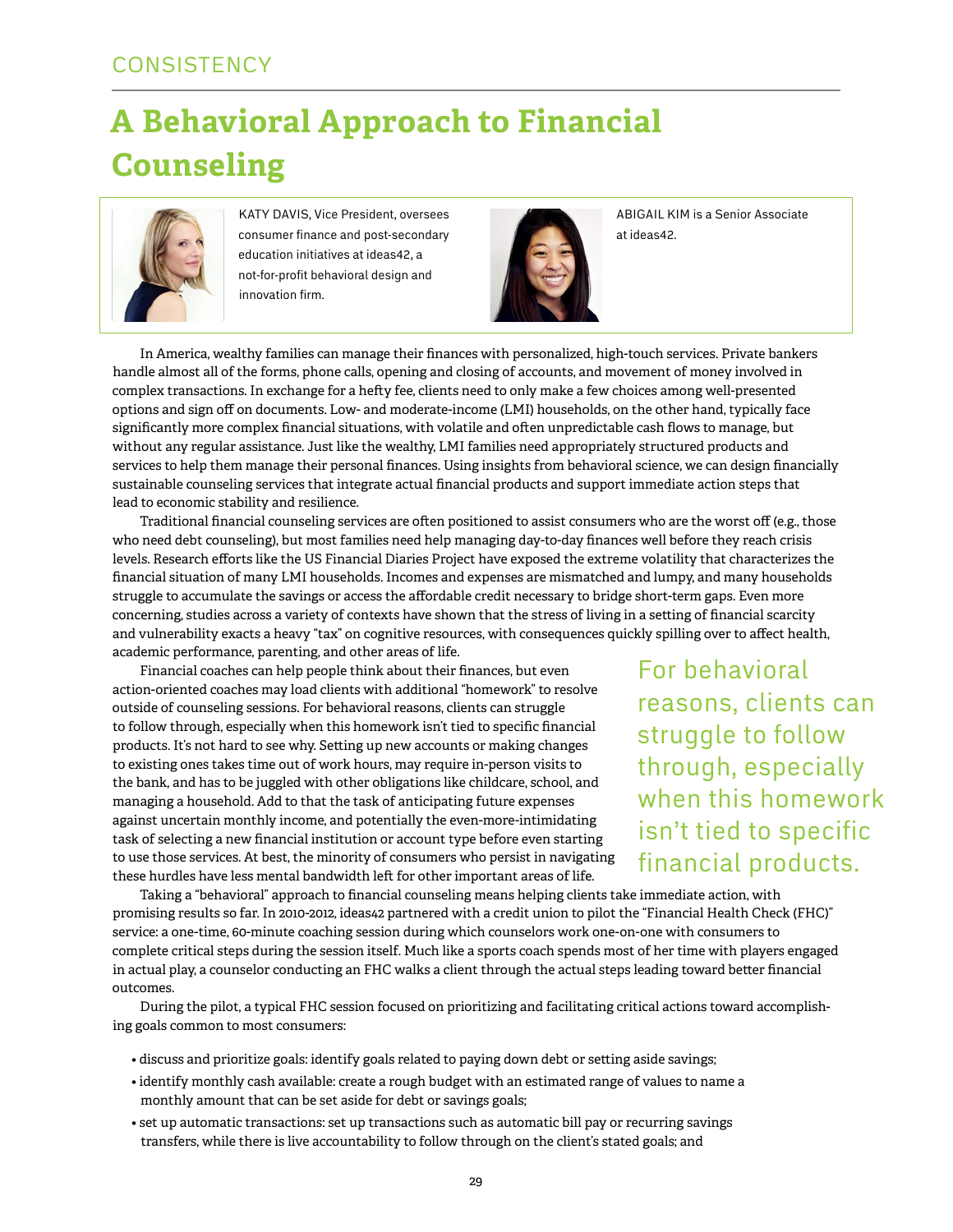• add in safeguards: set up reminders and alerts for low balances and/or large deposits, and ensure that clients know how to adjust automatic transactions if needed.

This approach leverages behavioral principles to address barriers to action. For example, goal setting helps clients remember their intentions to save and increases motivation to continue saving. Identifying concrete amounts to put toward goals counters uncertainty. When people aren't sure how much to save, it's easier to do nothing than to create a detailed budget. Doing this work with a counselor allows clients to access tailored help exactly when they need it, then pinpoint actionable next steps. Setting up recurring transactions during the session completes the action item so clients need not worry about follow up – and can't procrastinate or forget. Recurring transactions also create a new status quo with clients working toward goals by default. Alerts and reminders act as a safety-net to make sure bill-pay and savings transfer amounts won't overdraw client accounts.

Because the FHC was tested at a financial institution, direct access to the accounts allowed for both immediate follow-through and rigorous measurement of financial outcomes like savings activity and net asset holdings over time. In our pilot program, credit union members with no savings at the start of the pilot ultimately built balances that were 20 percent higher than similar peers who did not engage in an FHC session (both groups opted into the service, but services were withheld from a randomized control group until after the data collection period). Tracking these outcomes can help establish more informed targets for counselors, ensure consistent levels of service delivery, and encourage data-driven program improvements.

The FHC pilot serves as an illustrative example with broader lessons for the field. For financial counseling to be most effective, strong efforts to provide guidance and advice must be paired with directly helping people take action during the sessions themselves, with appropriate financial products integrated into the service. This approach helps consumers navigate behavioral barriers and follow through on intentions that build financial stability, such as saving more and paying down debt. Financial institutions offering services that use these principles could do so sustainably by building higher deposit balances, keeping accounts open longer, lowering credit risk across a wide range of account holders, and even identifying expanded lending opportunities. Most importantly, low- and middle-income families will have the effective, accessible, and actionable assistance they need to achieve their financial goals and stability.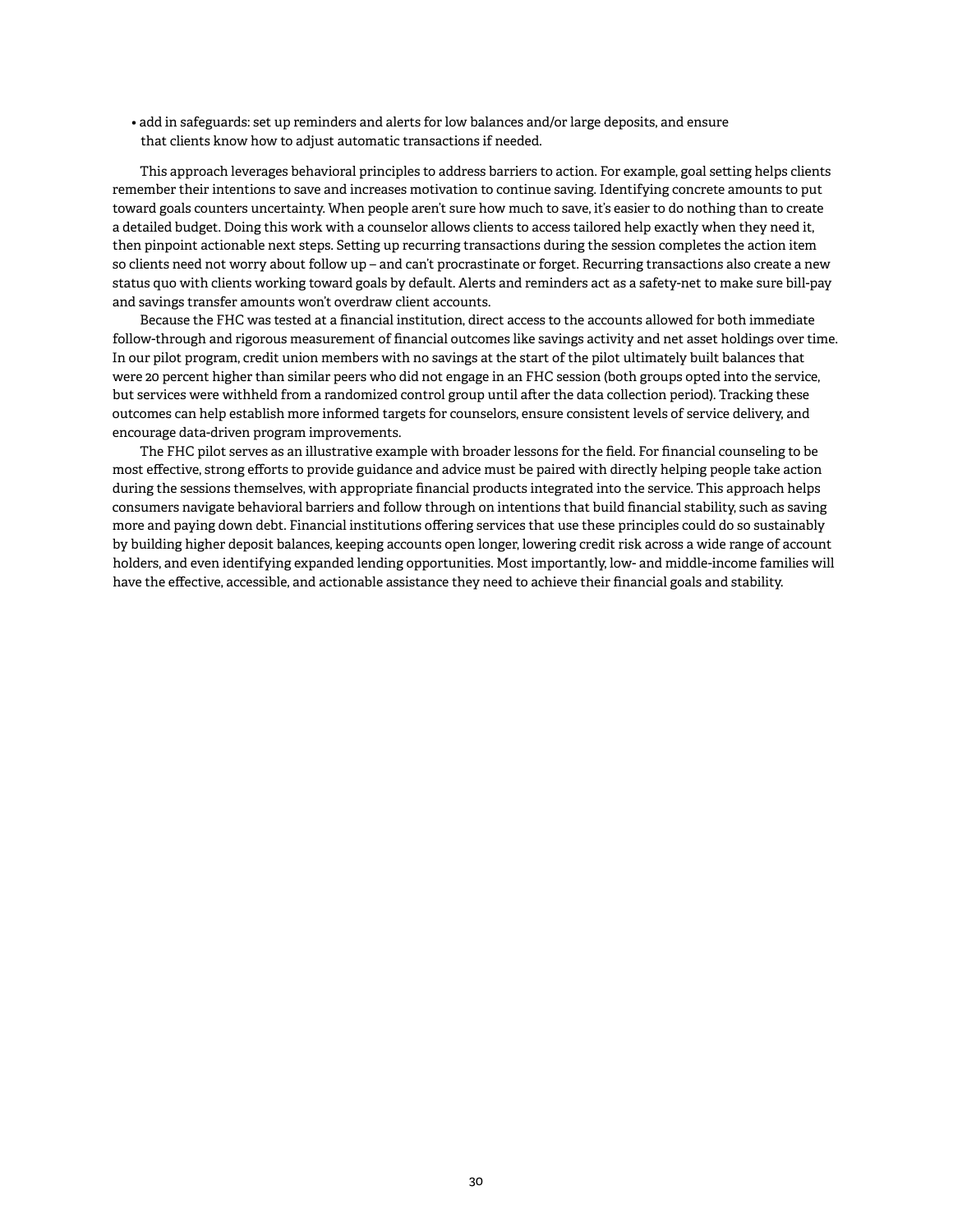## **Using an Evidence-Based Behavior-Change Counseling Model**



Vicki Jacobson is the Director of the Center for Excellence in Financial Counseling which focuses on enhancing financial counseling's consumer outcomes.

To professionalize financial counseling calls for the professional design and implementation of a structured evidence-based counseling protocol that is consistently delivered and clearly targets measureable client outcomes. Program evaluation efforts can help determine counselor fidelity to protocol implementation as well as identify what protocol components may or may not have influenced client outcomes, positively or negatively. Conducting a professional third-party program evaluation that identifies the connection between program outcomes as a result of consistently delivered protocol components can enhance a financial counseling organization's ability to demonstrate its value to funders and benefit to clients served. Implementation and adherence to a counseling protocol that

consistently delivers the program's "treatment" is a major standard in professionalizing financial counseling.

The Center for Excellence in Financial Counseling (CEFC) at the University of Missouri-St. Louis (UMSL) was founded and funded to develop ways of improving the quality and effectiveness of education and counseling that is available to consumers in financial distress. For its first initiative, the organization implemented a self-funded pilot program to help consumers who are behind on the repayment of their federal and private student loans, and who, as a result, may have fewer opportunities for financial advancement. This is the first such program in the country to help low- to moderate-income borrowers make informed choices about managing student loan debt.

From previous efforts in working with nonprofit financial counseling organizations to provide quality student loan borrower repayment counseling programming, CEFC learned that only providing training in student loan repayment options did not always result in borrowers receiving consistent or effective student loan repayment counseling. Counselors clearly needed support, guidance, and monitoring in consistently implementing the program's diagnostic "checklist" for determining a borrower's available federal repayment options. CEFC's challenge was to design and implement a student loan borrower repayment counseling program protocol based on consistently applying the checklist of the borrower's

A health education behavior-change counseling model was identified for smoking cessation that had been generalized for other applications… Nearly 74 percent of counseled borrowers responded that they agreed with the statement, 'I wish I had found a counseling program like this sooner.'

available federal repayment options and assure all borrowers received the same service "treatment." A literature search for financial counseling models that guide consistent delivery of a protocol revealed that no evidence-based financial counseling models existed to serve as a framework for assuring all clients received the same counseling "treatment."

Similar helping fields were explored to determine if an evidence-based counseling model existed that could be adapted to financial counseling. A health education behavior-change counseling model was identified for smoking cessation that had been generalized for other applications. The model utilizes collaborative goal setting to achieve self-management and empowerment, in addition to other beneficial features adaptable to motivating borrowers to take action to repay their student loans. A solution-focused exploration of a borrower's available repayment options was designed and successfully delivered through this behavior-change counseling model which featured a strong emphasis on post-counseling follow up and confidence building. The counseling protocol was integrated into an electronic intake format that required counselors to collect specific borrower data to determine the borrower's available federal repayment options as well as perform various behavior-change counseling communication tasks to develop the borrower's repayment action plan steps. Essential checkpoints were identified within the intake and counseling process for monitoring the counselor's performance and assuring all borrowers were exposed to the overall counseling protocol, including properly applying the federal repayment options checklist based on the borrower's repayment status.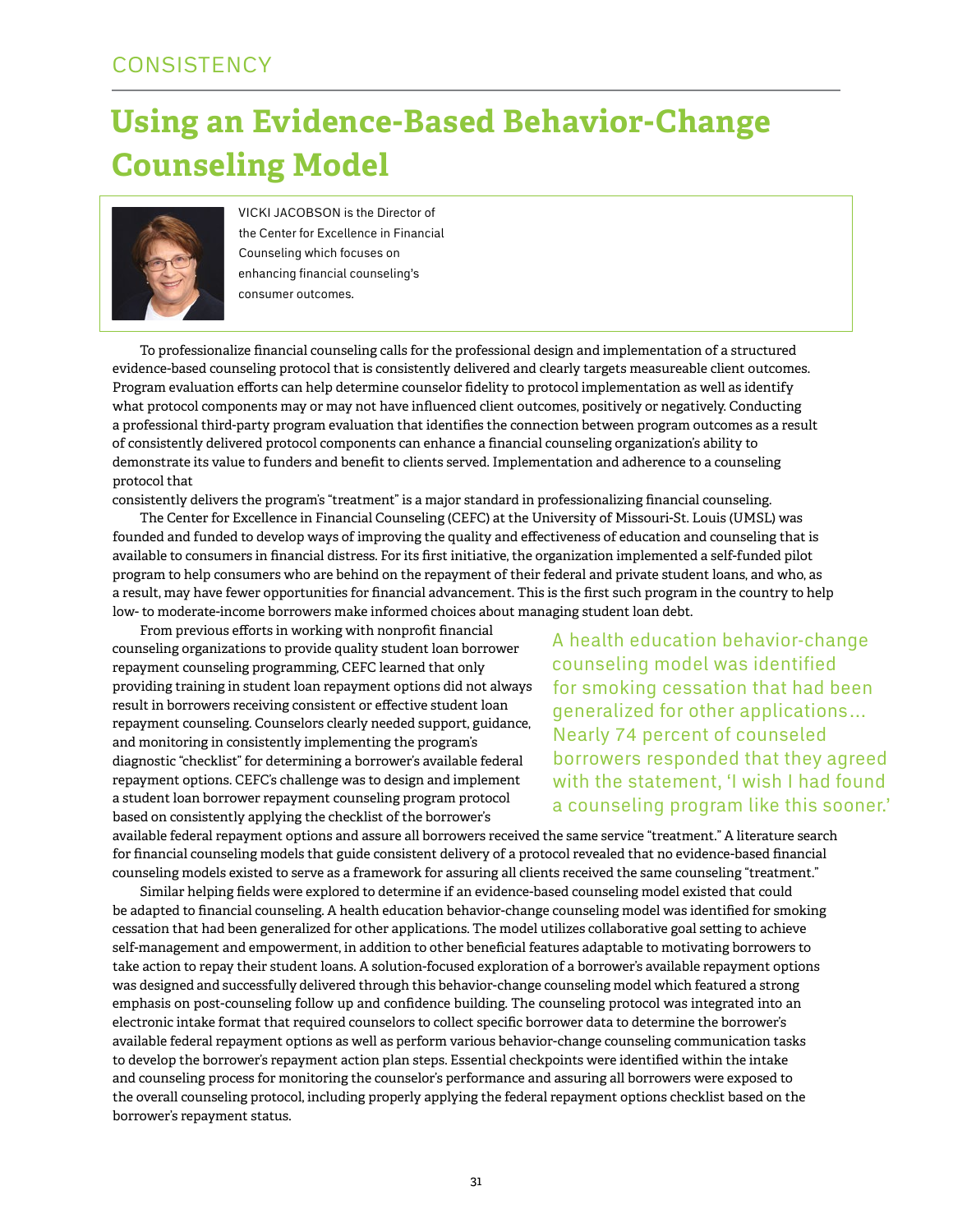Counselors received counselor communications skills training designed and delivered by the UMSL Counseling and Family Therapy faculty that reinforced the implementation of the behavior-change counseling model. Intensive training in the technical aspects and implications of distressed student loans was provided by consumer law advocates.

CEFC's student loan borrower repayment counseling pilot program was delivered by three first-rate financial counseling organizations in large and small metropolitan areas over a 25-month period. Each financial counseling organization was partnered with a local legal services organization which provided legal consultation for borrowers in need of legal assistance as well as served as a mentor for counselors.

Over 1,200 borrowers, owing a collective \$65 million in student loan debt, were counseled during the pilot program. Roughly 80 percent of program borrowers attended a single session; 20 percent participated in multiple sessions. Eleven percent of program borrowers sought legal consultation.

To evaluate the program, borrower surveys were distributed to over 846 counseled borrowers who had consented to be contacted. Analysis of the 186 completed and returned surveys indicated:

- Nearly 39 percent of borrowers responded that they knew about their repayment options for their federal loans prior to counseling. As a result of the counseling, over 87 percent of borrowers indicated they felt better informed about their available federal student loan repayment options.
- Over 57 percent of borrowers responded that as a result of the counseling they changed their federal repayment plan because they qualified for a lower monthly payment amount.
- Nearly 74 percent of counseled borrowers responded that they agreed with the statement, "I wish I had found a counseling program like this sooner."

The program evaluation was conducted by the Public Policy Research Center. The complete evaluation report is available at **<www.umsl.edu/~cefc/>**.

In addition, a session rating scale was developed by the Counseling and Family Therapy faculty to capture the borrower's reaction to the counseling experience immediately following each counseling encounter. The scale asked borrowers to rate what was working for them and what was not working in four domains: borrower felt heard, understood and respected; worked on what borrower wanted to work on; borrower felt like he had a plan to repay his student loans; and the borrower's sense of financial control was growing stronger.

Analysis of first session rating scale data indicated that 92 percent of respondents rated each domain with a score higher than 9 (out of 10). Analysis of second and multiple sessions rating scale data compared to first session response data showed an increase across all four domains.

With additional funding, CEFC plans to further test and evaluate the effectiveness of the student loan borrower repayment counseling program protocol delivered in a campus-based community counseling setting and follow borrowers' repayment behavior over time.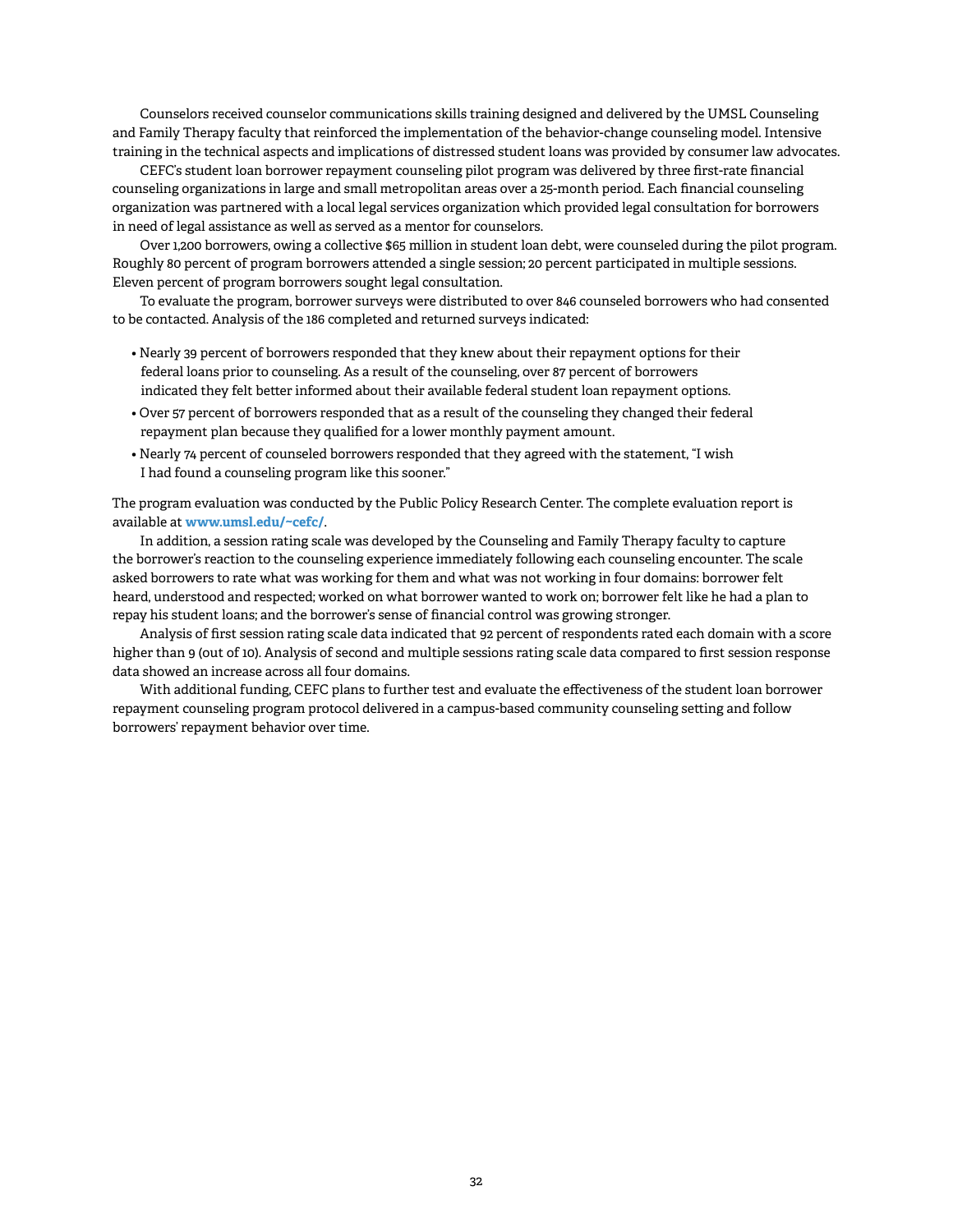## **Financial Coaching for Youth and Young Adults**



MARGARET LIBBY is the founding Executive Director at MyPath, a national nonprofit that focuses on paving economic pathways for low-income youth.

#### **The Opportunity: Why Target Youth and Young Adults**

The keys to MyPath Credit's success have been the quality of our design, our approach to coaching for young adults, and the consistency with which the model elements have been delivered across settings. In this paper, we give an overview of MyPath Credit, an innovative model that combines financial coaching, credit-building and saving for low-income young adults, and highlight the key design and delivery elements that make it effective. The only program of its kind in the U.S., MyPath Credit combines credit-building loans and savings products with one-on-one financial coaching and embeds these services into existing youth workforce programs serving 18 – 24 year olds. A remarkable 85 percent of participants see an improved FICO credit score at the end of the program; youth that start with no score or thin files achieve FICO scores between 650 and 700 within six months.

#### **Essential Design and Delivery Components for Success**

- **Integration of Financial Coaching into Workforce Settings:** Embedding financial coaching and appropriate financial products into youth workforce programs is a strategic way to support low-income working youth to establish savings and credit histories, and to facilitate the development of saving and credit-building "muscles" at a young age. First, such integration leverages the powerful income streams youth are earning in workforce and employment programs, making the coaching content and action plans particularly relevant since youth can take action right away. It also positions coaches to leverage the many features of workforce settings. For example, through coaching, they can be supported to use direct deposit to channel a portion of their income at saving and credit-building. In addition, coaching can be introduced to the whole cohort through the workforce program orientation and/or programmatic trainings. Those touchpoints also offer openings to introduce enrollment into financial products or even programs like direct deposit. It has been essential to ensure consistency of implementation of all elements in the program, as its integration and effectiveness relies upon all design elements.
- **Youth Workforce Program Staff Buy-in is Key:** Employment program line staff must truly understand the benefits of the coaching in order to effectively offer it to program participants. This requires their buy-in. At MyPath we have found that providing them with training is part of the solution, but that engaging line staff in personal coaching sessions themselves is what makes the difference. When they have experienced a coaching session and the direct benefits (there are typically concrete outcomes from these "trial sessions" as many youth workforce staff have not seen their credit report, nor are they familiar with how to review it and take related action), they become enthusiastic champions of the service. They are able to articulate the benefits in an authentic way to their participants. Those sites where these sessions did not take place saw less take-up, as staff were not able to articulate the benefits of the coaching service in a compelling way.
- **Choosing the Right Timing & Touchpoints For Delivery:** Identifying the strategic touchpoints is key for seamless integration and high take-up rates. While they will vary from setting to setting, the sequencing of the steps themselves must be consistent. MyPath has developed tools that support an effective design process. The first step is mapping the workforce or employment program cycle, in particular to identify places where youth cohorts come together to complete paperwork or to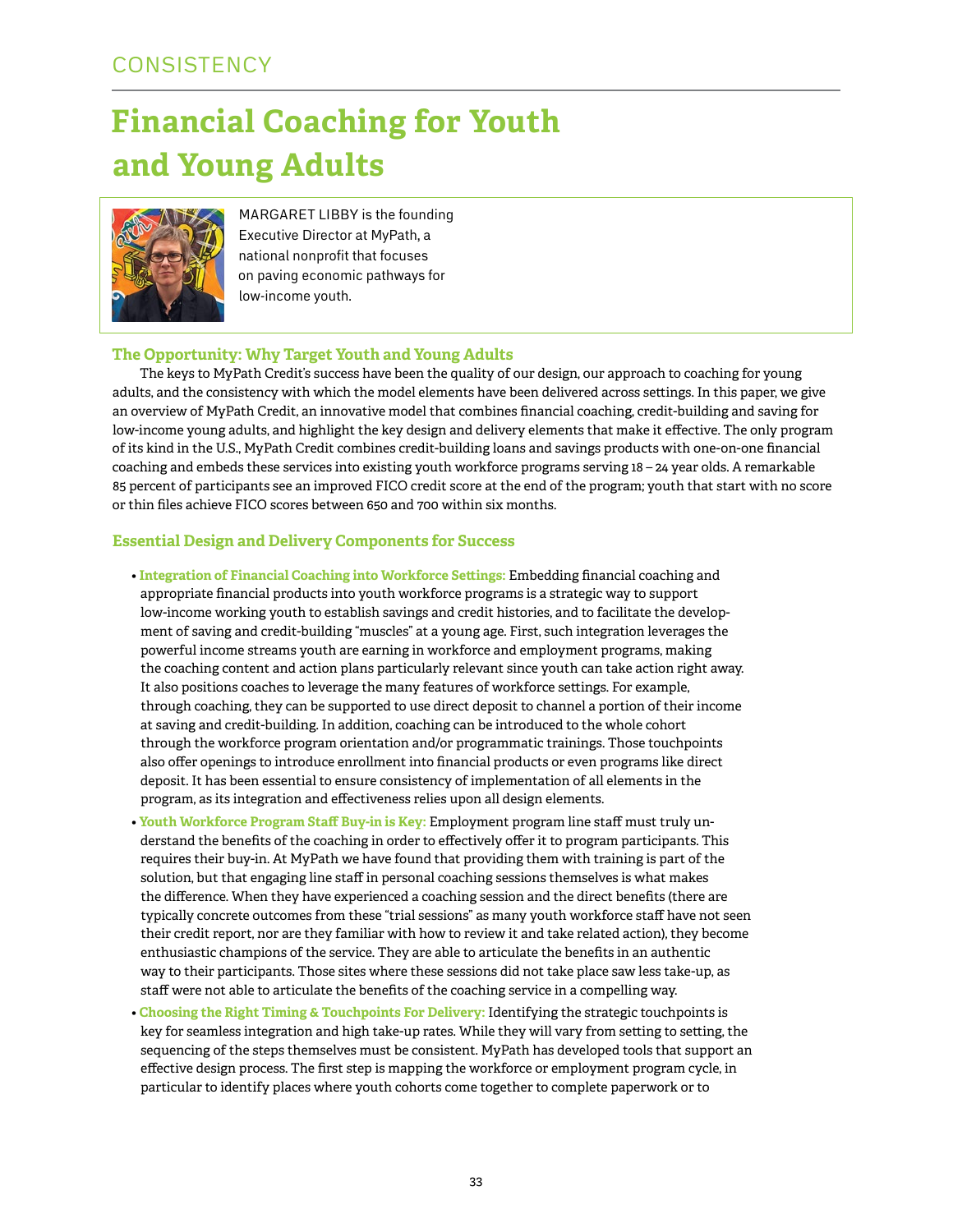receive group training, places where youth receive one-on-one case management, as well as correspondence opportunities. With these opportunities identified, the design process gets underway toward determining which touchpoints are ideal for introducing the coaching service, scheduling appointments, enrolling youth in financial products and direct deposit, and reinforcing financial capability concepts within the natural program cycle.

MyPath has found that introducing the coaching as early as possible in the program, even prior to enrollment as a benefit or service of the program, is optimal. This approach helps to seed the idea and to connect the coaching to the program itself. Ideally youth will enroll in the service at the outset of their workforce training, giving them the necessary time horizon to see results on their FICO score, removing the credit barrier as they transition out of the program and into new employment and housing opportunities.

- **What Makes An Effective Coach for Youth & Young Adults:** MyPath has engaged a variety of coaches in financial coaching with low-income youth and young adults in workforce and employment programs, who are largely youth of color. Understanding financial products, credit, budgeting and saving strategies is not enough to be an effective coach with this population. To be effective, coaches must be culturally competent, have experience working with youth and young adults, and, most importantly, be "relatable," which means to be someone that has overcome the barriers youth are facing. MyPath hires for experience dealing with the realities facing low-income youth, youth of color, and immigrant youth, and in overcoming them. Trust is particularly challenging and critical with low-income youth of color, who most often come from families that have had negative experiences with financial institutions and services, in particular with credit. Because effective coaching is rooted in trust, this expertise is essential. Preparing coaches with the essentials of coaching, personal finance best practices and credit-building is also critical.
- **Outcomes Evaluation:** Evaluation surveys and outcomes data tracking must be integrated into service delivery to establish baseline data points, and track outcomes data as the program is rolled out. Data is key to share progress with youth themselves, as well as to share with program staff and leadership to motivate stakeholders and to drive program enhancements.
- **Incorporation of Technology:** MyPath has found that integrating technology can make processes more efficient when implemented well. For example, scheduling is best done using a web-based system that also tracks programmatic data. Technology has also facilitated coaching sessions; for example when coaches use laptops or tablets in sessions it facilitates quick research, form completion, budget development and evaluation tracking. MyPath Money enables youth to engage with three interactive personal finance modules via desktop, tablet or mobile phone. MyPath coaches also use email, text and video chat to stay in touch with youth clients, who often choose to follow up using text for real-time questions and advice-seeking.

First, such integration leverages the powerful income streams youth are earning in workforce and employment programs, making the coaching content and action plans particularly relevant since youth can take action right away.

Strong program design to integrate workforce services and financial capability programs, along with effective professional financial coaching from a trusted source, and consistent program element sequencing and delivery methods can build credit and savings muscles early, putting young people on a path to upward economic mobility. At MyPath, we look forward to a greater focus in the field on starting early, toward building a platform that prevents financial pitfalls and positions young adults for financial success.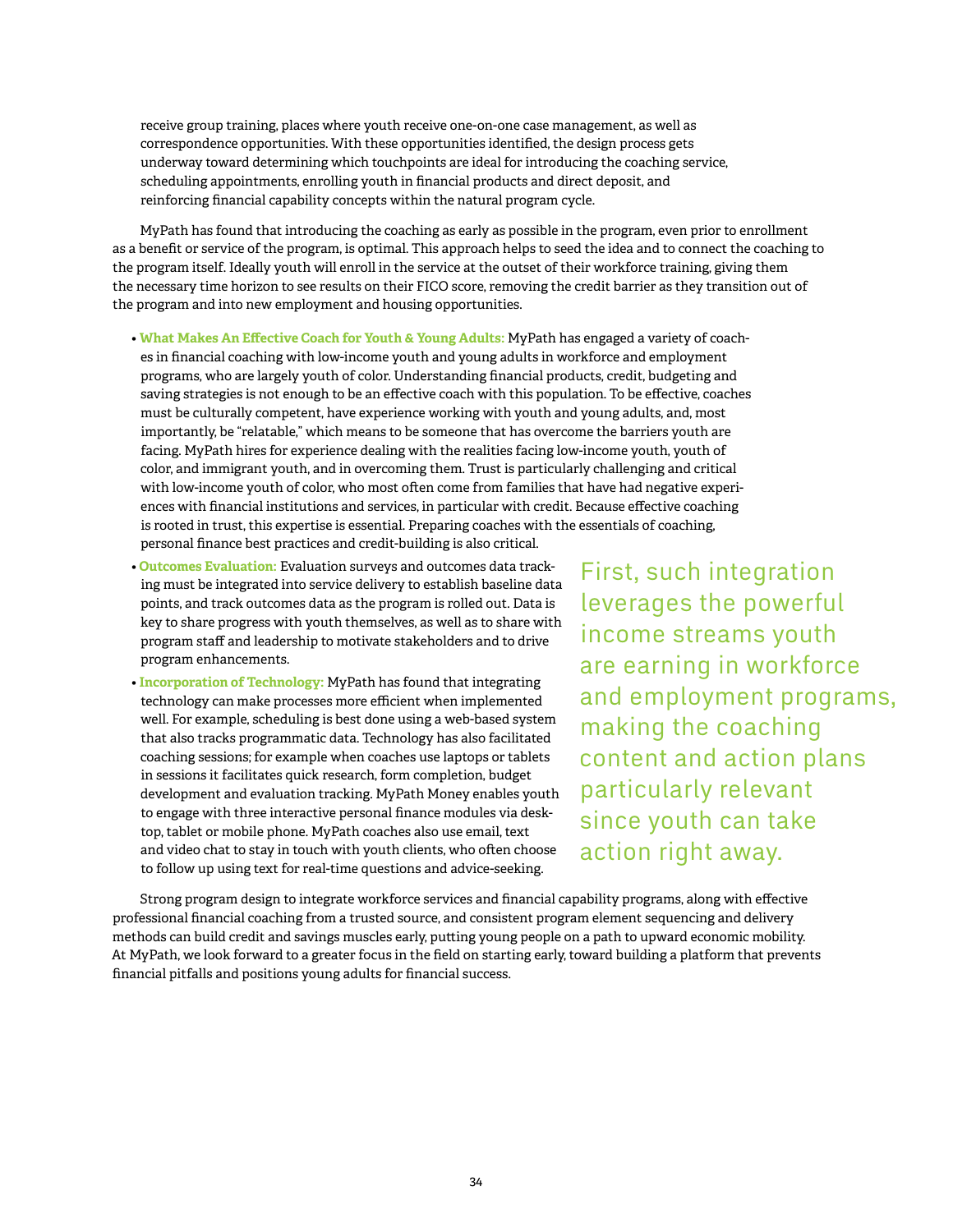## **Making the Case for Database Investments for Financial Counseling Consistency**



Alana Perrone, Director of Technical Assistance and Program Design, works at Neighborhood Trust Financial Partners, whose mission is to empower low-income individuals to become productive participants in the U.S. financial system and achieve their financial goals.



SARAH SABLE is Chief Program Officer at Neighborhood Trust Financial Partners.

Neighborhood Trust Financial Partners is the leading provider of financial empowerment services for low-income New Yorkers, directly serving approximately 6,000 clients each year. By connecting clients to productive banking services and a personalized Financial Action Plan, we help families reduce debt, build credit, and pursue financial goals. We work with leading nonprofits and government agencies to integrate financial services and have provided technical assistance to 24 organizations in support of their financial empowerment efforts.

In 2012 Neighborhood Trust invested in the design and build-out of a Salesforce database to support our financial counseling services and track our clients' outcomes. We believed a well-designed database would enable us to simplify program monitoring and the analysis of client outcomes and provide consistent, quality services to clients across our programs. As it is constructed, our database is not only a place to store information about our clients, but also a tool that facilitates a standard intake and follow-up interview processes, ensuring we have accurate and pertinent information about our clients' financial situation in order to recommend the best course of action.

Managing debt is a primary financial concern for many of our clients, and the information contained in their credit report is invaluable to developing a plan to tackle their debt and to tracking their progress over time. However, from experience with other database systems, we found that manual entry of credit report information was both time consuming and often led to inaccurate information due to human error. To remove this obstacle, we designed a system that allowed for automated upload of credit reports. Now, with a simple click, our counselors can upload the entire credit report into our database, saving on average 10-15 minutes of data entry per client.

Now, with a simple click, our counselors can upload the entire credit report into our database, saving on average 10–15 minutes of data entry per client.

The large, accurate, and complete dataset we have been able to compile using Salesforce has allowed us to take full advantage of the platform's reporting capabilities. We can monitor our progress toward contract and program goals, easily measure long-term client outcomes, and ultimately, analyze and improve the services we provide to our clients. Quick, clean data-entry on services our counselors provide allows us to effectively monitor the situation on the ground across our sites in real time, allowing managers to identify and address pain points as they arise and keeping us on track to meet our goals. Consistent baseline and follow-up data has allowed Neighborhood Trust to measure our impact with greater detail and form new hypotheses on how we can better achieve outcomes. For

example, through analysis of our dataset we have learned that access to credit building financial products from our local credit union partners can have a clear and tangible impact on clients' credit reports. This has driven us to invest more time in researching similar financial products for clients, to seek new partnerships, and design a tool in evaluating those products.

Consistency of data collection has also allowed us to see where there are weaknesses within our processes. For example, we have long believed that a healthy relationship with a financial institution is instrumental to financial success. After three years of tracking total financial service fees, we have learned that this client data was insufficient from an assessment and counseling perspective, as well as that of outcome improvement. Beginning in 2016, we will be tracking fees and usage on the account level, allowing counselors to provide more specific and relevant recommendations and thus achieve better outcomes.

By facilitating accurate and consistent data collection, our Salesforce database has improved the quality of the service we are able to provide to our clients. Our Financial Action Plan (FAP) tool is the primary way in which we assist clients in creating a roadmap to financial health. The plan, created with their counselors, includes: an identified financial goal, baseline or follow-up information on savings and financial products, their credit and debt profile, and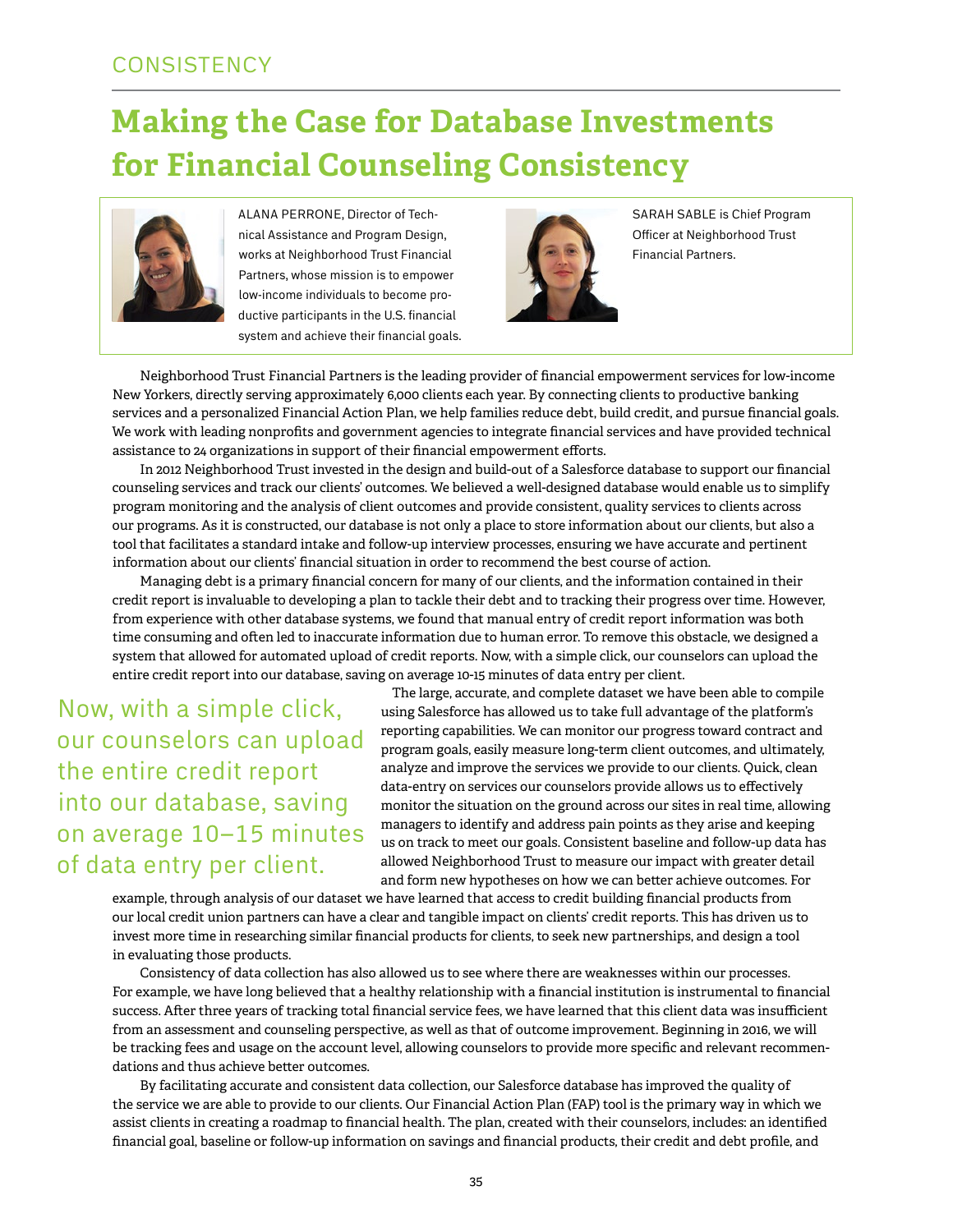most importantly, an agreed-upon set of recommended action steps that they can implement immediately. Neighborhood Trust's database was designed to mimic the process of creating this plan and therefore ensures that counselors collect all relevant information required to build an effective and actionable FAP.

Additionally, because the data we collect is consistent, we have been able to automate the process of delivering the action plans: our platform includes a feature that can export the FAP into a template that is printed out and given to the client at the conclusion of the session, ensuring a clear and thorough action plan is generated every time. After the engagement, clients receive ongoing support via text message reminders automatically generated from our database that encourage them to complete their action steps. Supervisors can guarantee this level of quality and consistency by monitoring the components of the client FAP, along with the outgoing and incoming messages based on their action items. Moving forward, we are piloting a new feature that enables clients to access their FAP through a secure webpage.

In our technical assistance engagements, we have found that the greatest area of need for consistency is in creating action plans and ensuring follow-up. Clients can easily get overwhelmed by all of the information that they receive in a counseling session and the tasks assigned to them. Introducing a uniform action plan template will allow professional financial counselors to cultivate client investment in their recommendations, facilitate and follow-up on specific actions, and subsequently better understand and share best practices that lead to outcomes in financial counseling.

At Neighborhood Trust, we have found the Salesforce database to be an essential tool in ensuring consistent, quality services to all of our clients. Through accurate data collection and reporting, the seamless delivery of a client's individualized Financial Action Plan, and automated support services, financial counseling programs can be scaled efficiently to serve more clients. Thus, this provides professional financial counselors with the opportunity to devote their time and effort to the individualized recommendations that lead to greater outcomes.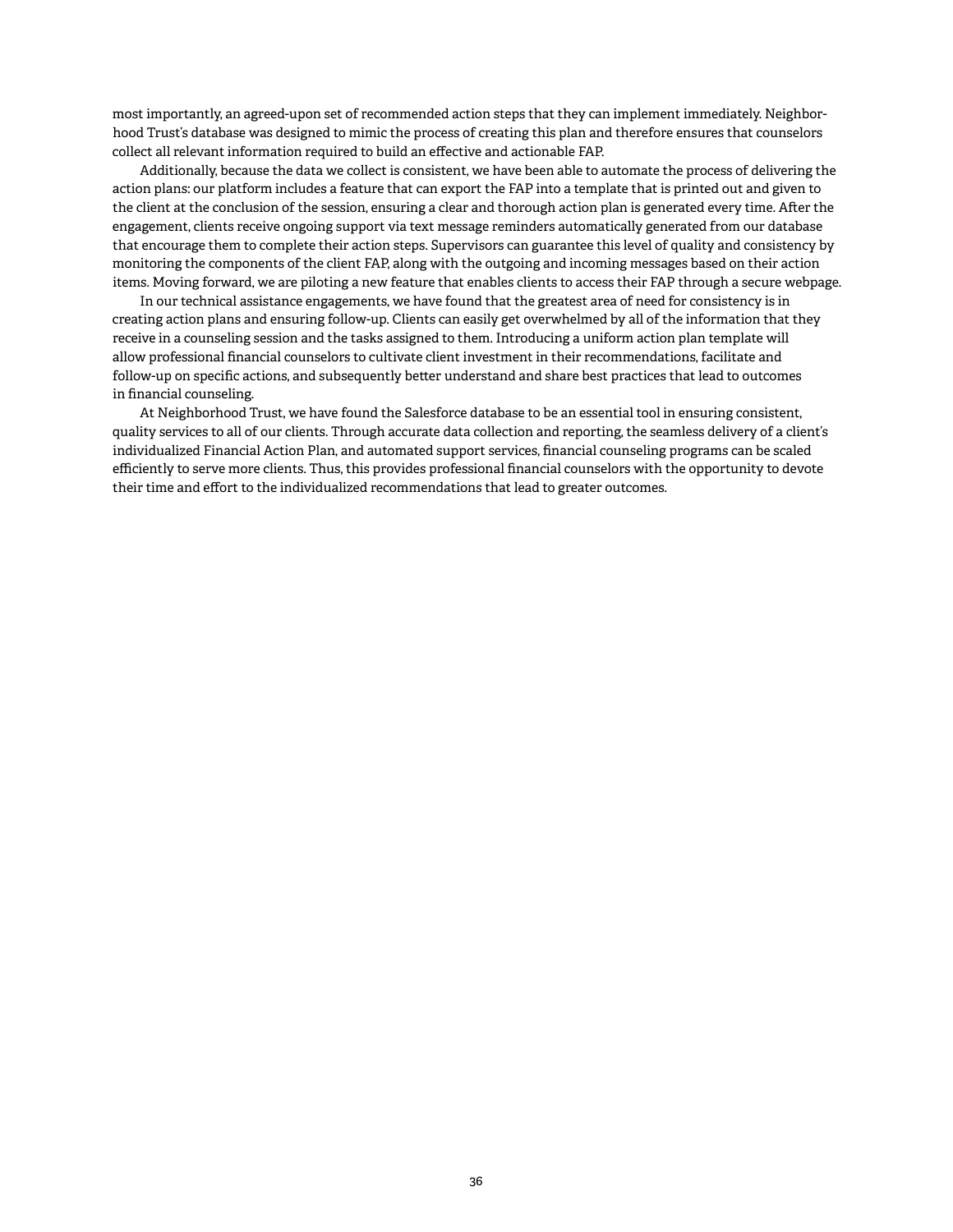## **ACCOUNTABILITY**

*Accountability is critical to ensuring clients are achieving meaningful results and demonstrating the impact of financial counseling and coaching. The essays in this pillar highlight how accountability measures can foster a more effective profession by standardizing outcomes, building and disseminating field consensus on how to measure success, and incorporating data and research into program models to identify best practices.*

### **Accountability and Public Funding of Financial Counseling**

*The Mayor highlights the importance of accountability for public investment in financial counseling.*

 Virgil Bernero City of Lansing

### **The Importance of Quality Control and Data Collection at Kansas State University's Powercat Financial Counseling**

*This essay explores an approach to using data for counseling accountability.*

Sonya Britt Kansas State University

Jodi Kaus Kansas State University

### **Standardizing Outcome Measures in a Client-Centered Field**

#### *The authors make the case for standardized outcome measures.*

J. Michael Collins Center for Financial Security at the University of Wisconsin - Madison

 Hallie Lienhardt Center for Financial Security at the University of Wisconsin - Madison

 Annika Little Asset Funders Network

Regina Salliey Center for Community and Economic Opportunity at the Annie E. Casey Foundation

## **A Financial Counselor's Reflection on What Makes a Professional Counselor –**

### **Accountability is Key**

*This financial counselor discusses the role that accountability plays in quality counseling.*

Jim Crain Saginaw-Shiawassee Habitat for Humanity

### **Measuring the Journey to Financial Stability**

*A funder offers her perspective on the importance of outcomes.*

 Anne Guthrie Central Indiana Community Foundation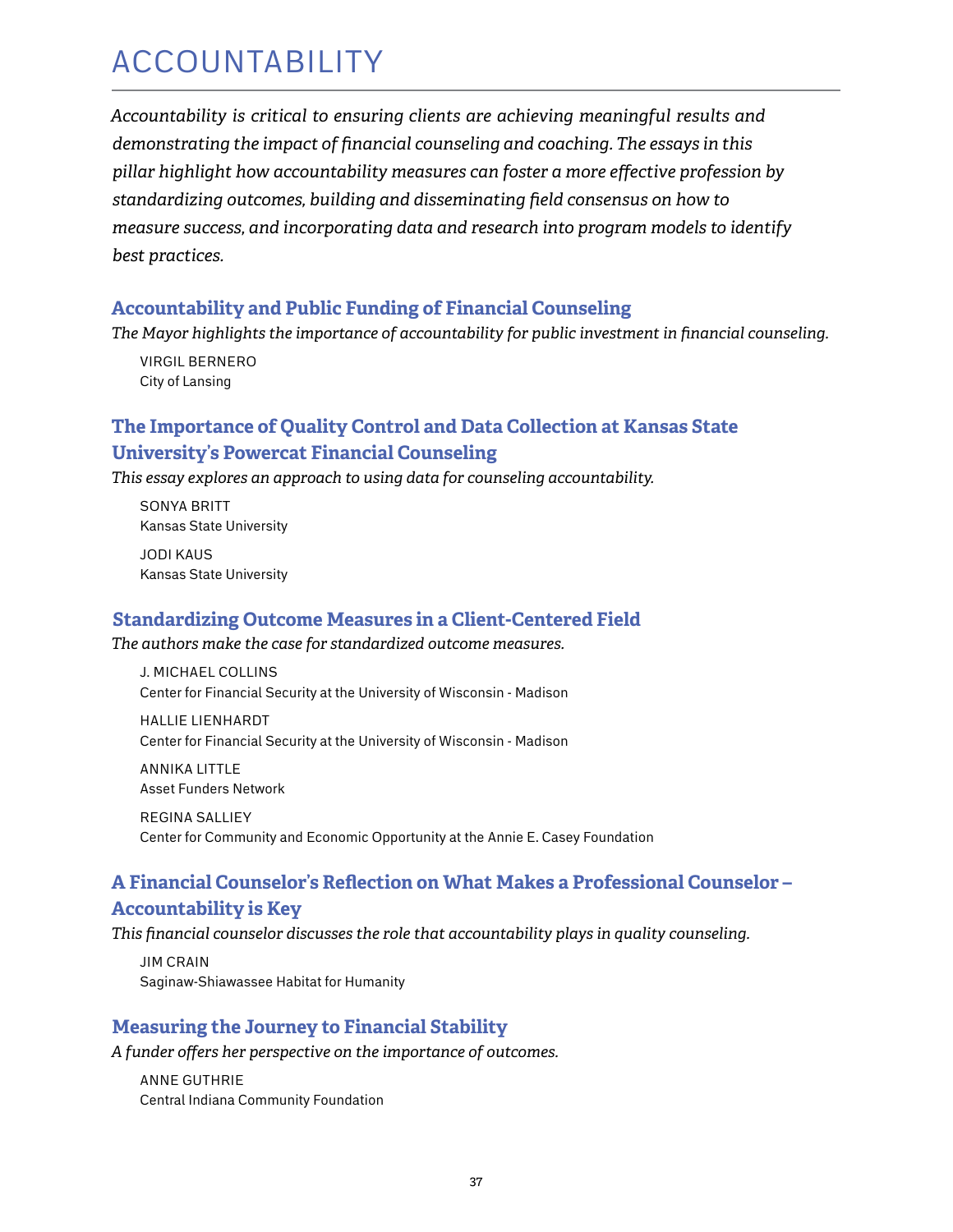### **Professional Accountability: A Data-Assisted Model for Financial Counseling**

*The author recommends a financial counseling outcome model.*

 Edmund Khashadourian Opportunity to Assets

### **Strength in Numbers: Building a Network of High-Quality Coaching and Integrated Services Providers**

*The authors outline program model components that support counseling accountability.*

 Katrin KÄrk Local Initiatives Support Corporation

Seung Kim Local Initiatives Support Corporation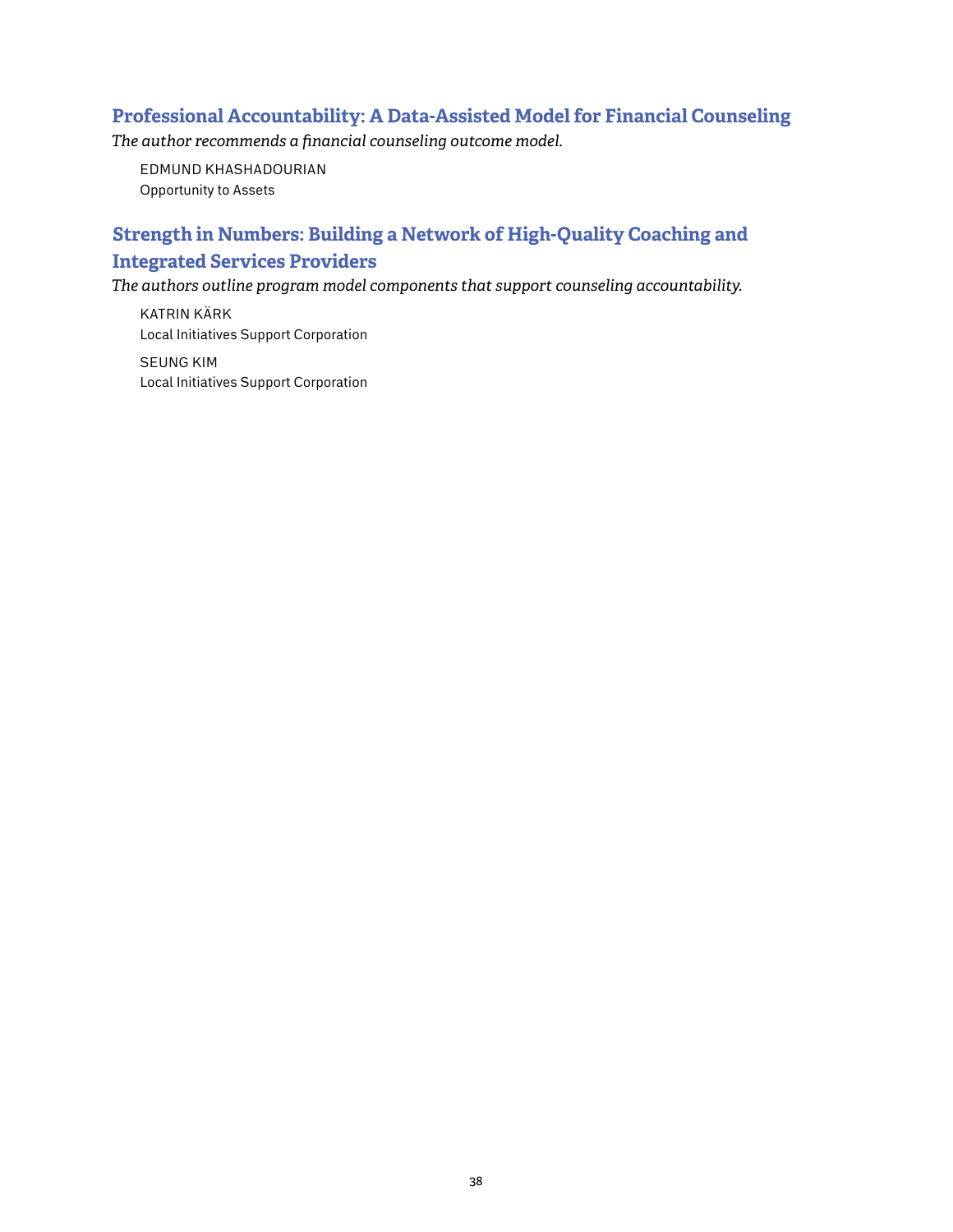## **Accountability and Public Funding of Financial Counseling**



VIRG BERNERO is the chief executive officer of Lansing, Michigan's state capital and fifth largest city. Elected as Mayor in 2005 and re-elected in 2009 and 2013, Bernero previously served as a state representative and state senator in the Michigan Legislature.

The City of Lansing created its Office of Financial Empowerment and launched its Financial Empowerment Center (FEC) in early 2013, thanks to the financial and technical assistance of the Cities for Financial Empowerment Fund through support from Bloomberg Philanthropies.

Nearly three years later, we have learned a great deal and assisted thousands of people in achieving their financial goals. Each year, we host a celebration for our clients where I hear first-hand about their experiences with our program:

*"When I met my counselor, I was living in my truck with my dog, and now I have a place of my own." "When I started coming to the Financial Empowerment Center, my mother had just passed away. It was the most difficult period of my life, and they were there for me."*

These are powerful statements that speak to the positive impact our financial empowerment program is having on our citizens.

**Everyone Must Benefit** As free financial counseling in Lansing transitions from being private grant-funded to publicly-funded, accountability is more important than ever. Beginning in 2016, the city's taxpayers will be footing about 25 percent of the bill for our Financial Empowerment Center, and the county has provided another 20 percent. That's why the service must not only be valuable to our clients; it must create a more financially stable Metro Lansing in order to create value for all residents. This could mean reducing reliance on other public and social services, reducing homelessness or impacting local businesses. We know that financially stable employees are absent less often for reasons that include lack of reliable transportation or health issues brought on by financial stress, more present when they are at work, and less likely to ask for pay advances. Quality financial counseling is an explicit and critical component of Metro Lansing's economic development strategy.

**Public Programs Are Accountable for Accurate, Appropriate Information** As a government entity, the city must hold itself to the highest standards of accuracy in the delivery of financial counseling. Counselors must receive the training necessary to connect clients to community resources; know the difference between offering the client options and helping them identify the pros and cons of each versus giving financial advice; and know and understand the impact of each choice the client might make on their overall financial stability.

To provide this level of service delivery, standardized counselor training is crucial. In Lansing, we have chosen the AFCPE (Association for Financial Counseling and Planning Education) as our training partner, and their Accredited Financial Counselor certification as our training pathway. Our counselors are also dedicated to enhancing their training through continued learning, particularly by inviting local nonprofit organizations, financial institutions and attorneys to their weekly staff meetings as guest speakers. In these meetings, they might learn about a new financial product, a change in consumer protection law, or how to help a client access health insurance. A great counselor has both the understanding of financial topics and the desire to become informed about any resource that may drive their clients' successes.

Public programs are accountable for accurate, appropriate information. As a government entity, the city must hold itself to the highest standards of accuracy in the delivery of financial counseling.

**Financial Counseling Can Identify Community Issues that Need our Attention** Accountability also means keeping the lines of communication open between front-line counselors and the Mayor's office in order to capture broader policy issues that affect our community. For example, one in 13 of our financial counseling clients has taken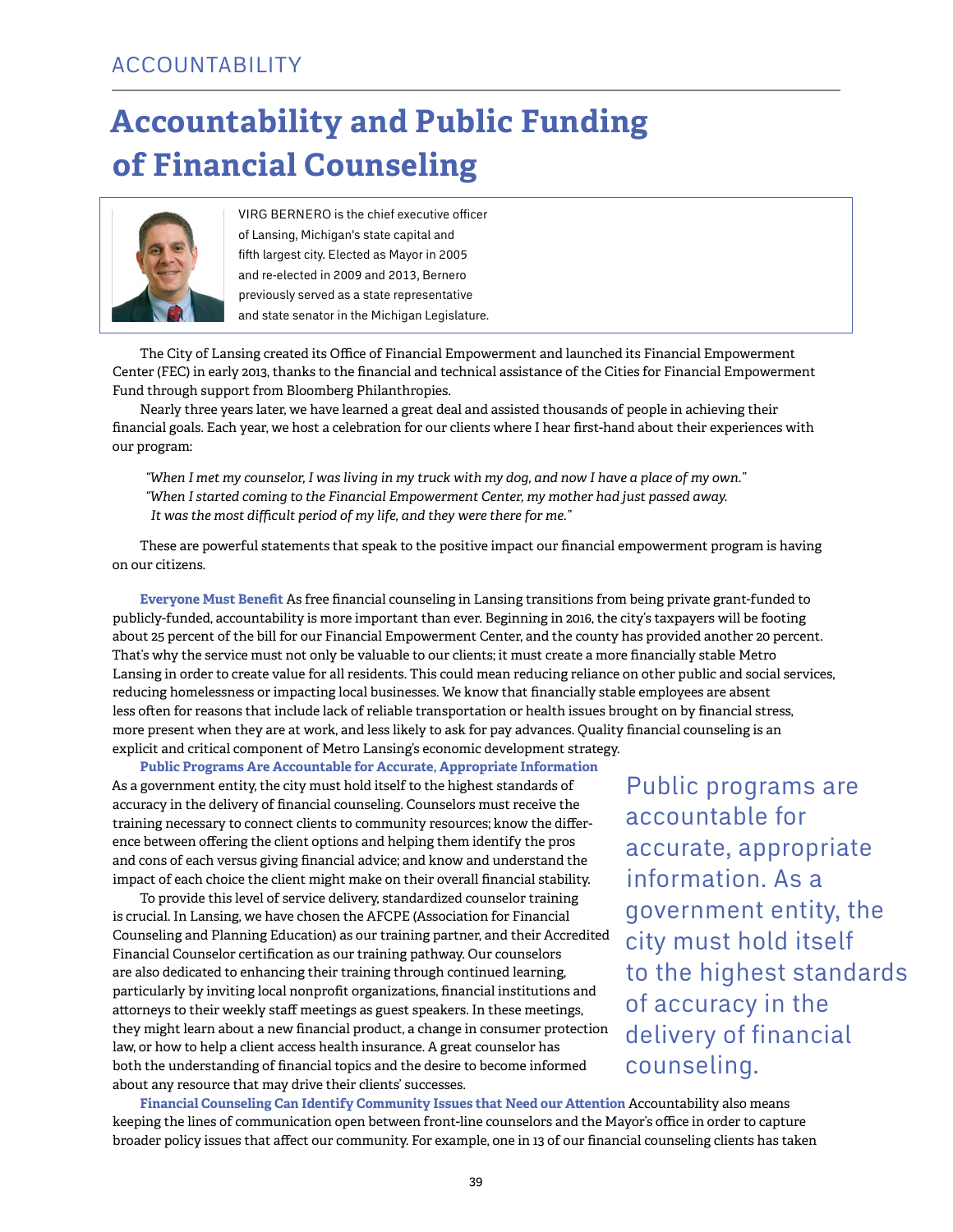out a payday loan at some point in their lives; one in 35 has a payday loan in default when they come in for their first counseling session. These are the types of issues that I and my leadership need to be aware of in order to better protect Lansing's residents.

**"Without Data You're Just Another Person with an Opinion."** *–W. Edwards Deming*. Professional, trained counselors are one part of our commitment to quality. Another is adherence to the Financial Empowerment Center model and its metrics. A national movement is building around this model, and we are "all in." As the number of FEC communities grows, our ability to share best practices, identify successful integrations, and create lasting change depends on fidelity to the model and the resulting opportunity to make "apples to apples" comparisons.

On the ground, this data and the reports it allows us to generate give counselors a clearly defined way to measure their own success. Each of our staff members know exactly how many sessions they should deliver, and how many outcomes their clients should achieve and can seek assistance from their teammates, their supervisor or their peer support network in the other FEC cities if they begin to struggle.

 As Mayor, I know that when a resident contacts my office due to financial issues, I can trust they'll be in good hands with our Financial Empowerment Center. This can be credited to the detailed, well-maintained data systems required by the model, the professional training and ongoing education of our counselors, and the fact that well-trained counselors are on alert for trends that indicate a broader community issue. And of course, it doesn't hurt to have a passionate, driven team of "rock star" counselors who are dedicated to making Lansing the best it can be for everyone.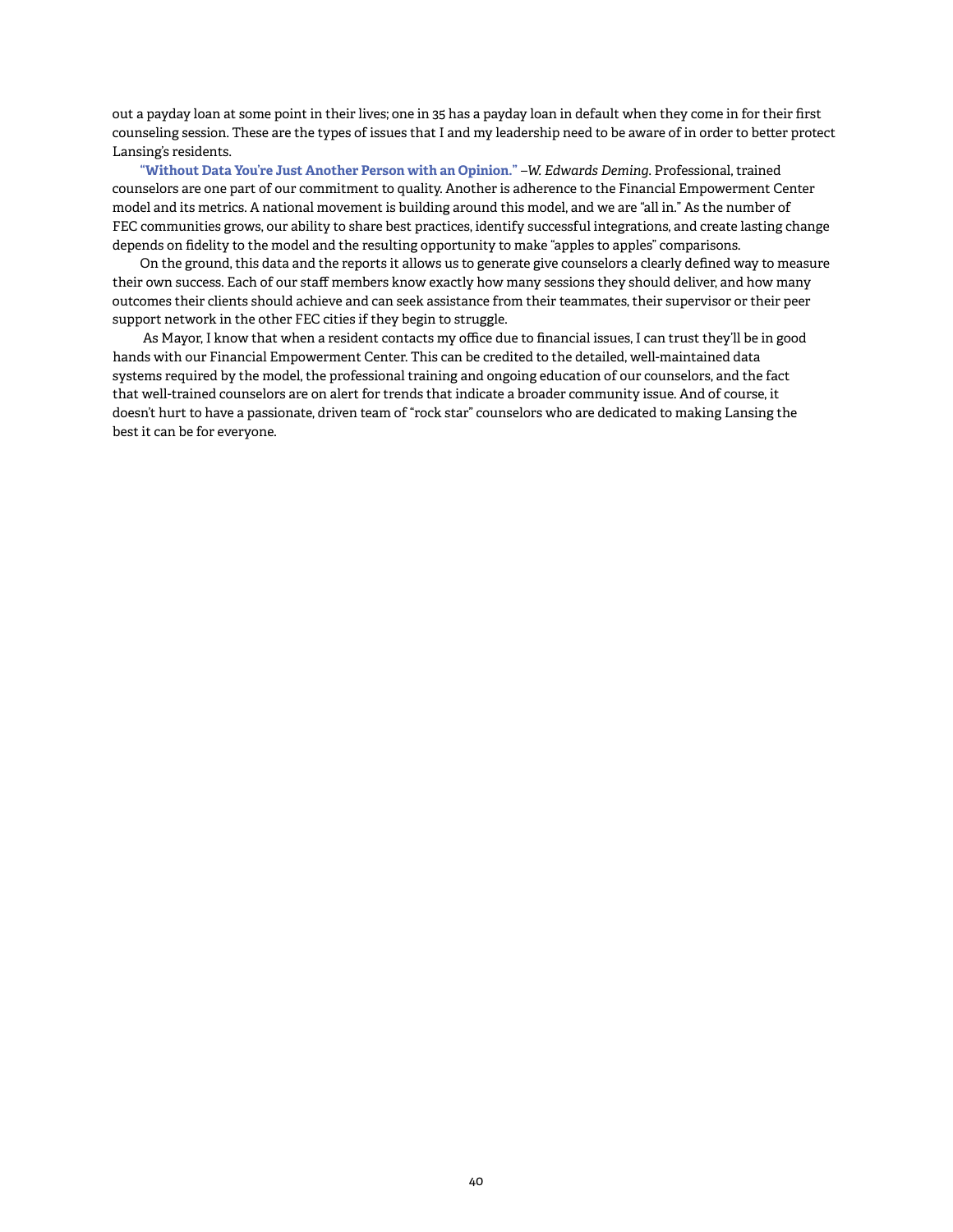## **The Importance of Quality Control and Data Collection at Kansas State University's Powercat Financial Counseling**



SONYA BRITT is an associate professor of personal financial planning at Kansas State University who researches the outcomes associated with financial counseling and the impact of physiological stress in financial planning and counseling.



JODI KAUS is the Director of Powercat Financial Counseling at Kansas State University which focuses on peer-to-peer student financial education.

Powercat Financial Counseling (PFC) at Kansas State University (KSU; population of approximately 25,000 students) began in 2009 as the first peer-to-peer college financial education program in Kansas. PFC trains students in financial-related academic programs to serve fellow students with free individual financial counseling, group financial education, online financial tools, and interactive financial events. PFC has experienced tremendous growth in services year to year and has been recognized by the White House and U.S. Education Secretary as a model financial literacy program to emulate.

The success and leadership of PFC is attributed to its high standards of quality control and its impact on the integrity of the research data collected since its inception. A semester of rigorous training is required of a student prior to becoming a peer financial counselor. Students complete assignments within an online learning management system and are paired with a peer financial counselor who provides monitoring and feedback during practice client sessions. Assessment quizzes are given to students after training modules to ensure their knowledge of key concepts of counseling procedures and relevant topical areas such as student loans, credit, budgeting and job offer analysis.

The research outcomes have been instrumental in securing permanent funding for the program through central university administration.

PFC has articulated student learning outcomes that are measurable and commensurate with peer-to-peer service learning outcomes. Results are measured to assess the process and application of the students' direct experiences applying their classroom knowledge and training into a service experience within the PFC peer financial counseling program. Narrative feedback and quantitative ratings provided by trainees, peer counselors, clients and service recipients inform and improve the process each academic term. Accountability measures are important to assuring standardization and professionalism in peer-to-peer financial counseling as other educational institutions begin to create similar programs.

After the first year of programming, a paperless client record system was developed to enhance the overall experience and simulate industry field practice of client management via online tools and resources. Furthermore, physical space constraints and having multiple locations around campus made the storage of paper files impractical. Students now request an appointment with PFC through their student information system (SIS) account. Peer counselors also use SIS to log their client interactions and recommendations for further oversight and transition between different peer counselors. The University is committed to helping students enhance their financial literacy and supported the need to create a streamlined intake process within SIS offering full support of its Information Systems Office for development of this new technology. Other campus entities with similar student intake needs can benefit from the creation of these new technological processes.

The SIS process not only ensures quality control but informs the research aspects of the program. Demographic data (e.g., gender, age, race, marital status, number of children, grade level, academic major, housing situation, first generation student status, receipt of financial aid) is pulled from the student's SIS account into a spreadsheet for downloading by the PFC director and the assigned peer financial counselor. This is tied with a set of questions designed by the PFC team about the student's reason for seeking help and their financial status.

After indicating available appointment times in the SIS account, students are asked if they are willing to complete an additional survey to assist with research through PFC. They are redirected to an external surveying system (Qualtrics), which is tied to the SIS data (stripped of identifying information) and available for download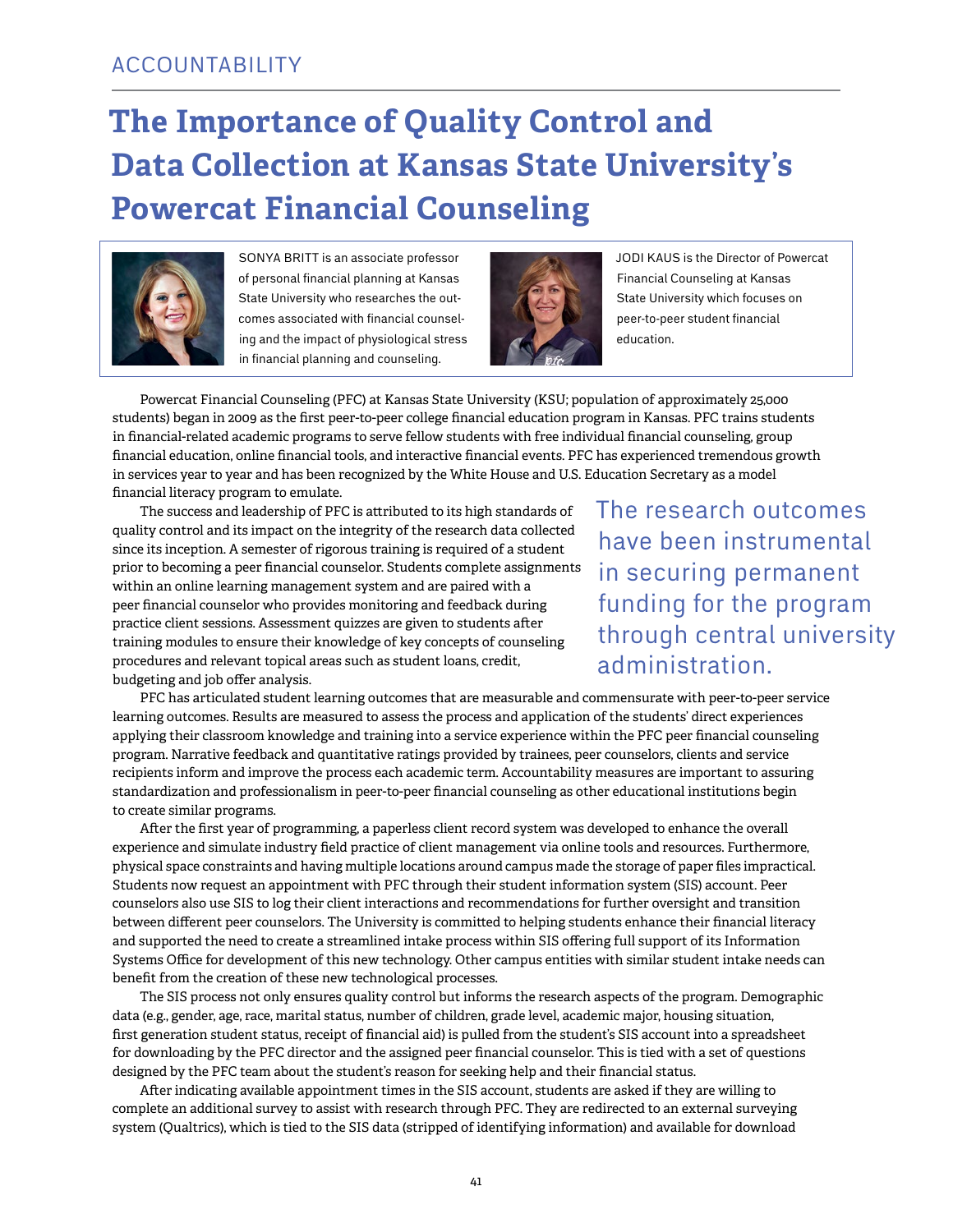by the PFC team. The research survey consists of questions regarding financial stress, financial attitudes and behaviors, financial knowledge, locus of control, and depression. A follow-up survey nearly identical to the original research survey is sent two months after the initial meeting via the same external surveying system, which is automatically linked to the intake information and initial research survey responses.

The data collection and research process has been used in multiple levels of program management. First, the research outcomes have been instrumental in securing permanent funding for the program through central university administration. Results have shown that PFC is associated with reduced financial anxiety and increased financial satisfaction and subjective financial knowledge two months after their initial meeting, which are large contributors to retention rates.

Secondly, PFC is a peer financial counseling program with students-in-training to become financial advisors and counselors. The data collected allows the student counselor to obtain a fuller understanding of the counseling situation, possibly engage them in the referral process for issues beyond their skill set, and receive immediate feedback on the effectiveness of their services. Peer counselors self-identify increased skills in public speaking, interpersonal communication, personal finance knowledge, and problem solving skills. These skills are often standardized as desirable by professional financial planning associations. Educational programs like PFC promote best practices, innovative approaches and effective delivery of financial education informing the field of financial counseling as a profession.

Finally, without research, practice cannot be validated or replicated. With a constant change in financial counselors, it is important to have a reliable system to collect and store data and to assess the effectiveness of how the counseling is being delivered. Through the rigid training the counselors receive, this can be accomplished with the system set in place by PFC.

In six short years, Powercat Financial Counseling has grown from an idea to an operable, funded peer financial counseling program. Data from the research surveys are reported to university administrators each semester. Students report a high level of satisfaction with services received and are showing improved financial attitudes and behaviors after seeking help, which has been used as support for why PFC needed a permanent presence on campus. Training and operating procedures have ensured that we hold ourselves accountable to our mission of educating college students on personal finance issues and set us apart as a leader in campus-based program development. This ongoing longitudinal dataset continues to be used to improve services, train graduate students in research methodology, and publish research for the broader academic community and financial counseling profession.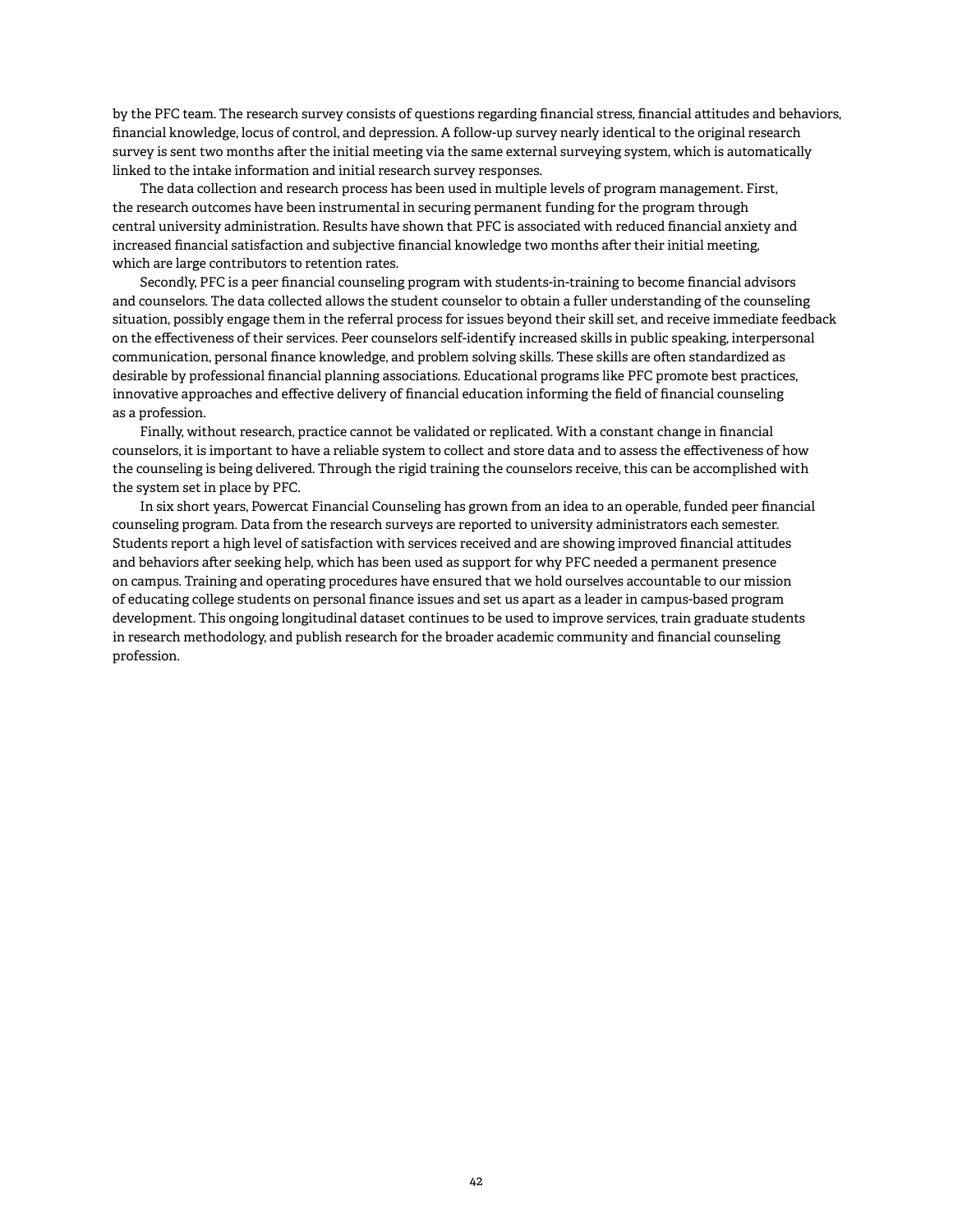## **Standardizing Outcome Measures in a Client-Centered Field**



J. Michael Collins is faculty director of the Center for Financial Security at the University of Wisconsin, Madison. He is an Associate Professor at the La Follette School of Public Affairs and at the School of Human Ecology.



Annika K. Little serves as deputy director for the Asset Funders Network, a community of foundations and grantmakers advancing programs, policies, and strategies that promote poverty alleviation, economic opportunity, and economic security.





HALLIE LIENHARDT is the Outreach Specialist for the Center for Financial Security at the University of Wisconsin-Madison where she focuses on research dissemination and management of the Center's financial coaching projects.

Regina Salliey is a Program Associate in the Center for Community and Economic Opportunity at the Annie E. Casey Foundation. She is responsible for leading the Foundation's financial coaching portfolio.

Financial coaching is an approach to build financial capability and goal-focused financial behaviors for people across all income and wealth levels. Growing bodies of research point to the coaching approach's effectiveness in helping people make positive behavior changes in their financial lives. Yet, drawing broad insights about the effects of coaching and comparing outcomes across studies is difficult as financial coaching programs collect and calculate client outcome measures in a wide variety of ways. Reflecting the field's lack of standards of practice, the development of more robust measures for tracking client outcomes has not kept pace with the rapid growth that the financial coaching field has experienced in recent years. Adopting a uniform set of measures will allow the field to demonstrate the power of the coaching model and is fundamental to other critical tasks like standardizing practice. Harnessing the current enthusiasm for coaching through implementation of shared measures and standards is key to creating a fact-based case for broader support from policymakers, funders, and coaching practitioners.

A standardized set of measures collected at client intake and tracked over time would benefit the financial coaching field in four powerful ways. First, it is often difficult for individual coaching programs to amass the amount of data needed for rigorous program assessment that adheres to strict standards and yields accurate and dependable data. By aggregating data from multiple programs, the field can work collectively to demonstrate effectiveness and scale in a way that is not possible otherwise. Second, the coaching field encompasses a wide variety of approaches and models. Utilizing a common set of measures facilitates studies that compare outcomes within and between programs and target populations. These comparisons will unlock insights into which types of coaching models work best in various contexts and with various types of clients. These insights will be invaluable as organizations move to develop and implement tailored financial coaching programs to meet the diverse needs of communities.

A third area that stands to gain from adoption of standardized metrics is that of consistency of data collection. It is critical that standardized measures are statistically reliable and valid, a feat that is difficult to accomplish without coordination. While the collection of administrative and financial data over time is vital to capturing changes longitudinally, it is difficult to consistently record these data due to a variety of challenges, such as staff turnover. Standardized measures that can be easily administered in a uniform way would relieve the burden that individual organizations face in investing in and developing measures. And finally, the adoption of standardized measures has the potential to decrease the amount of resources dedicated to collecting client data and greatly improving efficiency. Many organizations collect dozens of measures on individual clients; agreement on a standardized set of measures could allow organizations to reduce the number of data points they track.

Agreement and adoption of a field-wide set of standardized measures is not without challenges. The belief that we need a "perfect" measure before trying one is an area that can hinder progress. Acknowledging that there will never be

Adopting a uniform set of measures will allow the field to demonstrate the power of the coaching model and is fundamental to other critical tasks like standardizing practice.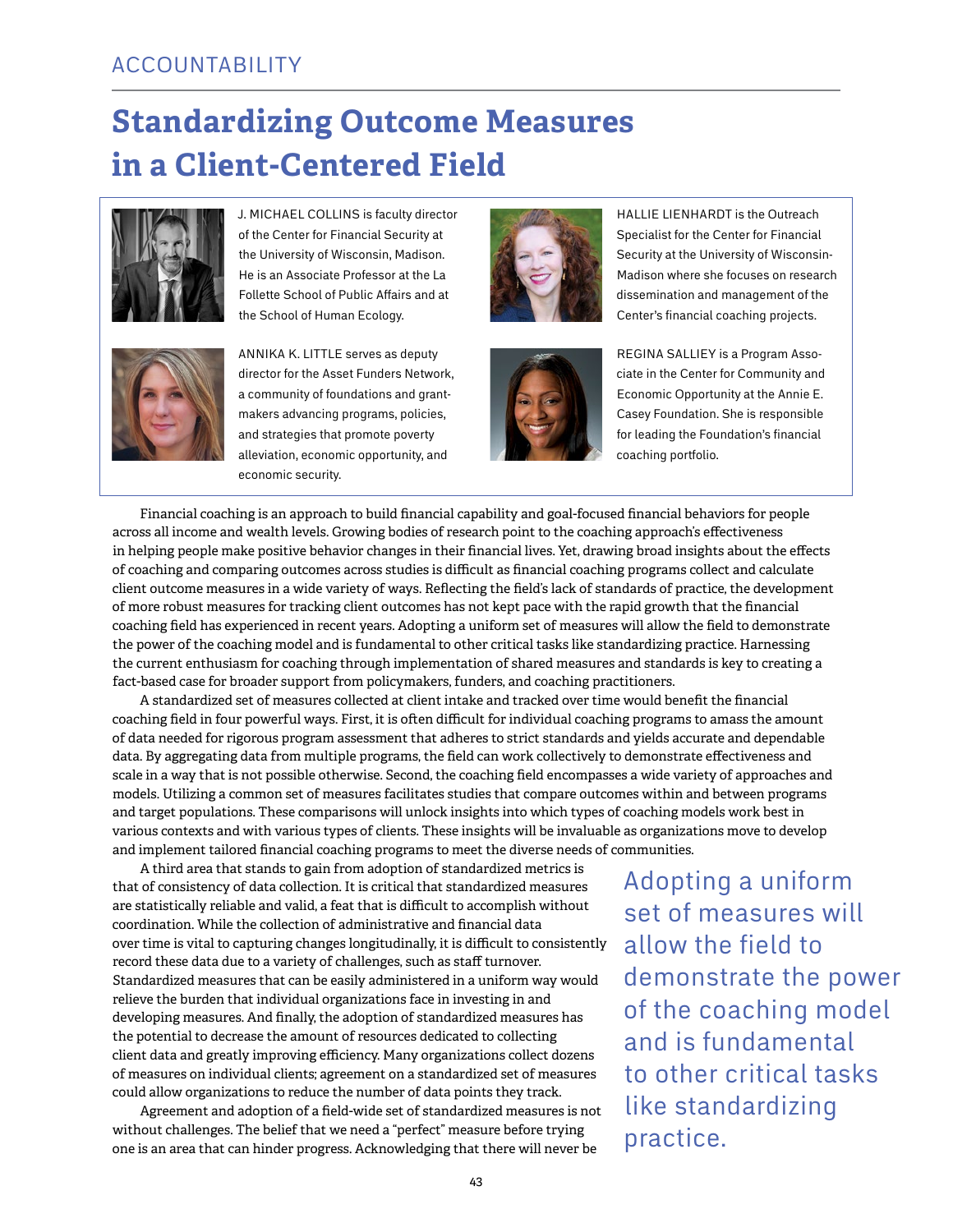a set of measures that is without flaw, yet appreciating that we should not let this prevent the field from making much needed strides in the area of outcome measurement, is a necessary compromise to move forward.

Another obstacle lies in implementation of another set of questions to assess clients. Balancing strategies for collecting data is an art that has not yet been perfected in the field of financial capability. While it is a goal and projected benefit that standardized measures will help to eliminate unneeded data and streamline data collection, the initial addition of another client evaluation will no doubt cause many organizations to hesitate at the idea of adding to existing data collection practices. However, instituting a standardized measure across the field is an excellent step to creating a much simpler, yet focused data collection process for the long run.

A final hurdle to cross in the name of standardization and consistency is simply the decision of choosing one set of measures over another. Unfortunately, a decision of this nature could incite rivalry over which set of measures is used. This is an unfortunate roadblock to progress that should not be the demise of cooperation in this area. The agreed-upon measures should be a starting place, a compliment to existing measurements, and a tool that is constantly open to improvement and refinements.

The Center for Financial Security's (CFS) early efforts to evaluate financial coaching revealed a need for more consistent tracking of clients' financial behavior, ultimately leading CFS to launch an effort to develop new outcome measures in 2011. The mission of the project was to develop and test a small set of standardized measures. The project aimed to meet rigorous social science standards while taking into account the practical issues of data collection and analysis in a field setting. For 18 months, four nonprofit community-based organizations collected data on a proposed set of client outcomes and shared the results to form a consistent database of measures. The project resulted in the six-question, eight-point Financial Capability Scale (FCS).

The FCS proved practical to implement, but just as importantly, also held up in a variety of statistical tests. Organizations in the FCS pilot continued to collect a variety of other measures, often including data from credit reports, bank accounts, or workforce development records. Thus, the FCS data could be compared to external sources of information, a process that tested the validity of the FCS—that is, the extent to which the set of questions accurately captured clients' financial status. Among other findings, the FCS proved to be a relatively valid proxy for credit status, as it appears to be correlated with credit scores and payment delinquency rates. Because the partner organizations also collected the FCS on the same clients over time, the scale's reliability could also be tested. Reliability measures the extent to which an individual is consistent in his or her responses to the questions, along with the level of random response or "noise" that would make the scale volatile and difficult to use. In addition, the FCS was tested for internal reliability. Internal reliability is a widely used test in scale development that ensures that each question included in the scale provides unique value and derives distinct information from the other questions. This internal reliability test helped focus the FCS to the smallest number of questions, with each of the six questions gleaning a different aspect of financial capability. Overall, the FCS is a starting place for a growing field, a ready-to-use tool that complements existing measurements.

As the practice of financial coaching continues to grow, standardization is increasingly important for identifying and replicating effective coaching practices. Through the development of the FCS and ongoing financial coaching research in partnership with The Annie E. Casey Foundation and the Asset Funders Network, CFS has come to understand that the field has reached the critical mass needed to begin tracking and measuring outcomes in a more unified way. Numerous organizations are building, developing, and refining their financial coaching programs, making the field uniquely positioned to integrate and implement common measures. Nonprofit practitioners, policy makers, funders and the research community all have an important role to play in driving standardization and effective replication of financial coaching. By coalescing around a set of measures that organizations can readily integrate into their existing client tracking systems, whether that be the FCS or an alternative, stakeholders will be better equipped to understand and improve the outcomes and impact of financial coaching services.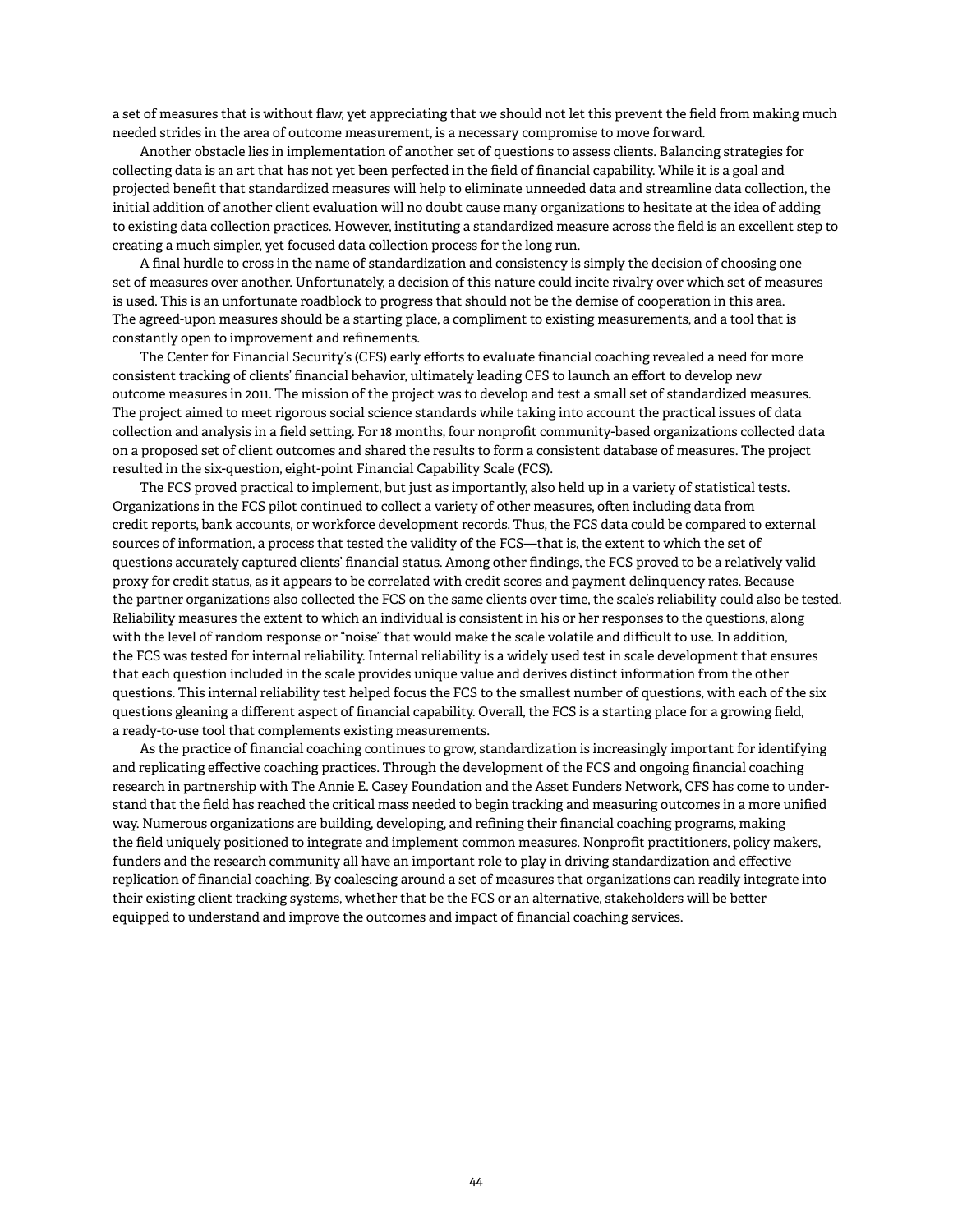## **A Financial Counselor's Reflection on What Makes a Professional Counselor — Accountability is Key**



JIM CRAIN is a Homeowner Services Associate with Habitat for Humanity, responsible for further developing the Homeownership Program for Saginaw and Shiawassee Counties in Michigan, and previously served as a Lansing Financial Empowerment Center counselor.

Accountability is critical for providing structured evaluation of counselor job performance and validation of work output.

Accountability is an important pillar of financial counseling requiring a standardized process that creates actionable steps and provides quality data to produce measurable results. To ensure professional services are provided on a consistent basis, competency must be demonstrated in several areas including subject matter, client/counselor confidentiality, and work output.

Reports can isolate specific data depending on program needs and provide valuable input to counselors, managers, community partners, and funders. A successful financial counselor has the ability to recognize and adapt to changes in the counseling process, be a good problem solver, and utilize critical thinking skills. Accountability builds a trusting relationship which fosters client growth and results in successful outcomes. We may not have the answer or direction to offer a client in need, but we can always listen attentively and respond compassionately. Often during this conversation, anew idea comes as a result and reinforces problem solving skills. Being accountable gives a counselor confidence to push beyond their own barriers to find new avenues for solutions, just like we are asking our clients to do.

Having counselors become involved in extracting solutions as identified by data analysis gives them buy-in to find workable solutions and holds them accountable to the process.

#### **Standard Counseling Process**

Standardizing the counseling process aids in efficient time management techniques and allows for higher client capacity while maintaining equal experiences. Following a consistent format during an initial client visit helps establish a pattern to collect information for later reference. It provides a framework for financial counseling and a process for dealing with issues directly affecting the client. This tends to normalize their experience there by reducing the stress of their situation.

Providing a format for standardized sessions gives counselors the tools necessary to draw out client issues. Following a routine approach touches on important financial aspects and highlights areas where client struggle is evident. By comparing budgets to credit reports and analyzing debtor activity, financial counselors can identify areas to discuss with clients in order to shape potential solutions. During a review of one client's budget, she mentioned how bill collectors were constantly flooding her phone, using up valuable minutes she could ill-afford. As a solution we ran her credit report, sent each collection agency a cease call letter, and by the following visit she happily reported that the calls had stopped. One company even stopped reporting all client-owed debt to the credit bureau resulting in an improved credit score.

Identifying factors which inhibit the counseling process and prevent outcomes will help address what procedural changes may be necessary. Management should be constantly analyzing, tracking, and monitoring data through reports and comparing information against program goals. This provides an opportunity to spot trends, identify issues before they become problematic, and allows for input from counselors to implement corrective action in a timely manner.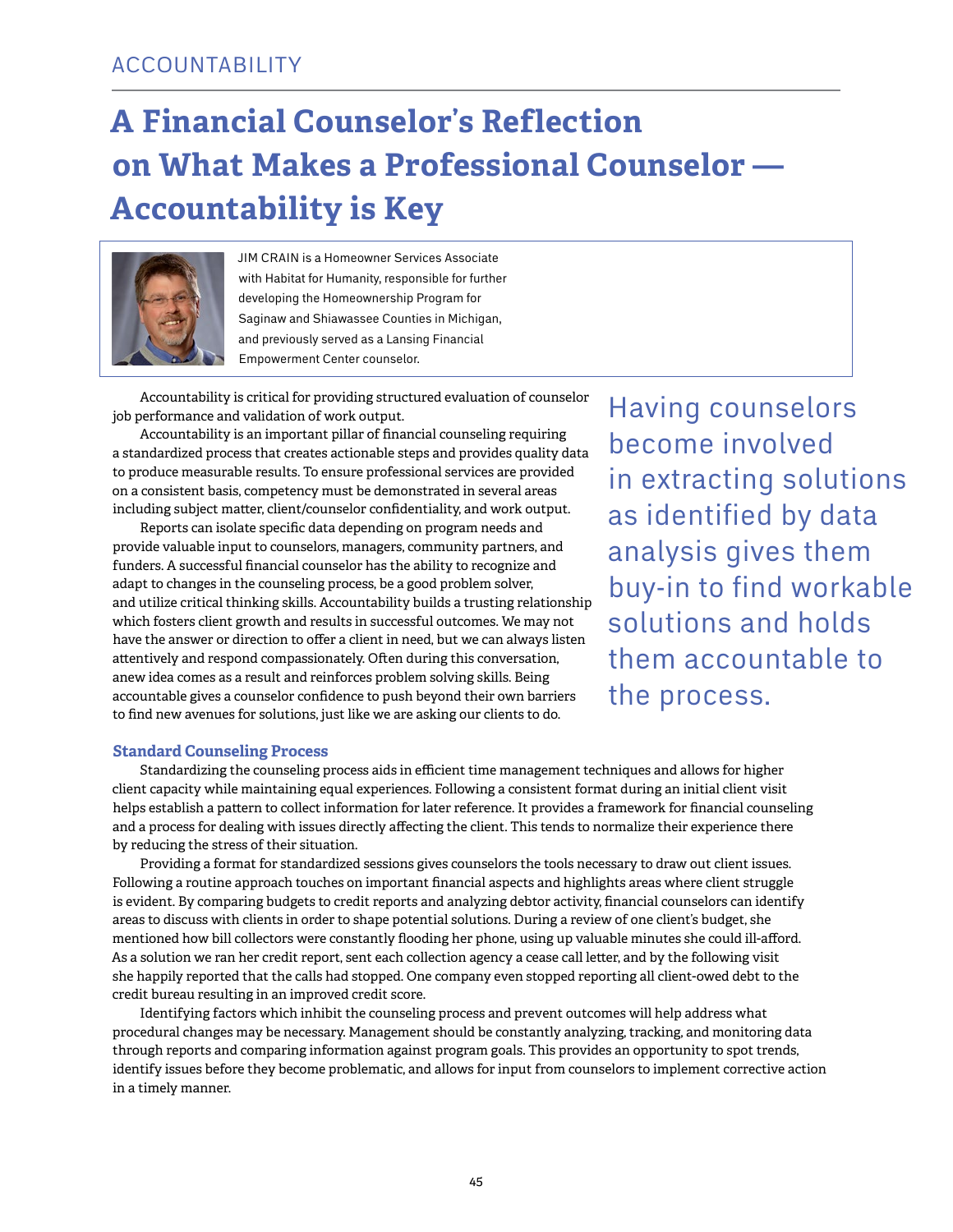Having counselors become involved in extracting solutions as identified by data analysis gives them buy-in to find workable solutions and holds them accountable to the process. Realizing a problem with a high percentage of cancelled and no-show appointments, we were able to identify the primary issue as unaffordable transportation costs. The solution was to offer bus passes and gas cards as incentives resulting in fewer missed appointments, increased session attendance, and a higher percentage of successful outcomes.

#### **Tracking Outcomes and Data Points**

When compiling summary reports, supervisors can identify areas where additional attention is needed and highlight where problems are evident. Breaking down goals quarterly, monthly, and weekly keeps counselors accountable in managing their time. Monitoring data helps to spot trends, identify problems, and track successful completion within the program. If goals are clearly stated and outlined properly, counselors can use management reports to maintain focus on areas where counselor performance may be lacking. Management should use the data analysis process to identify areas of weakness within the program and provide solutions to maximize counselor effort.

After reviewing quarterly data showing lower session attendance than expected, the team met to brainstorm on possible reasons and what actions could be taken. Limited appointment availability was identified as the primary cause. The solution was to offer later appointment times to accommodate client work schedules and included more flexible work hours for counselors to meet demand. New target goals were calculated for each counselor so that the program goals would be back on track. This allowed counselors to manage their appointment schedules according to individual needs while meeting overall objectives.

Ultimately, counselors are expected to help clients set goals and achieve successful outcomes. Managers can generate reports highlighting those clients that are near goal and provide counselor focus. In the daily activity of financial counseling, it is easy to lose track of individual debt reduction targets, savings increases, improved credit scores, and banking outcomes. One report generated during a training session showed numerous clients with potential banking outcomes. That report was divided down and provided to individual counselors who could then schedule client sessions to validate information and capture the outcomes.

#### **Personal Accountability Measures**

Additional education through independent research, collecting reference resources, peer-to-peer discussions, and guest speakers all enhance a counselor's level of professionalism. Recognizing areas of weakness within the program and adapting new procedures to address them will ultimately hold counselors accountable to a system that provides quality data and proven results.

When the importance of reviewing credit reports became evident as a primary function of initial counseling sessions, counselors realized additional training and resources were necessary to understand the credit report format. To better inform clients on what options to consider, counselors did peer-to-peer trainings, used online tutorials provided by the credit bureau, referenced printed materials, and shared best practices. This provided uniformity in understanding what information was important and how to focus client action to maximize results.

Client empathy, an ability to identify key areas of concern, prioritizing a logical order to address issues, and providing a stable structure with clearly established goals are the foundation of a successful financial counselor. Clients must be able to define a purpose that moves them to take action. They will return so long as there is perceived value in their experience and there are valid needs to address. Counselors must know and recognize professional boundaries and acknowledge limitations within the scope of financial counseling. They must be able to adapt to situations, modify processes, and redefine solutions as new information warrants.

Professionalizing the field of financial counseling and coaching ensures all people, regardless of their circumstances, receive high-quality financial counseling in a safe and secure environment. By providing a standardized method to deliver and manage financial counseling services, clients will learn to make sound financial decisions, thereby promoting the long-term stability of families and strengthening the communities in which they live.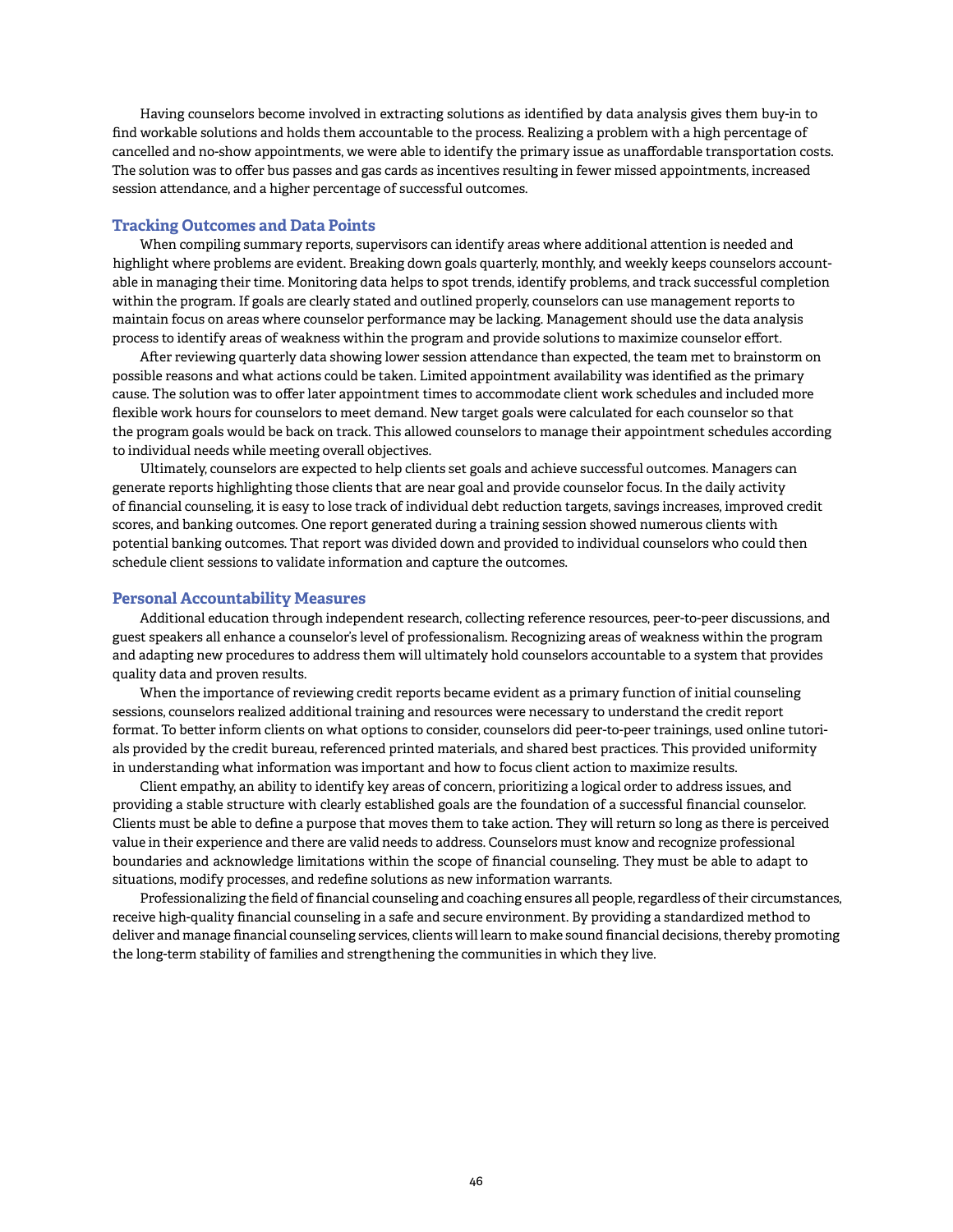### ACCOUNTABILITY

## **Measuring the Journey to Financial Stability**



ANNE GUTHRIE is a community investment officer at the Central Indiana Community Foundation where she coordinates the Family Success Initiative that helps families increase financial stability and pursue economic opportunity.

The Central Indiana Community Foundation (CICF) was introduced to financial coaching as a solution to a problem. We received impressive reports showing thousands of people received emergency assistance, financial literacy, and job readiness training to increase their financial stability. However, there was no way to tell if families actually broke the cycle of poverty, especially when data began to show the number of returning clients to these services.

In 2006, Indianapolis was selected by the Annie E. Casey Foundation to pilot the Center for Working Families (CWF), a model that integrates financial coaching with employment and income support services. The new model had no track record of results, but our leadership recognized this was an opportunity to pioneer a way to measure financial stability to guide effective philanthropic investments. CICF partnered with the Local Initiatives Support Corporation (LISC) to explore how to measure financial stability using *relative indicators* of improved financial conditions – increased net income, net worth, and credit scores.

Over the last six years, CICF's board gained significant insights from tracking these outcomes: those who received financial coaching with other services were three times more likely to increase net-income, net-worth, and credit scores than those who did not; the longer people stayed with a coach the more their financial bottom-line improved; and building assets took at least three years to be realized. Our investments had greater impact even though grantees served fewer people and it took a longer time. It taught our board that a job was not enough. Fighting poverty takes a trusting relationship with a coach to help families work towards long-term goals to build assets.

Based on the success of financial coaching, a group of local funders now aims to expand the CWF model to other communities. However, as we reviewed our collective impact to date, we realized we could not answer a crucial question: *are people actually moving out of poverty?* Increases in net-income could be \$10 or \$10,000, or from a negative to a less negative number. Funders could not tell how close, or far away, people were from being able to save, or if they were saving. We knew financial coaching increased financial stability, but to what extent?

Ultimately, a continuum of financial capability benchmarks would allow us to celebrate the journey of someone moving from poverty to stability, and from stability to financial well-being.

CICF decided to embark on a journey to explore how other financial coaching models measured success. Some models track *absolute financial conditions*. For example, SparkPoint Centers track how many people reach a self-sufficient wage, 650 credit score, and three months' worth of savings. These outcomes allow staff to understand how coaching helps clients reach conditions of financial stability. However, this prompted more questions: first, if a person has three months of savings, is it because of some one-time event like a tax return, or new behavior, namely, consistent saving habits? Second, these outcomes take years to reach. How can a person's success be measured over time?

Other financial coaching models measure *behavioral outcomes*. The Financial Clinic tracks behavioral changes including if people made consecutive savings deposits or set and achieved short-term goals. These outcomes indicate whether coaching impacts a person's ability to make informed financial decisions and keeps coaches accountable to the *process* of financial coaching—helping people achieve their self-defined goals.

However, this begs a hotly debated question: Are behavioral outcomes the end game of financial coaching? While some practitioners argue yes, others, especially funders, look at behavioral outcomes *as a means to* financial stability. If Alice makes regular deposits, is she in a better financial position than before?

CICF then explored a different approach. Most accountability frameworks track success against a static set of milestones including behavioral outcomes, financial conditions, or relative indicators as discussed above. An alternative is to measure on a *continuum of financial capability benchmarks*, such as the Financial Capability Outcomes Matrix (the Matrix).<sup>1</sup>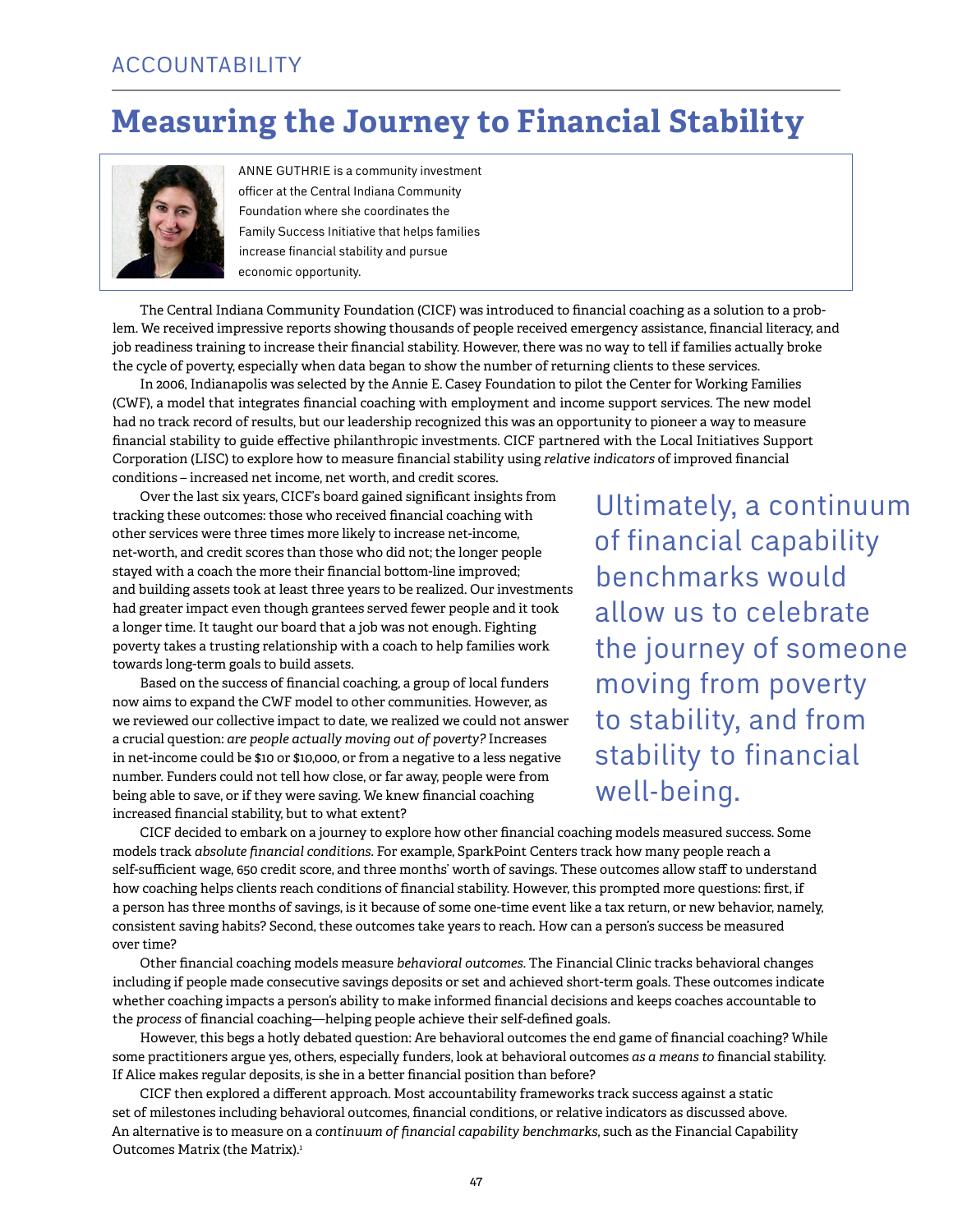#### **Example Money Management Benchmark Scale**



Progress of program participants from 2010–2012 at the Goodwill Prosperity Center in Eugene, OR

The Matrix has a series of financial capability *life domains* such as income, money management, financial services, and credit. Each life domain has different stages of progress, or benchmarks, in ascending order: in crisis, vulnerable, stable, safe, and thriving. The above chart and below example outlines the incremental stages for the life domain of "money management."

#### **Money Management**

The Matrix is an assessment and outcomes management tool. At program entry, coaches can plot a person's status in each financial capability domain. The exciting part is seeing *movement* – movement within *multiple aspects* of financial capability from one stage to the next *depending on where the person starts*. If Joe starts out "in crisis; unable to pay bills, expenses exceed income" you can celebrate success when Joe reaches "stable; able to pay all bills, expenses do not exceed income." Has he reached financial stability? No, because he has no savings and needs to improve other domains such as credit. But you can see how close, or how far away, Joe is from living paycheck to paycheck.

The Matrix might help us obtain data from grantees that show people actually moving out of poverty. It could allow us to track how relative indicators, such as increased net-income, translate into improved financial conditions, such as how many reached self-sufficient incomes. We could also review how clients improve over time by tracking how many clients move up a benchmark and not just reach static milestones.

The Matrix might also help us understand how to set outcomes that allow coaches to truly be accountable to client goals rather than viewing clients as an input to achieve goals set by funders. Making grantees accountable to static milestones sometimes drive coaches to improve clients' budget or credit independent of their goals. However, after exploring the Matrix with several grantees, coaches saw this as tool to help clients set and track goals in different areas of their financial lives and measure how behavioral change and goal attainment translates into long-term financial gains.

CICF and the United Way of Central Indiana are working to pilot the Matrix at several CWF organizations. We hope to learn how this approach can help funders capture data showing movements. We also hope to learn how this tool helps clients define aspirations, choose goals, and make decisions within different aspects of their financial lives. Ultimately, a *continuum of financial capability benchmarks* would allow us to celebrate the journey of someone moving from poverty to stability, and from stability to financial well-being.

 $^{\rm 1}$  The Labor Market and Financial Capability Outcomes Matrix (original name) was developed by Anne Guthrie and Ed Durkee at Goodwill Industries of Lane and South Coast Counties in Eugene, OR to measure the success of members of the Property Center in 2010. It is based on the Results Oriented Management and Accountability, a performance management system for agencies receiving Community Services Block Grant funds.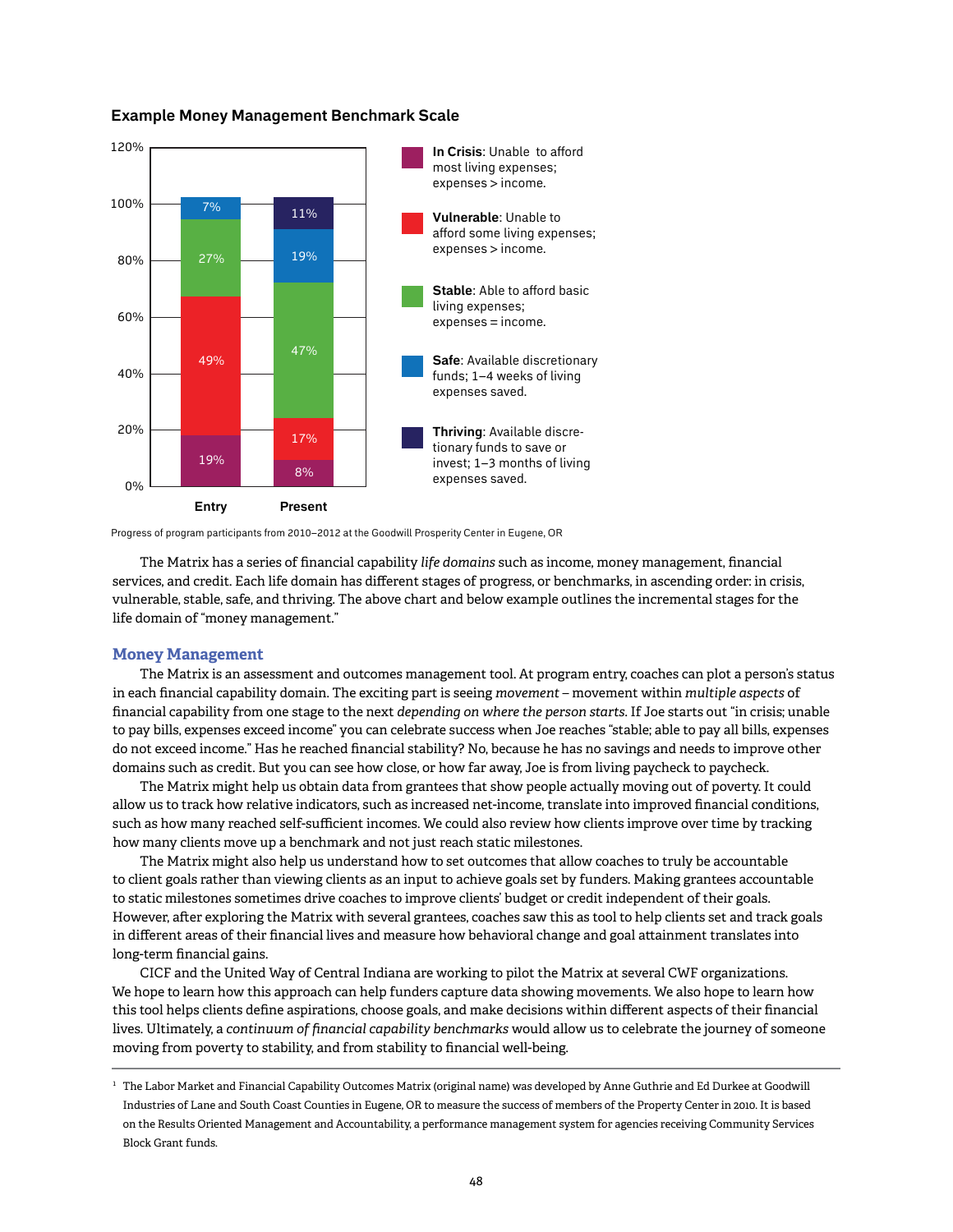## **Professional Accountability: A Data-Assisted Model for Financial Counseling**



Ed Khashadourian, PhD is the principal at Opportunity to Asset (OPTA), a California-based social enterprise that specializes in savings and financial coaching programs for low-income households. The company also develops low-cost data collection platforms for its nonprofit partners.

To assist low-income households with making more informed financial decisions, this brief proposes the implementation of a data-assisted case management/financial coaching model using a set of financial ratios and indicators. Incorporating household financial data in guiding financial decisions will inevitably lead to the professionalization of the field and will generate a real demand for structured training of new cohorts of financial coaching experts. Over time, this will create a pathway to build upon the collective knowledge base of all practitioners and present an opportunity to standardize definitions, facilitate communication among experts, and track improvements in financial well-being using objective measures of data. It can also lead to a more effective segmentation of the market, a key element in improving the delivery of programs and services to low- and moderate-income (LMI) communities.

Over time, [a data-assisted model] will create a pathway to build upon the collective knowledge base of all practitioners and present an opportunity to standardize definitions, facilitate communication among experts, and track improvements in financial well-being using objective measures of data.

Financial indicators and ratios introduced here are part of a framework known as the Equilibrium Model of the Household (EMH). EMH treats households as evolving economic units. Financial indicators are used in EMH in order to assess performance and financial health of the household, both in the short, and long runs. This essay only discusses short-term indicators which mainly focus on the household cash flow status (see Table 1). It is argued that if indicators listed in Table 1 are used in a systematic way by financial coaches, they may help identify the state of financial well-being of households on a continuum that covers complete "financial distress" to an "upwardly mobile" state of well-being. Knowledge of the financial condition of the household is critical in helping financial coaches to determine the proper coaching strategy for their low-income clients. In what follows, a total of seven distinct states of financial well-being are defined based on the financial indicators in Table 1. These categories can be used as a basis for segmenting the financial coaching market.

- **• Distressed Household:** Household experiences negative cash flow and has limited ability to improve its cash flow by trimming monthly expenses in the short run. In most cases, the family has experienced a sudden and significant drop in income. Families facing credit insolvency and low liquidity rates are candidates for financial counseling and debt consolidation services.
- **• Dissaving (Near-Distressed) Household:** Household experiences negative cash flow but has the ability to somewhat improve its cash flow situation by trimming expenses. However, depending on household debt and liquidity levels the household might be considered as near-distressed and be referred to financial counseling. Otherwise, the financial coach can help clients to create a new household budget and improve cash flow.
- **• Fragile Overleveraged Household:** The household experiences negative cash flow, but can easily improve cash flow deficit. However, the family is credit insolvent (pays too much to service past borrowing). Possible options include trimming household budget, and lowering monthly debt payments if possible. Referral to debt consolidation service is not a recommended strategy for this household.
- **• Fragile Household:** The household experiences negative cash flow, but can easily improve cash flow deficit. Unlike overleveraged households, the family is not credit insolvent. However, savings rates are close to zero and further trimming of the household budget to help increase savings rate to over 5 percent is difficult. The coaching strategy should focus on helping the family to increase income and continue to find ways to cut back unnecessary expenses and increase savings in the medium term.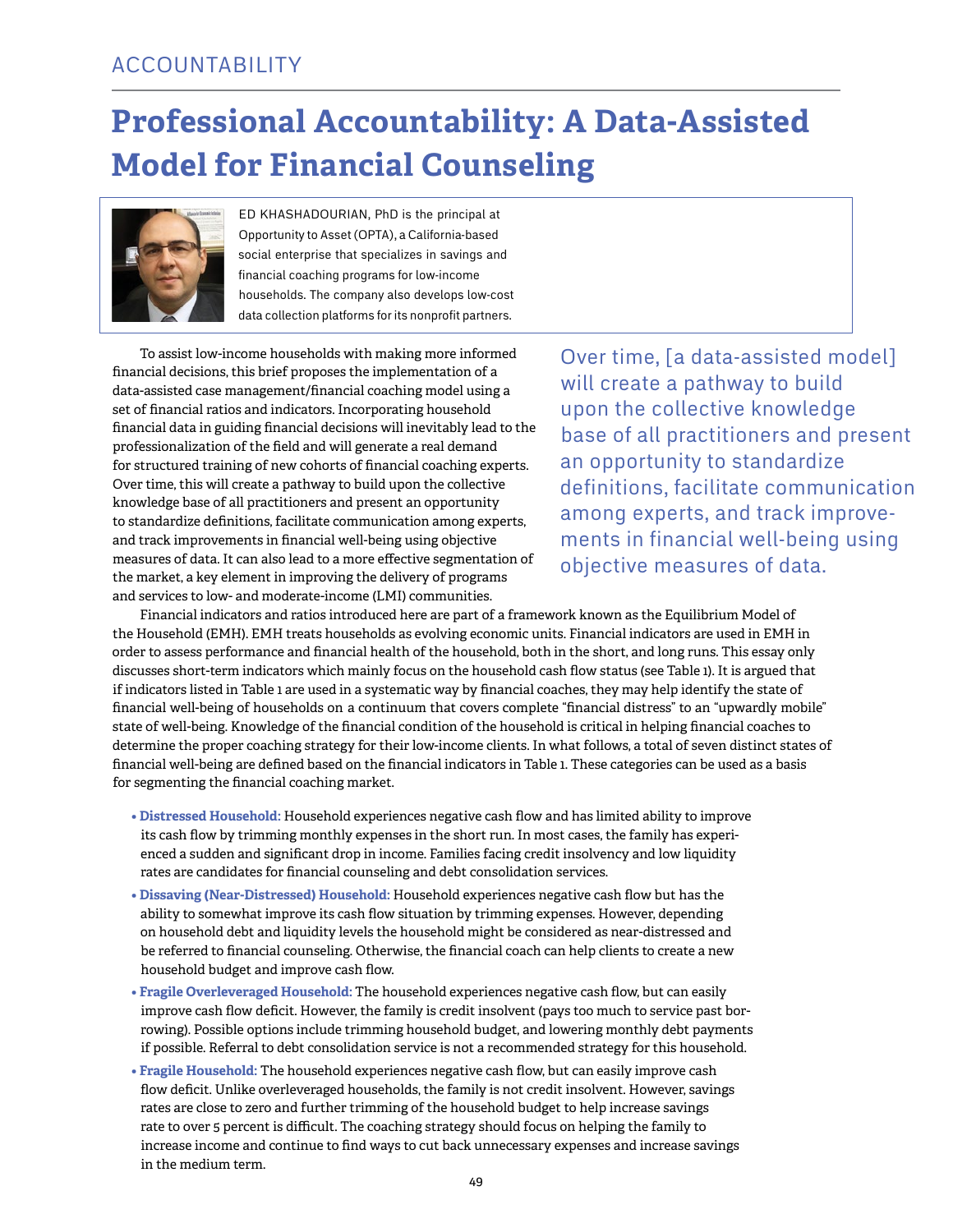- **Financially Stable/ Near-Stable Household:** The household enjoys positive cash flow. However, savings and household liquidity rates are low. The household should accelerate monthly savings. Depending on the household liability rates, the financial coach could offer alternative strategies combining savings and debt reduction.
- **Financially Stable Household:** The household enjoys a positive cash flow balance and savings rates are satisfactory. The household has saved enough to support expenditures for two months in case of a complete interruption of income. However, monthly payments on existing debt remain high. The coaching strategy should focus on helping the family to lower debt payments or increase income. Reallocating assets to generate passive income will also help lower debt rates.
- **Upwardly Mobile Household:** The household enjoys a positive cash flow balance and existing savings meets the desired liquidity rates. The household may consider reallocating assets by increasing retirement savings, or other long term investments. The client should be referred to a financial planner to explore other options to better allocate assets and liabilities.

| Indicator                          | Definition                                                                                                                                                                                                                                                                                                                                                         |
|------------------------------------|--------------------------------------------------------------------------------------------------------------------------------------------------------------------------------------------------------------------------------------------------------------------------------------------------------------------------------------------------------------------|
| Monthly Discretionary Income (MDI) | This net cash flow measure is calculated by subtracting all expenses from<br>all forms of Income                                                                                                                                                                                                                                                                   |
|                                    | Guideline: MDI>0 indicates a positive cash flow                                                                                                                                                                                                                                                                                                                    |
| Monthly Savings Rate (MSR)         | Reported saving contributions and MDI as a percentage of monthly gross<br>income.                                                                                                                                                                                                                                                                                  |
|                                    | Guideline: 10%                                                                                                                                                                                                                                                                                                                                                     |
| Average Liquidity Rate (ALR)       | Measures the amount of liquid assets to monthly expenses. Some<br>studies also recommend the use of monthly income in the denominator.                                                                                                                                                                                                                             |
|                                    | Guideline: A value greater than 200%                                                                                                                                                                                                                                                                                                                               |
| Percentage Fixed Expenses (PFE)    | Total fixed expenses (excluding tax payments) as a share of net income.                                                                                                                                                                                                                                                                                            |
|                                    | Guideline: No specific guidelines exist, but generally recommended at or<br>below 60%.                                                                                                                                                                                                                                                                             |
| Credit Insolvency Rate (CIR)       | Also knows as debt service to income ratio, or debt ratio. It measures<br>the share of monthly non-mortgage payments to net monthly income.<br>Typically, a separate indicator that includes mortgage payments in the<br>numerator is also defined.                                                                                                                |
|                                    | Guideline: Less than 15% if mortgage payments are not included                                                                                                                                                                                                                                                                                                     |
| Income Supports Ratio (ISR)        | Share of household net income received through public benefits pro-<br>grams. This ratio could be interpreted in two different ways; higher rates<br>indicate a more reliable stream of income for the near term, but also the<br>existence of additional restrictions in the way of households increasing<br>assets. No specific guideline exists for this ratio. |

#### Table 1 – Main Financial Indicators in EMH

Data assisted financial coaching could be an effective strategy to help improve financial well-being of lower income households. However, it will require financial coaches to receive additional training and embrace a possible professionalization of the field.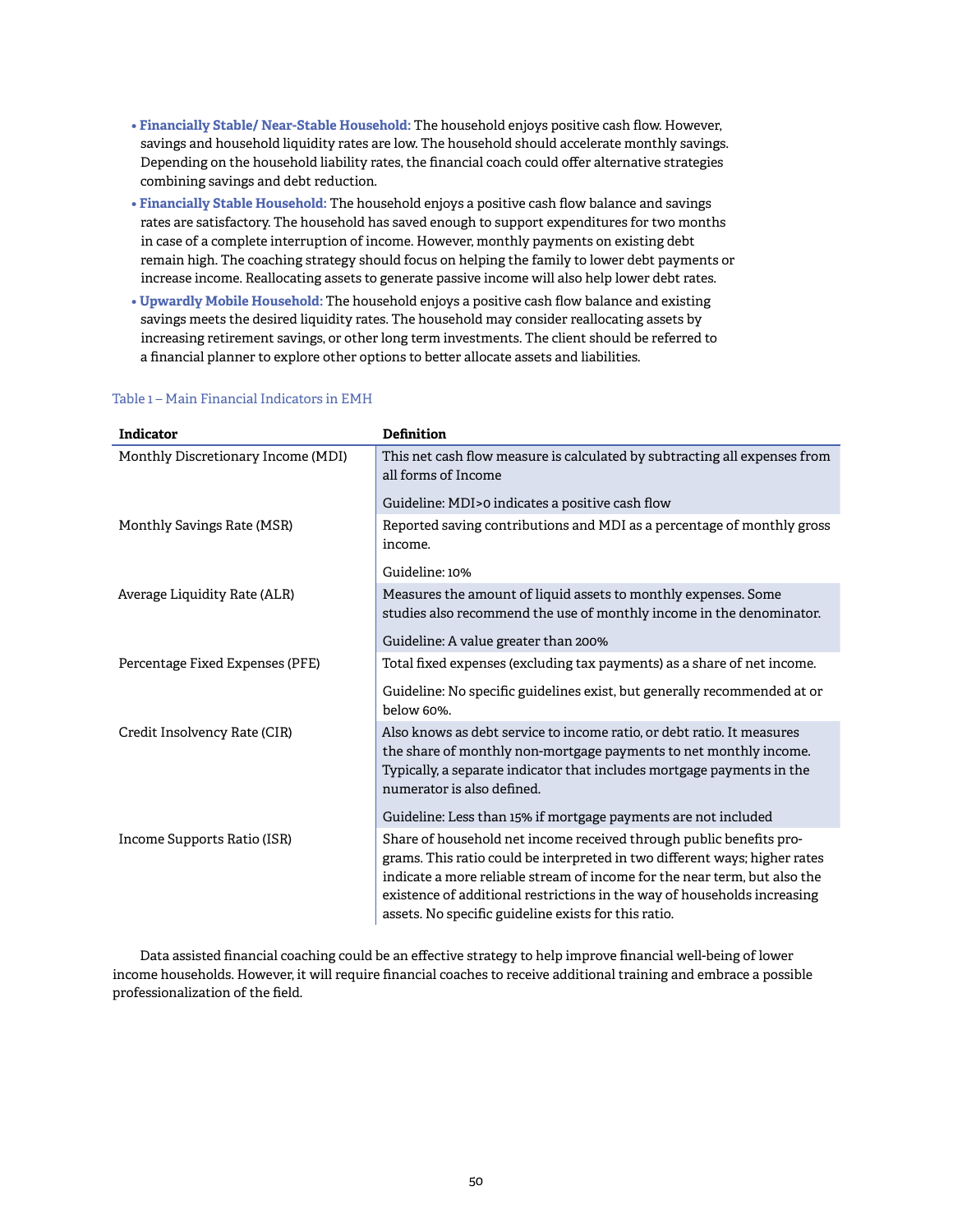## **Strength in Numbers: Building a Network of High-Quality Coaching and Integrated Services Providers**



KATRIN KÄRK is a Program Officer at LISC, where she manages program strategy, communications, technical assistance and grants for LISC's network of Financial Opportunity Centers and the Bridges to Career Opportunities initiative.



SEUNG KIM is Program Director of LISC's Family Income and Wealth Building unit, where her team helps establish Financial Opportunity Centers across the country and design and test other innovative initiatives.

Financial well-being is multi-faceted with mutually-reinforcing components: sound personal money management; access to fairly-priced financial services and products; opportunities to acquire assets and build wealth; and quality employment that offers stable wages and growth potential. Over 10 years ago, the Local Initiatives Support Corporation (LISC) and many of our peers in community development recognized the consensus emerging from practitioners and residents in the neighborhoods where LISC works: A job alone is not enough. Financial literacy is not enough. Opening a checking or savings account, homebuyer education, job interview and resume preparation workshops—as important as these individual interventions may be, when delivered as "standalone" services, none are enough to propel unemployed and underemployed neighborhood residents into the middle class. An "integrated" service approach is needed to address the interrelated economic needs of individuals and families. It is equally important to invest in a capacity building, staff development, and performance management infrastructure to ensure high-quality delivery of professional financial coaching that is reinforced by robust employment and income supports services, all working in tandem to promote families' forward movement to financial stability.

That is why LISC has spent the past decade deploying and scaling up the Financial Opportunity Center (FOC) model in cities across the United States. Financial Opportunity Centers—which operate out of existing, trusted local nonprofits with long track records of providing human and social services in their communities—offer workforce development, financial coaching and benefits access services as a comprehensive package. This integrated approach is key to LISC's neighborhood revitalization strategy: in order for historically underinvested neighborhoods to flourish, the people living in those neighborhoods need opportunities to thrive as well

LISC's approach to integrated services is based on the Center for Working Families (CWF) model developed by the Annie E. Casey Foundation. We piloted the integrated services approach in partnership with several Chicago nonprofits in 2005, and the lessons learned from those early years of supporting integrated services coalesced into the key components of LISC's FOC model—which is now operating in over 75 community-based organizations around the country.

LISC invests heavily in capacity building support for the FOC staff—both frontline staff and management in order to ensure the delivery of professional and effective services. Through one-on-one employment services, combined with financial coaching and income supports access, FOCs seek to improve the financial well-being of low income individuals—and the coaching approach is infused throughout the FOC model. Coaching embodies the culture of the centers, and sessions are client-driven to motivate and engage individuals. Because coaching is distinct from the case management approach traditionally used in social services, coaching training is an integral part of the startup and ongoing capacity building for FOCs.

The field of nonprofit-based financial coaching is still relatively new and professional standards are still in development. Nonetheless, LISC has identified several high-quality providers of financial coaching training, and as part of launching the FOC model, financial coaches must attend an in-person coaching training that is specifically focused around financial coaching. LISC also strongly encourages all FOC staff, including the employment coaches and program managers/directors—as well as LISC staff working with the FOCs—to go through financial coaching training, because substantive understanding of the coaching approach has been crucial to the FOC model's success. To augment the financial coaching training with professional development around specific financial and employment topics, LISC also provides the FOCs with training and assessments on credit building, and periodic webinars led by experts in the field.

Data is another critical component of the FOC model—and a mechanism to ensure the quality and professionalism of coaching services. FOC services are free to community residents, so unlike in the for-profit sector, LISC and the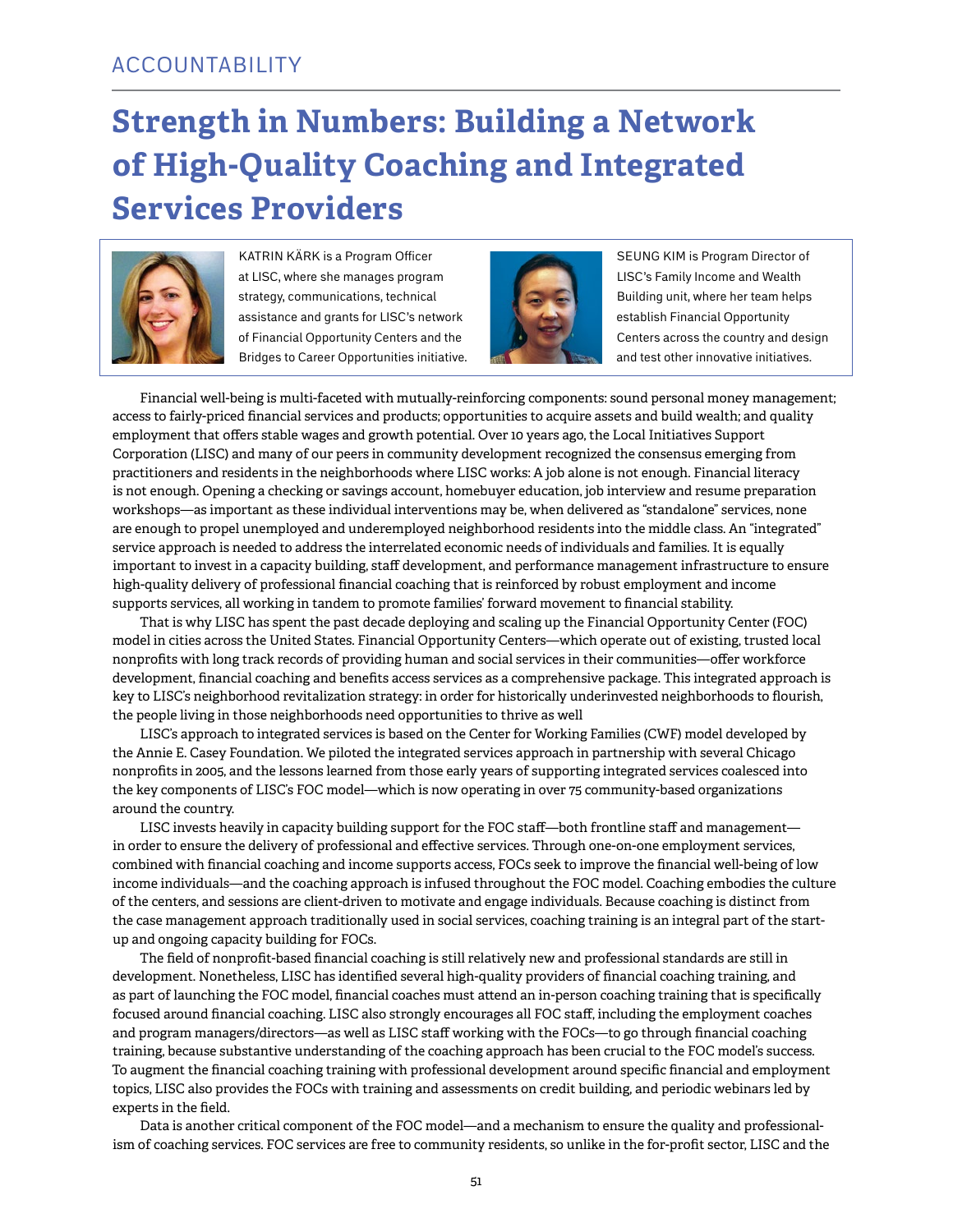Centers cannot look to measures like revenue to assess customer satisfaction and effectiveness of services. Instead, at an FOC one of the strongest indicators of the quality of services shows up in client retention, and outcomes achieved by clients. All of the organizations in LISC's national FOC network use a common data system and template customized to capture family financial stability measures, and LISC reviews FOC data at the national and local level at least each month. Because there are few universal baseline qualifications for what makes a strong or professional financial coach-- with over 100 financial coaches in our FOC network, LISC has seen strong coaches with financial services backgrounds as well as highly successful coaches with social service backgrounds—we rely on a "frequency of contact" metric to assess whether the coach has strong rapport with the customers they are serving. LISC has found that training and professional certification by themselves do not always guarantee quality; the coach's ability to listen, relate, and build trust with clients is as important if not more so than technical knowledge. Furthermore, a client's ability to achieve outcomes such as long term job retention or job advancement indicate duration of the relationship.

LISC created a performance management report and trains both FOC managers and frontline staff to use the report to inform their service delivery processes. By focusing on bundling of service rates, and the rate at which follow-up financial assessments are completed, staff can regularly assess how well financial coaching is integrated into the organization's services. They can also determine the efficiency of following up with clients. Client retention is one of the most challenging aspects of social services, necessary to achieve long term change for individuals, and necessary to verify change or new data for an individual.

Finally, in addition to the monthly data analyses, LISC engages in robust research and evaluation efforts to assess the impact of bundled or integrated services and refine core components of the FOC model. An analysis conducted by LISC's in-house Research and Assessment department compared FOC clients who received bundled services and the outcomes they achieved with those clients who did not receive the full bundle. As part of the Social Innovation Fund grant that LISC received in 2010 to support FOC expansion, third-party evaluation firm Economic Mobility conducted a quasi-experimental design study comparing the outcomes of FOC clients with those who received services from the public workforce one-stop center; and to help better understand the qualitative experiences of FOC clients and the impact of services on their lives, a University of Chicago researcher is conducting a three-year series of ethnographic interviews with 12 FOC clients in Chicago.

FOC services are free to community residents, so unlike in the for-profit sector, LISC and the Centers cannot look to measures like revenue to assess customer satisfaction and effectiveness of services. Instead, at a FOC one of the strongest indicators of the quality of services shows up in client retention, and outcomes achieved by clients.

#### **Conclusion**

Financial Opportunity Centers serve a population that faces substantial barriers to financial prosperity: chronic unemployment, basic skills and education gaps, and isolation from resources like mainstream financial institutions and fairly-priced financial products. LISC has seen the importance of implementing a strong integrated service delivery model that is adaptable to local nonprofits and their communities' needs, but is built around the core components of coaching, initial capacity building and ongoing professional development for staff, and use of data and common performance measures to assess effectiveness and drive continuous program improvement. Our FOC network data as well as findings from the research efforts cited above show that FOC participants receiving integrated services work more consistently, have stronger credit outcomes, and lower levels of debt. LISC's integrated service work has shown the power of incorporating employment services into asset building and financial coaching programs. At the same time, the FOC model's results also bolster the credibility and professionalization of the financial coaching field by demonstrating to workforce providers—in community-based nonprofits, community colleges, and the public workforce system alike—that financial coaching, when delivered effectively, strengthens employment outcomes, which then in turn can strengthen real economic opportunities.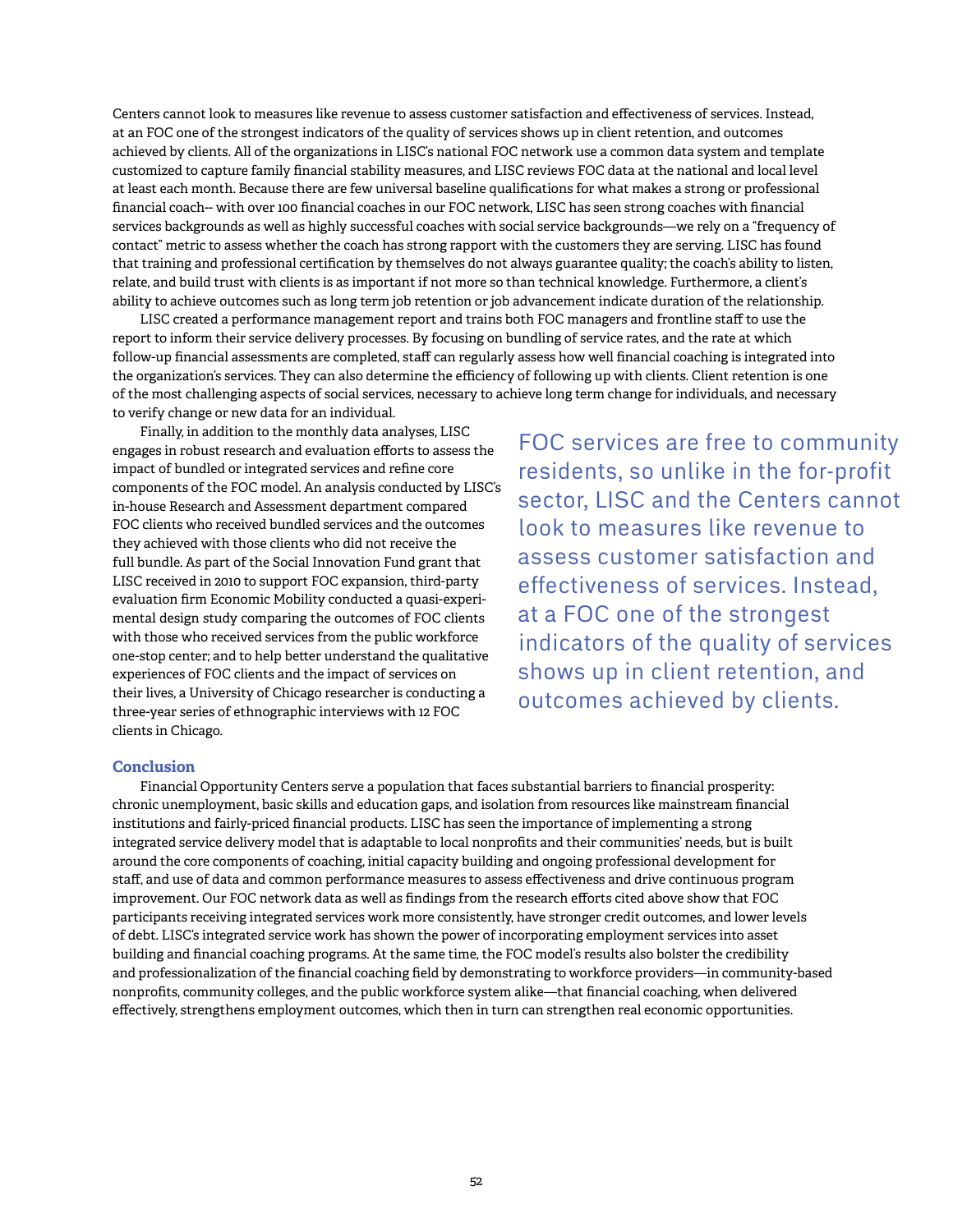## **COMMUNITY**

*The sheer number of stakeholders represented in this journal is a testament to the diverse and skilled professional community that already exists around professional financial counseling and coaching. Harnessing the vibrant networks of counselors, nonprofits, academics, government, philanthropy, and financial institutions invested in this work will allow for greater collaboration and partnerships, and provide deeper learnings on "what works" across a variety of contexts. The essays in this pillar showcase the value of various types of stakeholder communities—strategic integration partnerships, online resource sharing, professional development conferences and networking events, or formalizing support systems.* 

### **The Consumer Financial Protection Bureau and Financial Coaching**

*This essay explores a federal perspective on public investment in financial counseling.* 

Daniel Dodd-Ramirez Consumer Financial Protection Bureau Janneke Ratcliffe Consumer Financial Protection Bureau

### **Professionalizing the Financial Coaching Field: The Experiences of \$tand By Me, a Statewide Financial Empowerment Program**

*This state official details the need for peer exchange for effective professional development and quality public services.*

Mary Dupont Delaware Department of Health and Social Services

### **State and Regional Community Development Associations' Role in Successful Program Measurement**

*This essay explores using state and regional community development associations to advance counseling professionalism.*

Ryan Hill National Alliance of Community Economic Development Associations Frank Woodruff National Alliance of Community Economic Development Associations

### **The Role of Community in Volunteer Financial Coaching Networks**

*The author explores the role that community plays in advancing high-quality volunteer-based counseling.*

CHRISTIAN LUNA Sacred Heart Community Service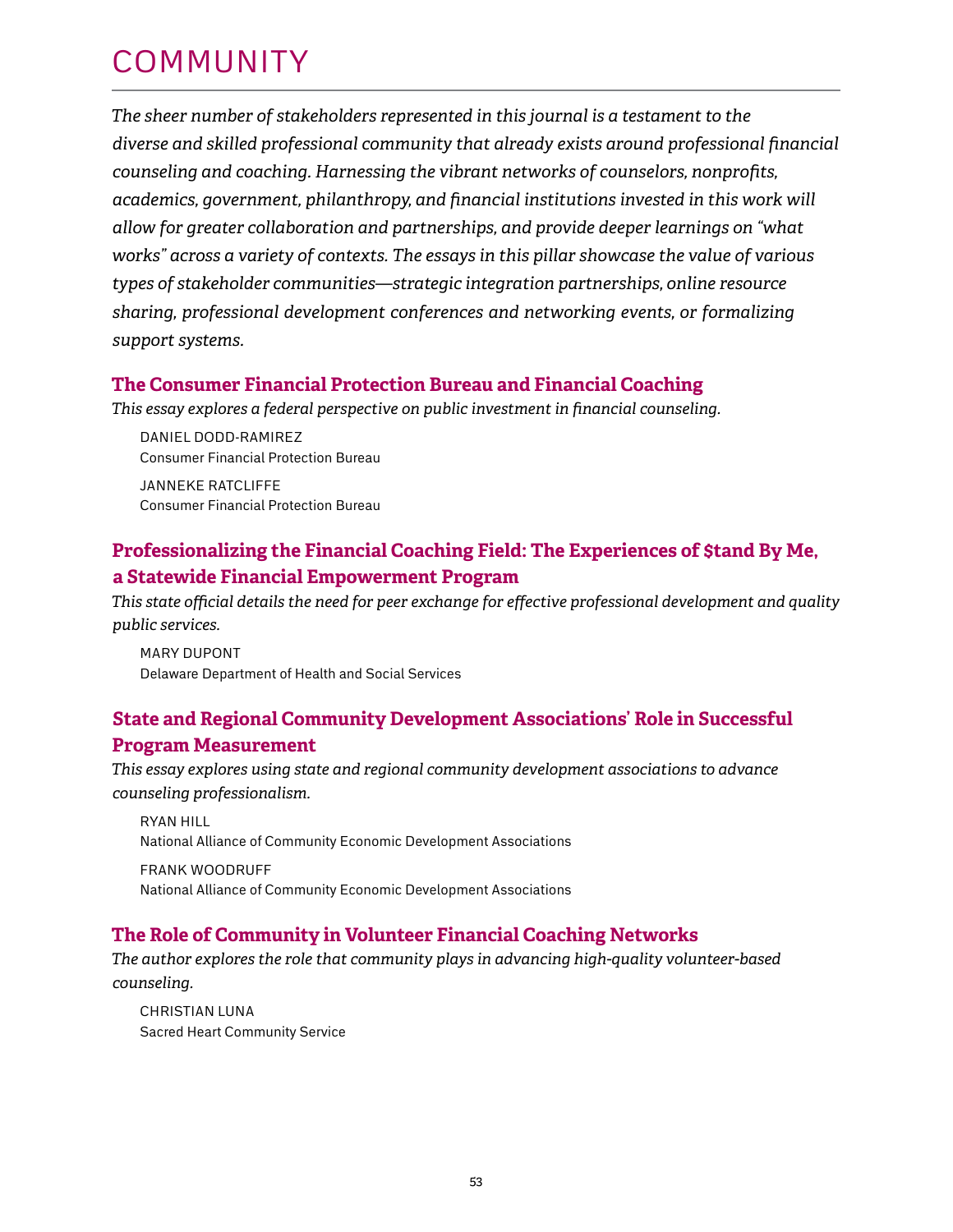### **Integrating Financial Coaching with Responsible Financial Products and Services**

*This essay focuses on how different communities reinforce each other's financial counseling investments.*

**CATHIE MAHON** National Federation of Community Development Credit Unions

### **Informing, Vetting and Sharing Standards: The Importance of Peer Connections**

*This essay details the need for peer learning opportunities to support a consistent model of professional counseling services.*

Fran Rosebush CFED

### **Creating Professional Learning Communities for Financial Coaches**

*This financial counselor highlights her perpective on the need for professional learning communities.*

 Lydia Ruter m*powered*

### **Setting the Standard Through Communities of Practice**

*This association head highlights the importance of building a community of counseling practioners.*

Rebecca Wiggins The Association for Financial Counseling and Planning Education®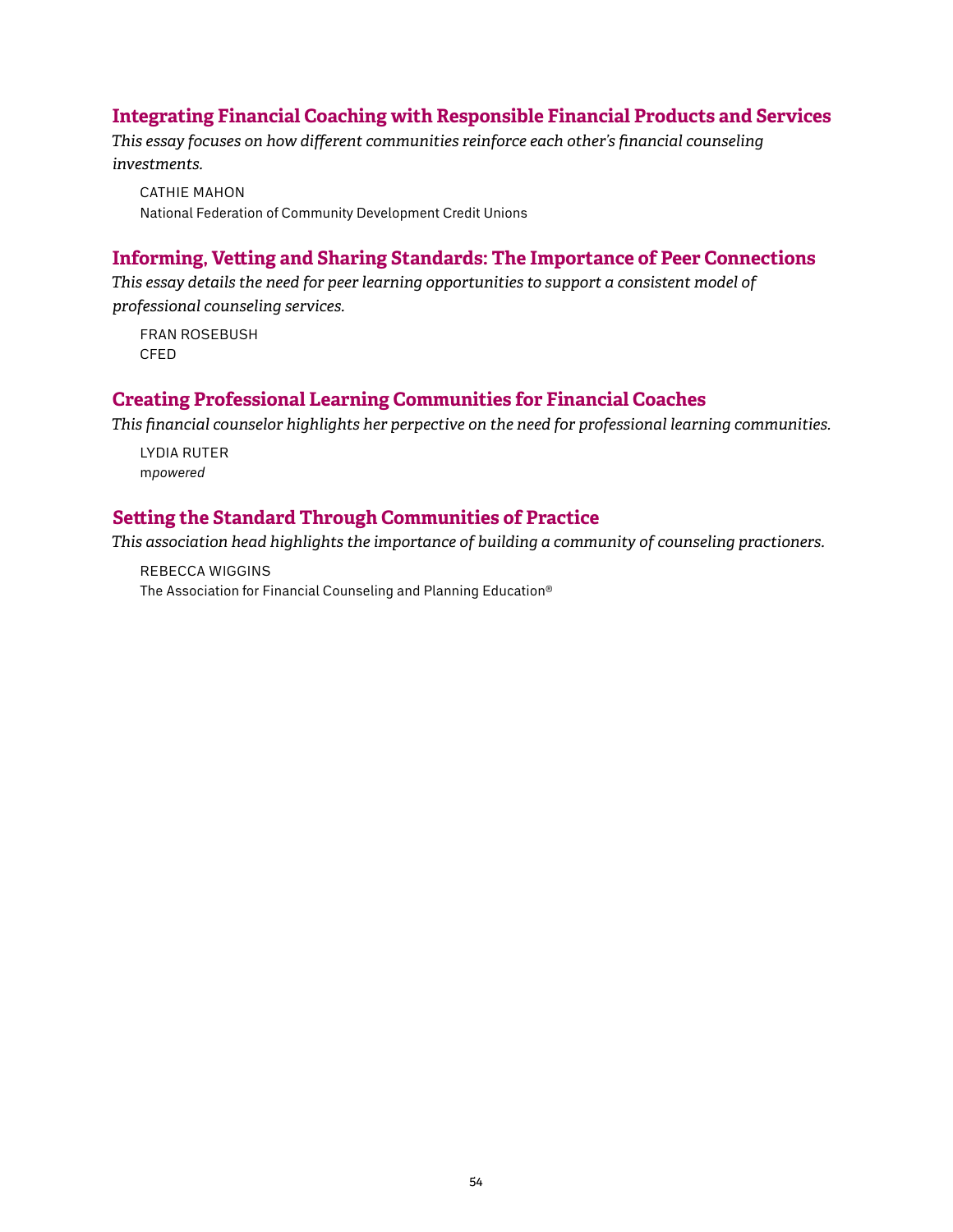## **The Consumer Financial Protection Bureau and Financial Coaching**



Daniel Dodd-Ramirez serves as the Assistant Director for the Office of Financial Empowerment at the Consumer Financial Protection Bureau.



Janneke Ratcliffe serves as Assistant Director for Financial Education in the Consumer Financial Protection Bureau.

The mission of the Consumer Financial Protection Bureau (CFPB) is to help consumer finance markets work by making rules more effective, by consistently and fairly enforcing those rules, and by empowering consumers to take more control over their economic lives. Within the CFPB, the Office of Financial Education is responsible for developing and implementing initiatives intended to educate and empower consumers to achieve their own financial goals. The Office of Financial Empowerment focuses its work on empowering low-income and economically vulnerable consumers to make informed financial decisions by providing them with tools and information and promoting a more inclusive and fair financial marketplace.

For economically vulnerable consumers who have limited financial resources, even the smallest financial decisions can have consequences. Financial instability can contribute to extreme stress and health issues, and can also put stress on family life. Providing effective financial tools to help our most vulnerable consumers manage their financial lives is an important priority. One of the tools the CFPB is working with is financial coaching.

Financial coaching is a method of providing financial education where coaches provide one-on-one advice and encouragement in a process largely driven by the client. A financial coach helps individuals set or refine personal financial goals, develop plans to take action towards those goals, and ultimately increase their own financial stability. Evidence from prior research suggests that coaching can be effective in helping consumers achieve both short- and long-term financial goals. Coaching and counseling programs offered at nonprofit organizations and financial service providers across the country have been associated with client outcomes such as increased savings and participation in retirement plans, improved credit management, and in the case of counseling, reduced likelihood of default on a mortgage.

The CFPB has two projects specific to coaching, described below: a first-of-its-kind study on two financial coaching programs, designed to establish what impact access to coaching has on client's financial outcomes, and the Financial Coaching Initiative, an effort to directly provide financial coaching services to economically vulnerable consumers and veterans transitioning out of military service.

#### **Financial Coaching Study**

In 2011, the CFPB commissioned a research study on the impact of two different financial coaching programs on how consumers manage their financial lives. In response to a growing call in the financial education field for more evidence to indicate how and when financial education strategies can improve consumer financial decision making, this study—through its randomized control trial design—provides stronger evidence of what works, and subsequently better supports and guides financial educators as they strive to empower their clients. The study, conducted by the Urban Institute, examined two very different coaching programs serving different groups of consumers in very different communities—one at Branches, a faith-based social services organization in Miami and the other at the Financial Clinic,

Providing effective financial tools to help our most vulnerable consumers manage their financial lives is an important priority.

a nonprofit financial services organization in New York City. The results of the recently-released study found that financial coaches can help clients achieve financial outcomes that are most relevant for their own situations. The study showed that on average, people offered access to financial coaching experienced the following outcomes, compared with people who were not offered access during the study period: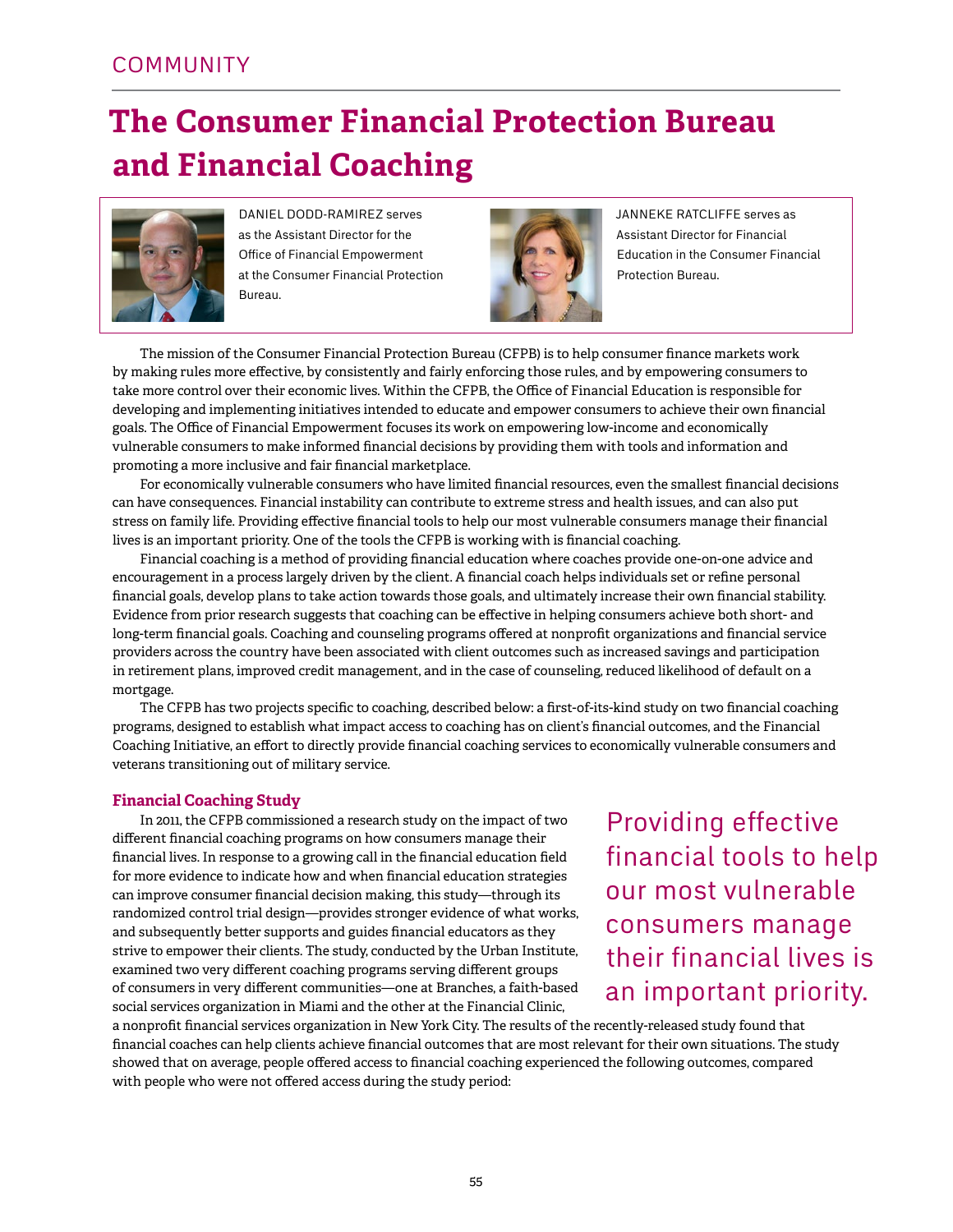- Increased savings by almost \$1,200 in New York City
- Reduced debt by over \$10,000 in Miami
- Increased credit scores by 21 points in New York City
- Were more likely to pay bills on time
- Reported an increased sense of confidence in their finances and reduced feelings of financial stress.

These outcomes point to improved financial well-being, and they suggest that access to financial coaching helps consumers gain more control over their finances, improve their capacity to absorb a financial shock, and get on track to meet their individual financial goals.

#### **Financial Coaching Initiative**

Launched in May 2015, the CFPB Financial Coaching Initiative provides guidance to recently-transitioned veterans and economically vulnerable families seeking help from social service providers and working to get on the path to financial stability. This initiative has placed 60 certified coaches at organizations around the country.

For the veteran population served, financial coaching is provided primarily at Department of Labor-funded American Job Centers. Servicemembers who are transitioning to civilian life often face unique challenges during this time. They must adapt to the financial aspects of civilian life, such as paying taxes and managing insurance, health and retirement plans. Many of these servicemembers went directly from school to the military, so the move to civilian life and a less structured environment poses new and often stressful financial issues.

For economically vulnerable consumers, financial coaching is provided at various nonprofit organizations. These consumers may have limited access to mainstream financial services, which can lead them to rely heavily on higher-cost alternative financial services. Living in the financial margin, they can derive great benefit from in-person, individualized guidance delivered at a trusted, convenient location. The CFPB's Financial Coaching Initiative seeks to empower both of these vulnerable populations to proactively take control of their finances at crucial moments in their lives.

Consumers face many complex and consequential financial decisions throughout their lives. A financial coach can serve as a capable and trusted guide to help consumers navigate those decisions, especially consumers who do not have access to professional financial advisors or to experienced financial mentors among their family and friends. These efforts on financial coaching will inform the CPFB's work on empowering consumers to achieve their own financial goals, and we hope it will provide similar value to others working toward that same goal.

To learn more about the CPFB's work, visit the CPFB website at **<www.consumerfinance.gov>**.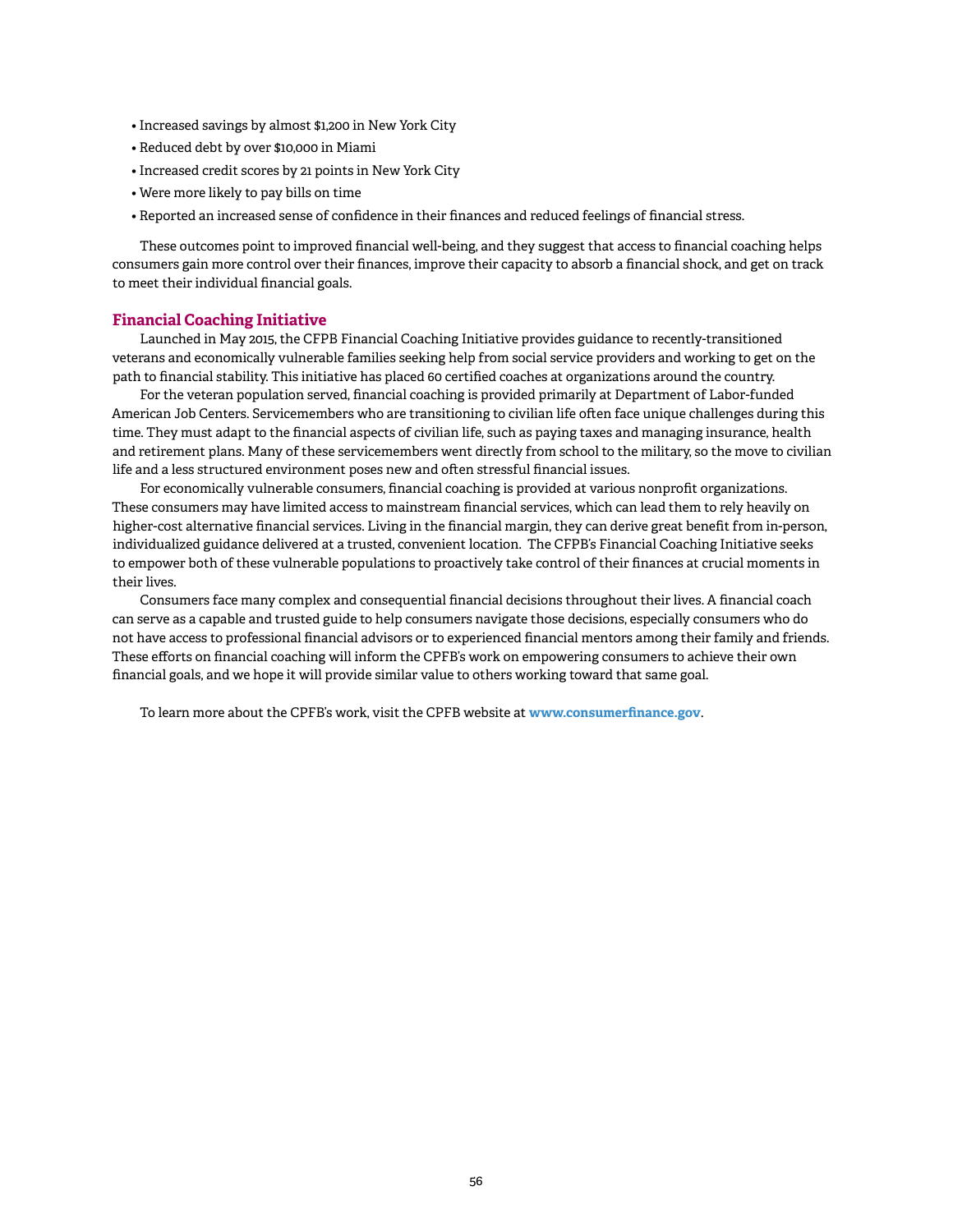## **Professionalizing the Financial Coaching Field: The Experiences of \$tand By Me, a Statewide Financial Empowerment Program**



MARY DUPONT is the Director of Financial Empowerment for the State of Delaware and works with a multi-sector team of partners from hundreds of public and private organizations to implement \$tand By Me, a statewide financial empowerment program for all Delawareans.

\$tand By Me (\$BM) is a statewide financial empowerment program and a joint project of the state and United Way of Delaware (UWD). Now in its fourth year, the program was codified into state law, establishing an Office of Financial Empowerment at the Department of Health and Social Services.

The State and United Way partner with eight nonprofit contractors, who collectively employ 28 full-time financial coaches. In just over four years, 37,000 Delawareans have taken advantage of program services, with 9,000 receiving one-on-one coaching. The \$BM's approach to implementation is through systems integration where program services are embedded within the operations of host organizations, to maximize program access for targeted constituencies. Coaches are deployed statewide at hundreds of partner locations that include employers, community colleges, childcare centers, high schools, nonprofits, military and workforce development organizations.

This strategy requires each coach to be an independent social entrepreneur, whose job goes beyond one-on-one coaching. Coaches must cultivate their skills to: collaborate with community partners; develop strategies to embed the service into diverse organizational cultures; market services to potential clients; provide high-impact personal financial coaching; and capture clients' progress in a complex data management system. This essay explores the staff development and program environment needed to build coach capacity to work effectively with clients and partners as part of a statewide systems-change model for financial empowerment.

\$BM is a high-profile program representing the Governor, Secretary for Health and Social Services (DHSS), and UWD. With this positioning comes an inherent responsibility to deliver quality services with accountability. \$BM has worked hard to ensure quality and consistency in both strategy and practice throughout its broad network of partners. Threats to quality could easily result from the isolated nature of the coach combined with the fact that coaches are employed by 10 separate organizations. \$BM tries to avoid these issues by building pillars of strength that support the system and continuously build the capacity of \$BM's coaching community. These pillars consist of the following critical elements: high-quality classroom training; ongoing peer-to-peer support; strong leadership at every level throughout the system; loyalty to the co-active coaching model; and a priority on innovation and flexibility.

To begin the process, coaches participate in a week-long training offered in partnership with the University of Delaware for 2.4 CEUs. Following classroom training, they shadow seasoned coaches for 2 to 4 weeks, where they learn from their peers to perform specific routine tasks such as reviewing a client's credit report, entering information into the data system, utilizing \$BM's referral database, presenting \$BM's interactive workshop curriculum, and marketing the program within partner locations. They also practice coaching in a safe setting with a peer who provides feedback on how to build an effective coaching relationship. This process develops each coach's expertise in the core methodology of co-active coaching; enables them to see it in action from diverse perspectives; generates insights from colleagues; and most importantly, builds relationships among team members. This training strategy prepares each coach to build confidence and develop their own style, as they observe how counterparts integrate \$BM's coaching methodology. Feedback from \$BM's coaches reinforces the importance of shadowing as a safe and comfortable way to begin what could otherwise be a daunting assignment.

The comradery that results from shadowing is continually reinforced as coaches routinely turn to each other for advice. The coaching network also deepens through monthly full-day sessions that include expert presentations and peer-to-peer training on coaching techniques, and building shared referral resources. In spite of the diversity of partners and locations, \$BM's coaches are bonded as a proud family, connected by a quality product, strong reputation, and sense of mutual support.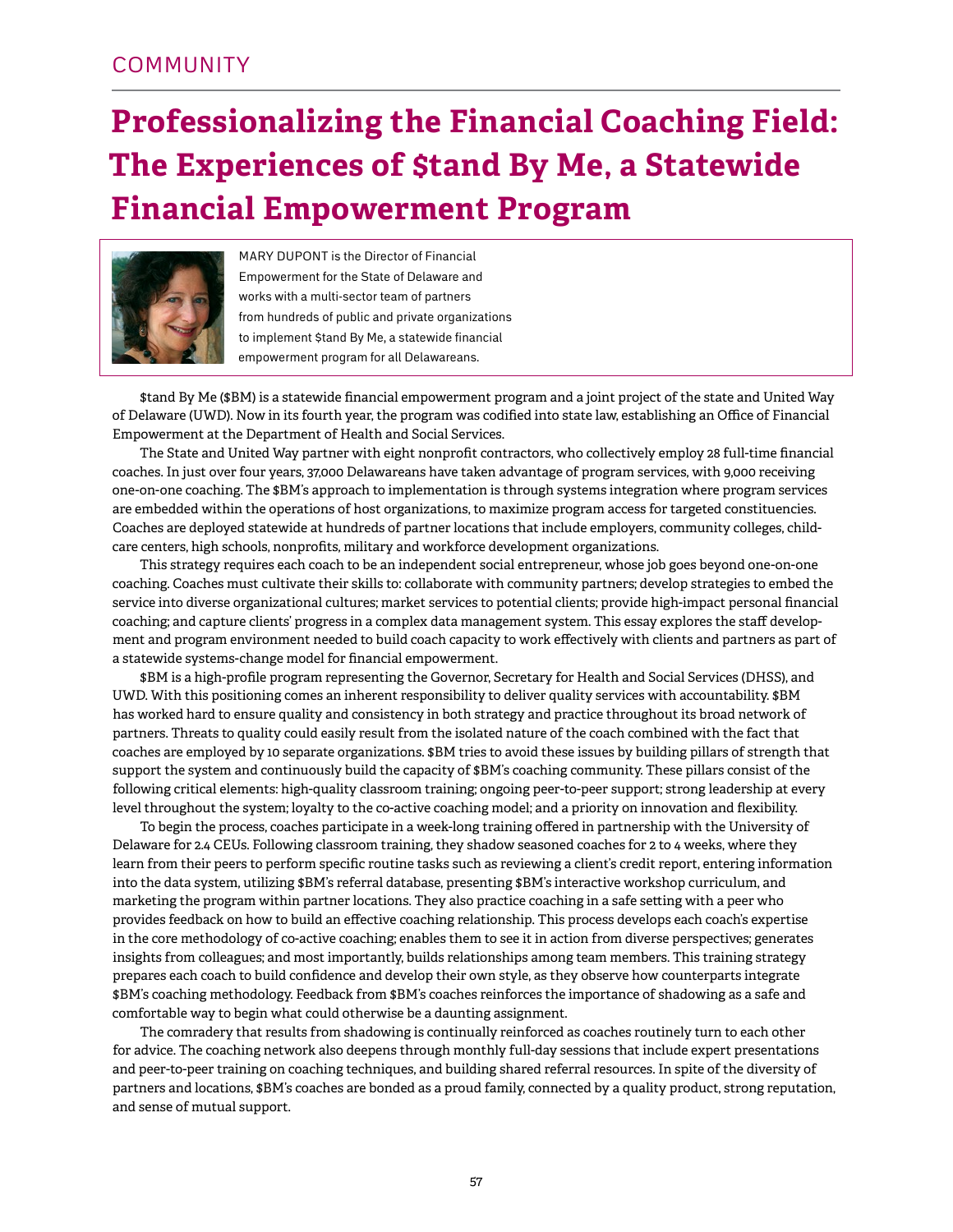In addition to the network of coaches, organizational leaders connect to each other through the program. Leaders at the state and United Way collaborate to create the program's strategic framework. Leaders from \$BM's nonprofit partners manage their financial coaches in the field, and leaders at \$BM's community partners become "champions" who host the program within their organizations. Bound by a common mission of financial empowerment, leadership works closely together, fine-tuning implementation strategies to ensure success. This leadership structure reassures the coaches that they are not alone, but rather a part of a larger statewide network of organizations working together to support their efforts.

As a partnership model, we have come to understand that it is our responsibility to become familiar with every aspect of our partner's business model to find the logical points of intersection for financial coaching as it relates to the business, the customer, and the coach. This includes identifying the right linkage, the right way to introduce it, the right messaging to the customer, and a seamless process of implementation.

On a larger level, as a program of the state, \$BM has a unique opportunity to partner with diverse state agencies to integrate financial empowerment into a range of public programs and policies. By following the trail of community services to their source in government, \$BM has paved a critical path to scale

We have come to understand that it is our responsibility to become familiar with every aspect of our partner's business model to find the logical points of intersection for financial coaching as it relates to the business, the customer, and the coach.

for financial coaching. \$BM partnerships in government are accomplished by embedding financial coaching into the following public initiatives: affordable housing programs funded by the state housing finance agency; childcare programs within the state's childcare quality system; home visiting programs in the state's maternal and child health system; college access programs in the state's higher education office; and workforce development programs in the state's adult education and employment and training systems. Becoming a student of organizations and systems has enabled financial empowerment to enhance public programs and support vulnerable populations through partnerships with state agencies and their community partners.

That said, the front-line implementation efforts are much more challenging to accomplish than the conceptual program linkages. It takes time until financial coaching becomes part of business as usual. Our coaches are the foot soldiers who gently usher the process along and they need to approach each situation and partner with patience, creativity, understanding, and often, sacrifice. It is not always about what works best for \$BM, but rather, how do we make it work best for everyone.

This system of training, peer support, partnership and leadership is knitted together by the understanding that \$BM's success depends on the personal commitment, ability, and vision of each individual. On a larger scale, \$BM is propelled by a sense of innovation and the hope that together we can bring about positive change through increased financial stability for thousands of Delawareans. All of these ingredients are critical in supporting the personal financial coach as they work with one person at a time to achieve their financial goals.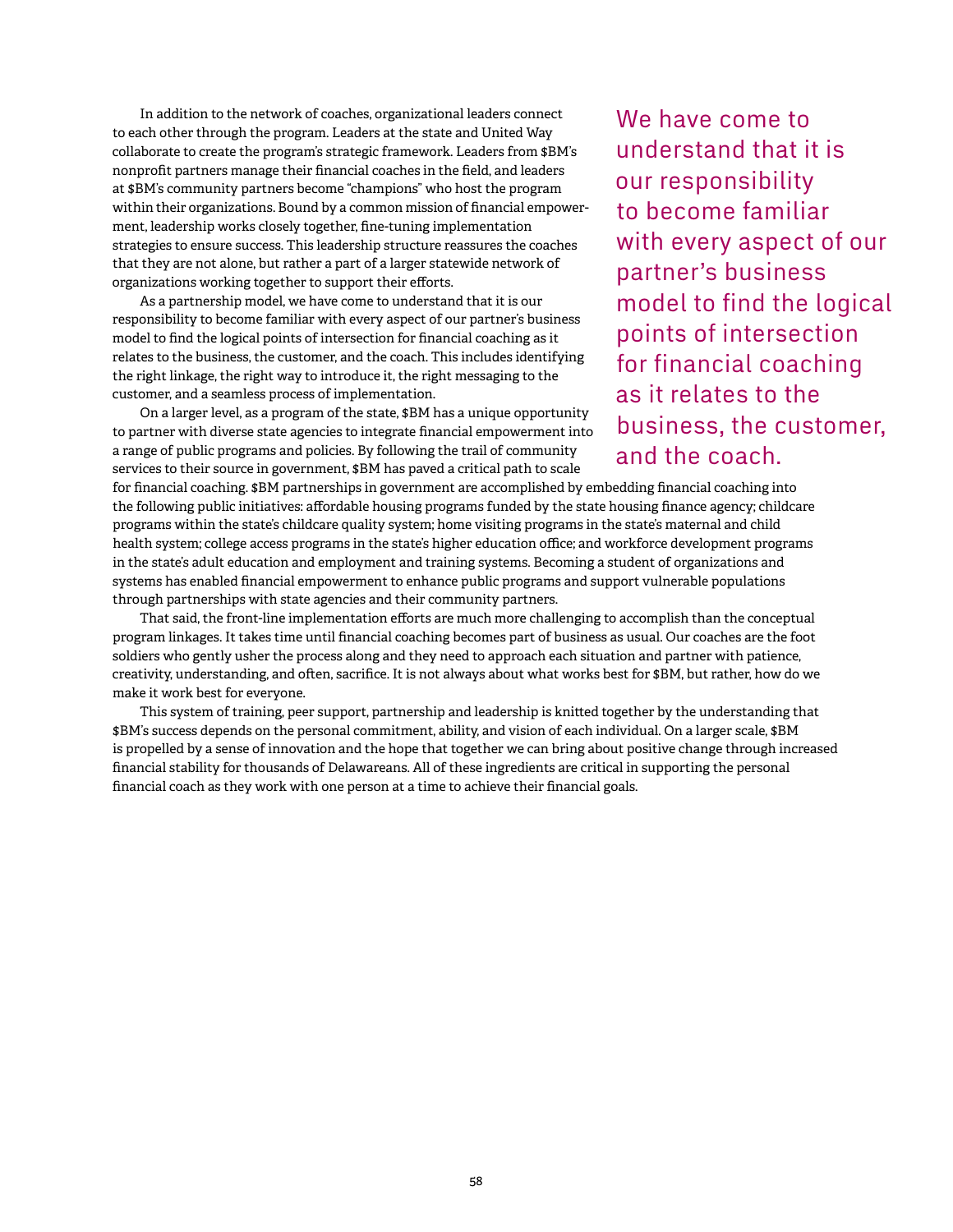## **State and Regional Community Development Associations' Role in Successful Program Measurement**



RYAN HILL is a management consultant focusing on measurement and data issues who regularly collaborates with the National Alliance of Community Economic Development Associations.



Frank Woodruff is Executive Director of the National Alliance of Community Economic Development Associations.

How is the effect of one dollar spent on a community development project measured, be it an affordable home, subsidized small business loan, financial coaching, or homeownership counseling? Community development struggles with outcome measurement, as do many socially driven fields. Proper measurement takes a specialized expertise. There's also a lot of room for disagreement on how and what to measure. And measuring is *expensive*.

The cost and time involved in collecting effective success measures are significant, but the price of these efforts cannot be seen merely as a cost – it is an essential investment. Every piece of data that is tracked should be viewed as a down payment on future funding and better outcomes. These data will demonstrate in concrete terms how effective a program is and show stakeholders exactly what a program is accomplishing. But the inherently local nature of service provision provides a validity challenge. Problems are locally unique, as are the solutions. The data measurement naturally follows suit and is framed in a local context. This severely decreases the external validity of any conclusions; making comparisons across localities, at best, invalid and, at worst, irrelevant.

Into this environment NACEDA, the National Alliance of Community Development Associations, with its 42 state and regional association members in 28 states stepped in to assess its members' work in financial empowerment. By their very nature, these associations are aggregators and resource providers who enable their own local organizations to meet the needs of the population.

NACEDA wanted to know how its members are measuring financial empowerment programs at the modular level (i.e., are they measuring outputs or outcomes) and also at the metric level (i.e., are they using homeownership rates, credit scores, or other accomplishment-oriented metrics). At the modular level, members were using a little bit of both. Some were simply measuring output metrics, such as the number of visits to a financial coach. Others measured accomplishment oriented outcomes, such as the improvement of a credit score or decreased reliance on alternative financial services.

The NACEDA assessment sheds light on these critical enablers in the financial empowerment value chain and tried to answer a broader measurement question, *"how does the field of financial empowerment balance the legitimate desire for standardized data with the need for local solutions and implementation?"* This essay proposes three key principles based on information collected from the NACEDA assessment and informed by emerging thought on program evaluation and community development.

#### **The Field Needs a Common Language**

Before any substantive discussion about financial empowerment can begin the disparity in terminology in the field must be addressed. Without a common understanding of one another's work, organizations will never reach the point of being able to discuss issues and solutions across organizationally boundaries. NACEDA's assessment found a wide variance in the terms used.

Leading organizations in financial empowerment must advance the use of standard terminology. This will afford organizations participating in financial empowerment the means to effectively communicate about their work. Consensus and understanding can then be built by recognizing issues thereby establishing a common idiom for discussion and fostering a culture around financial empowerment.

Broad execution of financial empowerment programs requires tailoring of national solutions to distinct local needs.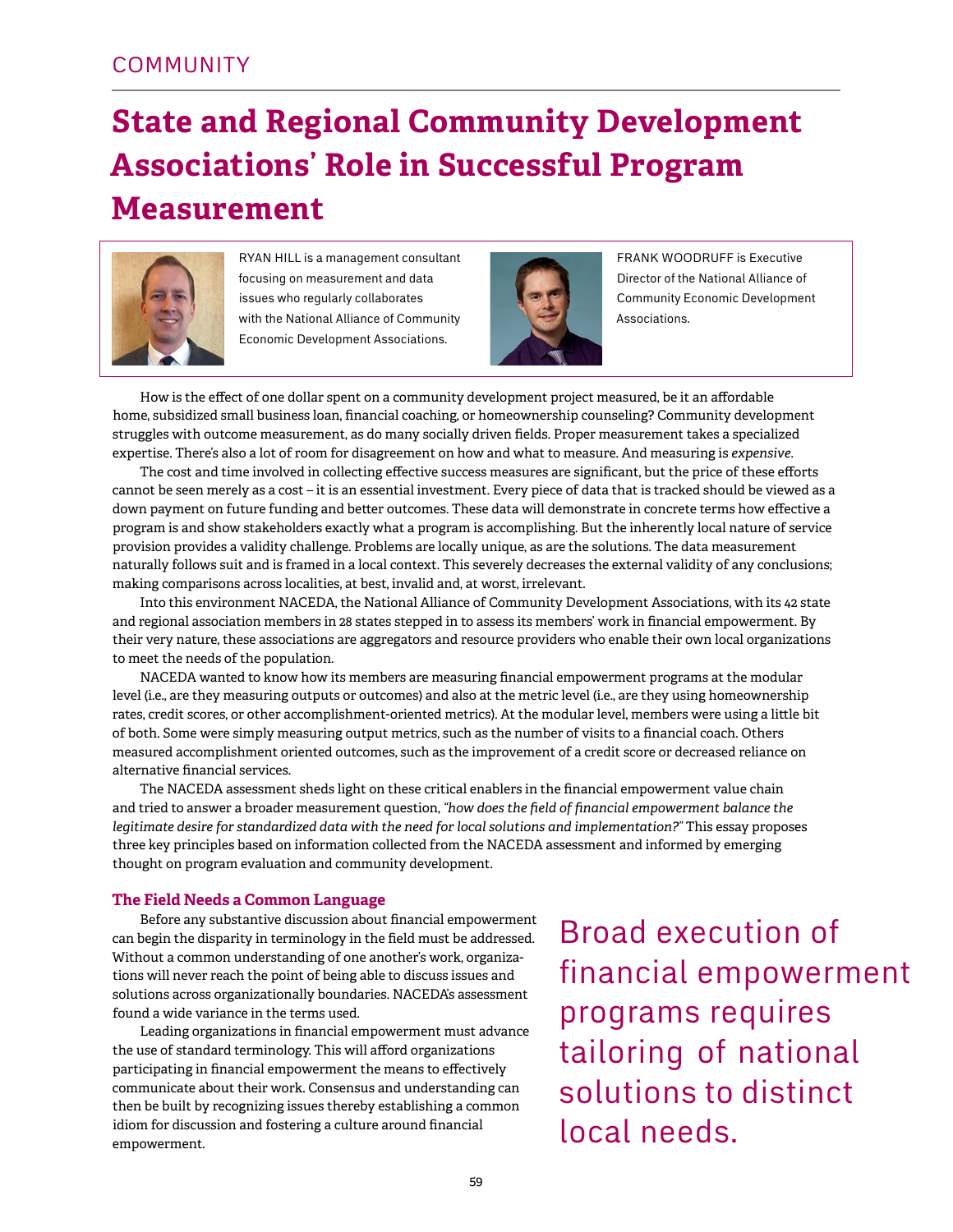NACEDA found the need for common language during its 2014 assessment. Survey participants were asked to provide the term they though best described this statement:

*"Strategies to help families with low and moderate incomes stabilize their finances, prepare for their financial future, budget soundly, improve creditworthiness, build assets, and reduce debt."*

Many respondents agreed that financial empowerment and asset building are terms that could be used to describe the above mentioned strategies, though they were far from the only terms. Some state and regional associations labeled this definition "economic opportunity," others used "assets and opportunities" or "credit building." Standardizing terminology is foundational to the advancement of financial empowerment.

#### **Measurement Should Take Place at the State and Regional Level**

Broad execution of financial empowerment programs requires tailoring of national solutions to distinct local needs. A local organization's ability to tailor solutions to their own communities' needs is the essence of local organizations' work. Sometimes this tailoring of metrics creates difficulty (i.e. when metrics aren't relevant outside a given locality; external validity), but overall tailoring makes programs relevant.

State or regionally-based measurement and data collection provides tailored solutions to local needs while bridging the gap to national programs. The NACEDA assessment found that regional or state based associations are balancing the need for standardized data with the need for local solutions and implementation. The detail and sophistication of this measurement varied, but the fact that these organizations recognized the importance of measurement - and are acting on it - is vital. Building on this existing work in a substantive way will advance outcome measurement that is both externally and internally valid.

#### **Entities Performing the Measurement Need Access to Technical Expertise on Outcome Measurement**

Organizations must prioritize measuring outcomes over outputs and recognize the long-term value in tracking these metrics. But often the specific expertise needed to design effective measurement programs is not available at the local, or even regional level. Skilled individuals that know the difference between outcomes and outputs are an essential resource for these organizations.

While, for the most part, any measurement is better than no measurement, organizations should strive to measure outcomes not outputs. The hours an individual spends in financial empowerment training demonstrates an expenditure in time by both the individual and the organization (output), but the increase in that individual's savings rate indicates a change in behavior (outcome). The number of potential home buyers attending a first-time home buyer workshop (output) is easy for the organization to track, but an increase in attendees' credit scores (outcome) shows that the workshop had the intended effect. Changing behavior is our goal, not simply training. As such, outcomes should be the primary measure.

A common language, effective measurement at the regional level, and access to technical expertise will continue to advance financial empowerment and meet the needs of our communities.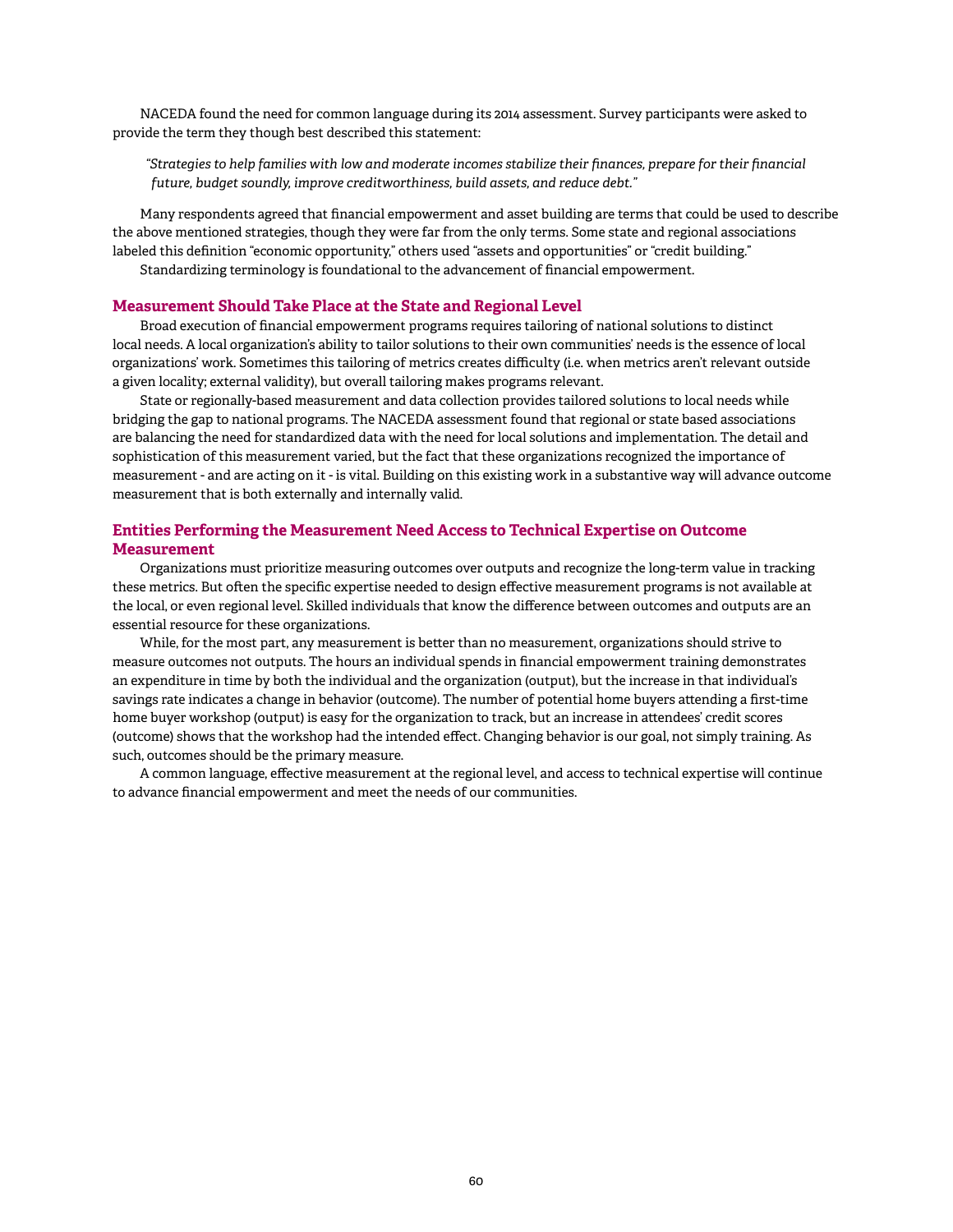## **The Role of Community in Volunteer Financial Coaching Networks**



CHRISTIAN LUNA has served in various capacities at Sacred Heart Community Service for nearly 8 years, including overseeing program operations to managing the technology and data used to analyze and track program achievement.

Sacred Heart Community Service is an anti-poverty organization committed to building community through volunteerism and direct action. In 2010, our team launched an initiative that sought to integrate financial education, tax services, and public benefits assistance within an existing employment program. Our organizational tradition and culture calls for deep inclusion of volunteers within this process from planning to execution. By leveraging volunteers to serve as the financial coaches we have been able to successfully increase our capacity to deliver financial coaching on a scale not achievable with our limited full time staff—presumably a challenge faced by many small community-based organizations. The initiative was designed in a way that ensured the financial coaching was a high-quality and professional service—intentionally building in quality control measures such as outcome tracking, and comprehensive content and coaching training. Through learning, trial and error, and persistence inspired by local and national partners, we have shifted this volunteer-driven model into something striving to gain a long-term foothold in Silicon Valley. We hope this essay demonstrates how "volunteer" and "professional" financial coaching can be synonymous, and can serve as a catalyst to replicate this model in a way that strengthens the field.

Comprised of retired and working professionals, these volunteers bring real-world experience, a strong foundation in the content, genuine compassion, and an understanding of the barriers facing their work. Volunteers have spent decades as coaches themselves within diverse industries as managers and executives. We have determined the key to successful retention of volunteers is to develop a consistent pipeline of clients. When volunteers feel underutilized, attrition rates increase accordingly.

In 2013, Points of Light and their brand new Financial Opportunity Corps brought two full-time VISTA coordinators and a unique volunteer-centric curriculum from Central New Mexico College. This training curriculum emphasized the coaching model over financial content, engaged trainees with hands-on exercises, and even challenged participants to coach each other and maintain a relationship with their partner beyond their week of training. We hit the ground running and our first year introduced 18 new volunteer coaches; our second year nearly doubled the efforts with 30 additional volunteer coaches.

This project is not without significant challenges. With such a full bench of volunteers, we had to devise the right marketing to attract our members into the program. As mentioned earlier, a consistent pipeline of clients is essential to volunteer retention. We developed attractive marketing materials to entice people to take the first step in changing their lives and pair up with a coach to develop a long-term support structure. We had people steadily signing up and were excited to see results.

With several coaching pairs established, we began to experience the next phase of "program design 101," client retention. With a great deal of energy during early meetings, came the need to support the coach and client to stay focused on realistic goals and timeline. Ideally, this would ensure productive bi-monthly or monthly meetings.

With a long-standing partnership with Opportunity Fund, we decided to experiment in using match savings accounts as an incentive for participating in the financial coaching program. Applicants were required to attend a program orientation, meet for an application and screening with a coach. Once accepted into the program, they had to commit to at least six months of financial coaching and attend at least two financial education workshops with their coach. (The savings program required clients to make deposits into a custodial account for a minimum of one year.)

Our staff is trained to manage this data and ensure volunteers gather the necessary data from their meetings to develop rich data-driven snapshots of the financial journey of coaching clients.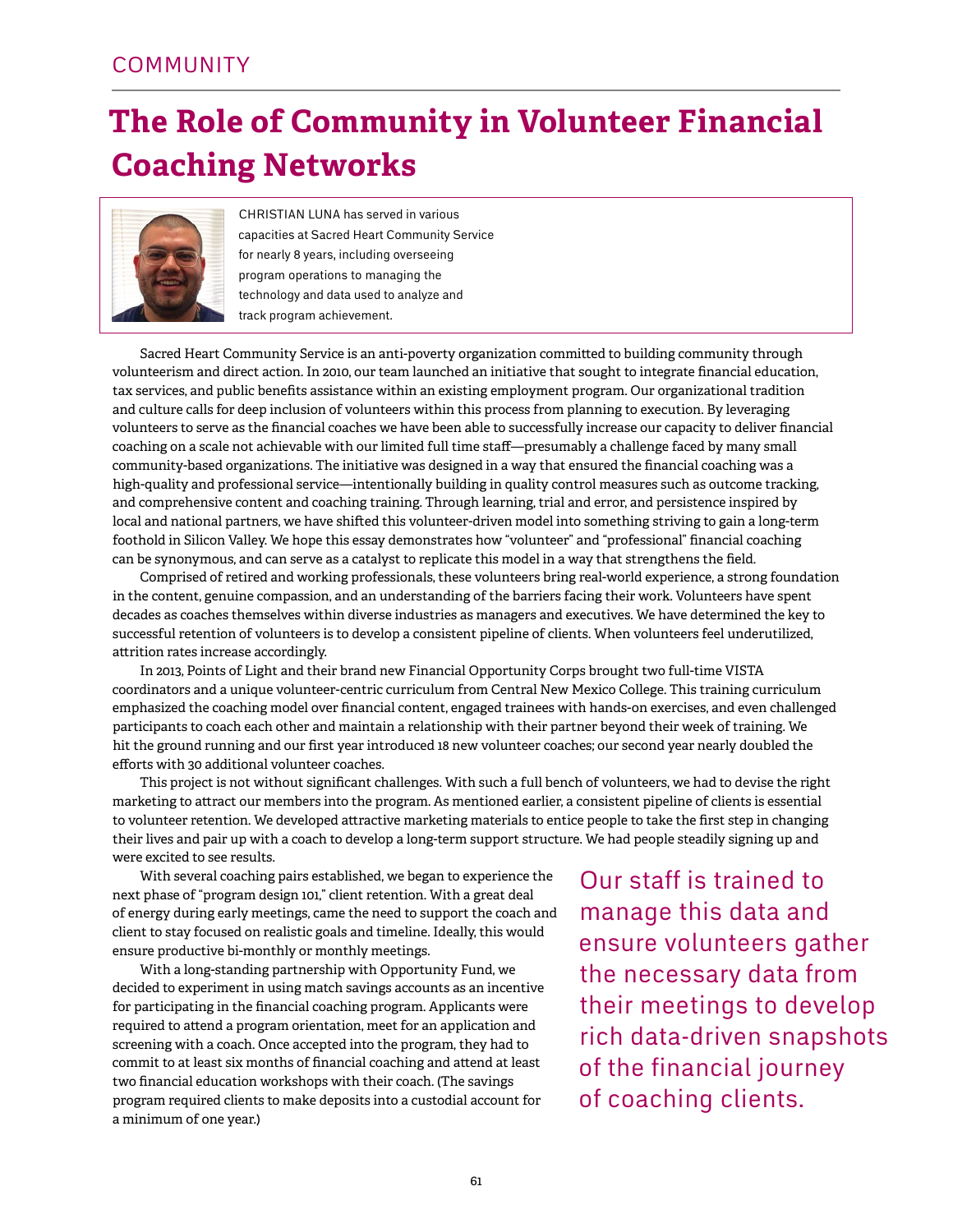Fifteen accounts were available and we received 30 applications. This cohort was very motivated. Several attended more than two financial education workshops and were able to demonstrate positive savings habits by opening a savings account and tracking the growth of their savings.

The cornerstone of all asset-building programs has been a very clear outcome tracking mechanism in the form of Efforts to Outcomes (ETO). This database tool allows us to gather robust demographics as well as take ongoing and reliable measures of key financial indicators that include increase in income, net worth, and credit score. Our staff is trained to manage this data and ensure volunteers gather the necessary data from their meetings to develop rich data-driven snapshots of the financial journey of coaching clients. This data model has provided the leverage needed with our local community foundation to argue the merits of incorporating public benefits and employment services as critical for financial coaching success.

We have developed confidence in identifying new areas of our programs to strengthen with structured volunteer roles. With a robust public benefits program that bears the weight of staff-driven services, we can now begin to introduce volunteer recruits. This project is a bit tricky with the complex rules and processes to enroll in the myriad of programs we support. With our experience engaging volunteers in financial coaching, we understand that a program must be designed around practical metrics and streamlined tools aimed at empowering our volunteers with the knowledge and capacity needed for success.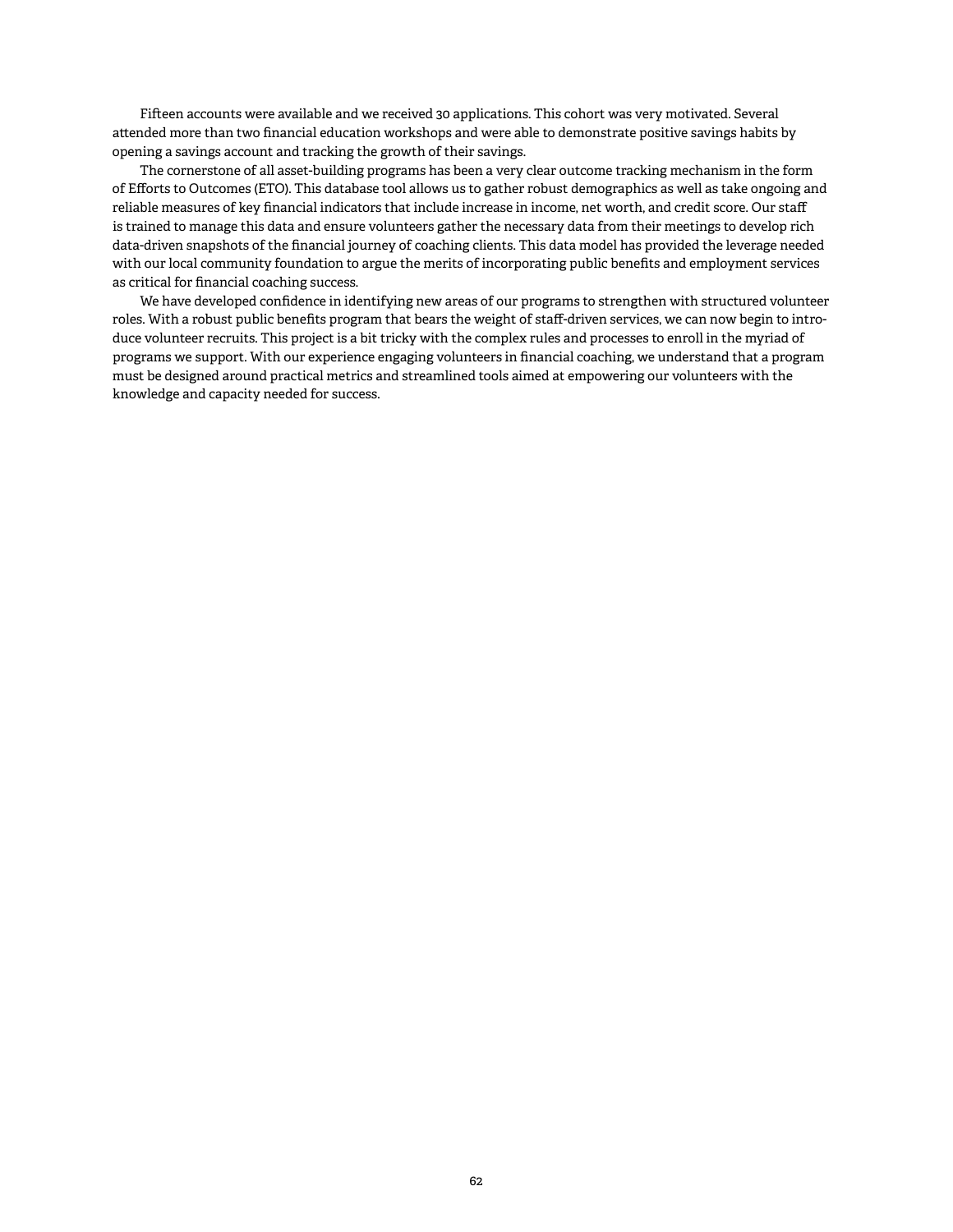## **Integrating Financial Coaching with Responsible Financial Products and Services**



CATHIE MAHON serves as the President of the National Federation of Community Development Credit Unions where she oversees all of its programmatic and investment activities. She is committed to continuing the Federation's role of bridging the credit union movement to the community development field.

#### **Integrating Financial Coaching with Responsible Financial Products and Services**

The credit union movement has a long and proud history of supporting and strengthening the financial security and independence of consumers, families and communities in the United States. Community development credit unions (CDCUs) promote financial empowerment of low-income consumers by providing safe and responsible financial services to help people save, borrow productively and build assets. As not-for-profit financial cooperatives, CDCUs are uniquely positioned to offer these financial services that are targeted to local community needs.

With nearly 34 million unbanked or under-banked Americans relying on costly and unproductive fringe financial products and services to meet their basic needs, getting people connected to responsible products and services is more important than ever. And yet recent efforts reveal that just encouraging unbanked consumers to open accounts yields limited results, even when those accounts may save hundreds or even thousands in annual charges. Many low-income consumers consider themselves unable to maintain an account, and managing household finances with small (and sometimes negative) margins they simply can't afford to get it wrong.

Thus, delivering safe and responsible products must clearly be integrated into broader financial empowerment efforts. A 2014 Federation study of very low-income individuals and families sought to better understand consumer preferences in financial services and what they value in a financial institution. We found that when it comes to making financial decisions, what low income consumers value most and seek are trusted relationships. Those trusted relationships can be found throughout the credit union from the teller guiding transactions to the member service representative providing information on managing accounts, to the loan officer helping them to qualify for a loan to the collections officer who helps them better manage their debt.

How can we leverage these trusted relationships and ensure that they are as effective as possible both for the individuals and consumers?

#### **Integration of Financial Counseling and Coaching is Key**

Dedicated financial counseling and coaching can help credit unions to deliver on and maximize these trusted relationships to the benefit of the consumer and the institution. An experienced financial counselor that guides a client through an emergency or to achieve a financial goal offers a more holistic and consistent response. It is more efficient for the credit union because it can focus and maximize those high-touch relationships while relieving other departments to deliver the financial services and reach more people.

Integration of financial counseling and coaching can improve the capacity of consumers to use the credit union well. By having knowledgeable counselors assist consumers to set goals and understand their overall financial condition they can help them navigate a pathway of productive services and make the right financial decisions to achieve their goals.

Finally, the combination of high-touch and high-tech in the delivery of financial counseling and coaching enables credit unions to deliver high-quality services at greater scale and consistency than ever before. Technology can support member engagement through regular reminders and contacts to encourage those members along on their goals, and to return to the credit union as needed.

*So what is the best path for credit unions to pursue when integrating financial counseling and coaching: a direct service model or a partnership approach?*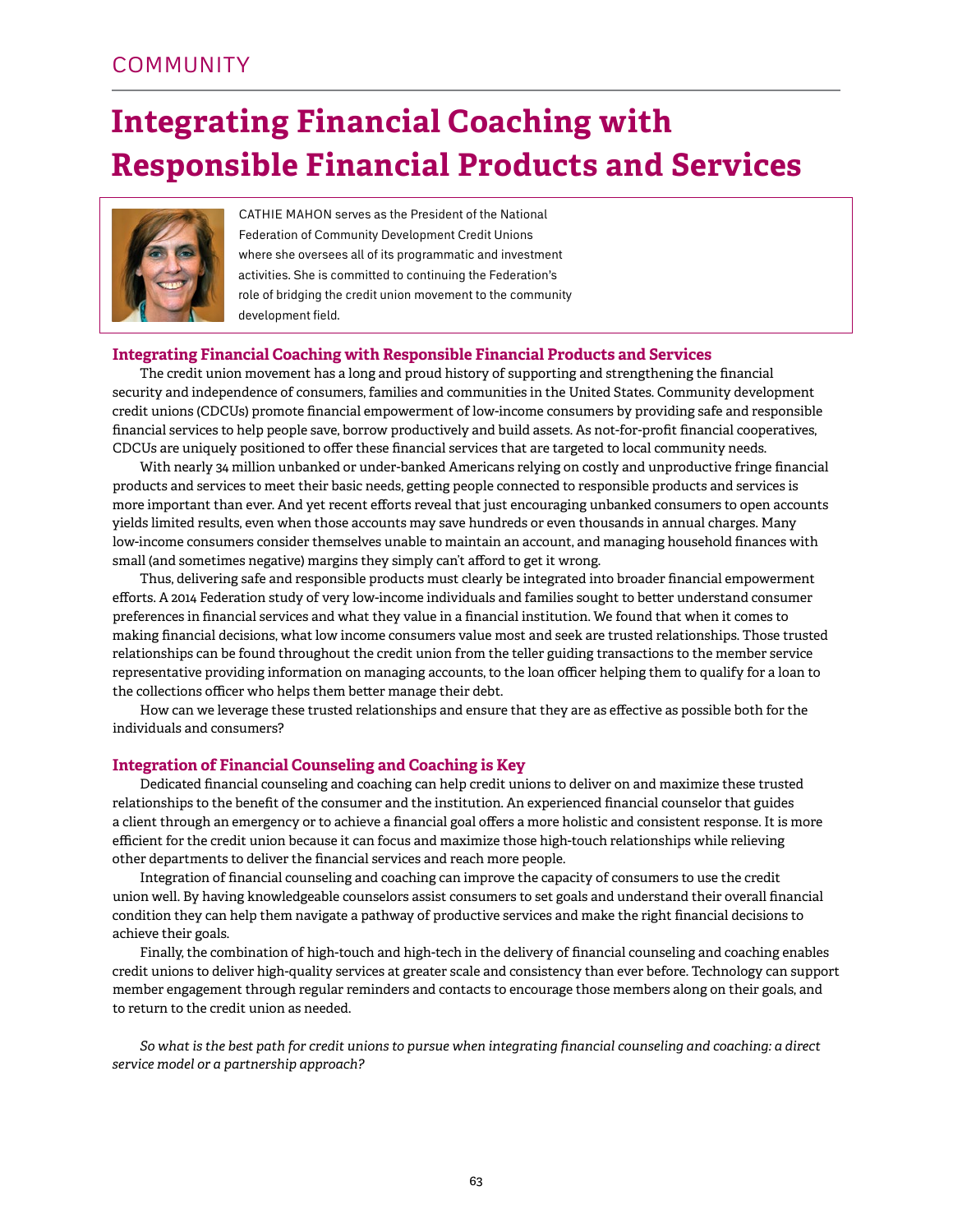#### **There is No Single Right Path for Integrating Financial Counseling and Coaching**

The Federation and its member credit unions are pursuing strategies for incorporating financial counseling and coaching into credit union service delivery through both an in-house outcomes driven financial counseling model and through a partnership model.

#### **In-House Financial Counseling and Coaching Approach:**

More than a third of the roughly 2,000 low-income designated credit unions and 77 percent of community development credit unions (CDCUs) offer financial counseling. While availability of counseling is widespread, information on the delivery or its effectiveness is almost non-existent. For this reason the Federation has teamed up with Neighborhood Trust Financial Partners to build a consistent, outcomes driven model for financial counseling and coaching in credit unions. Through the in-house approach, local government and nonprofit organizations can provide referral channels to trusted credit union counselors who in turn offer reciprocal referrals to supportive services offered by these local partners.

More than a third of the roughly 2,000 low-income designated credit unions and 77 percent of community development credit unions (CDCUs) offer financial counseling. While availability of counseling is widespread, information on the delivery or its effectiveness is almost non-existent.

**Partnership Model:** CDCUs have long relied upon strong local partnerships and relationships with community service providers. In fact, many were founded through an organizing effort led by local community based organizations to bring financial services to their clients. But over time partners can become less connected. Financial counseling and coaching offers the ideal opportunity to reinvigorate and structure meaningful partnerships for financial empowerment. The delivery of financial counseling and coaching can occur through partner organizations with strong and systematized integration with the right financial products and services offered by the local trusted credit union.

A successful integration draws upon the expertise of each. CDCUs offer high-quality financial products that meet the needs of underserved consumers. Nonprofits provide financial education and/or coaching to help consumers build their financial knowledge and set financial goals. Local governments and their sub-contractors provide the appropriate touch-points to connect people to these services.

Through the Financial Capability Partnership Initiative, the Federation and the Center for Financial Services Innovation, with generous support from the Kresge Foundation, work to connect CDCUs and nonprofits through financial counseling. For the past two years, we have forged lasting integrations between social service providers and credit unions in St. Louis, MO; Chicago, IL; and San Francisco, CA.

In September 2015, the Federation and CFSI released *Partnerships for Financial Capability: Diagnostic Frameworks for Financial Institutions and Partners*. The report identified several key ingredients to making successful partnerships: convergent mission and vision, clearly defined complementary capacities, commitment, trust among partners and strong leadership and coordination.

Lessons are just beginning to emerge on the effectiveness of financial counseling and coaching as well as the use and performance with financial products. The recipe for success will be a clear evaluation of the players on the ground, the capacity they bring to the table and the process that will contribute most to consumer outcomes. Together as a field with complementary roles and capacities, we will continue to build a strong body of knowledge and practice.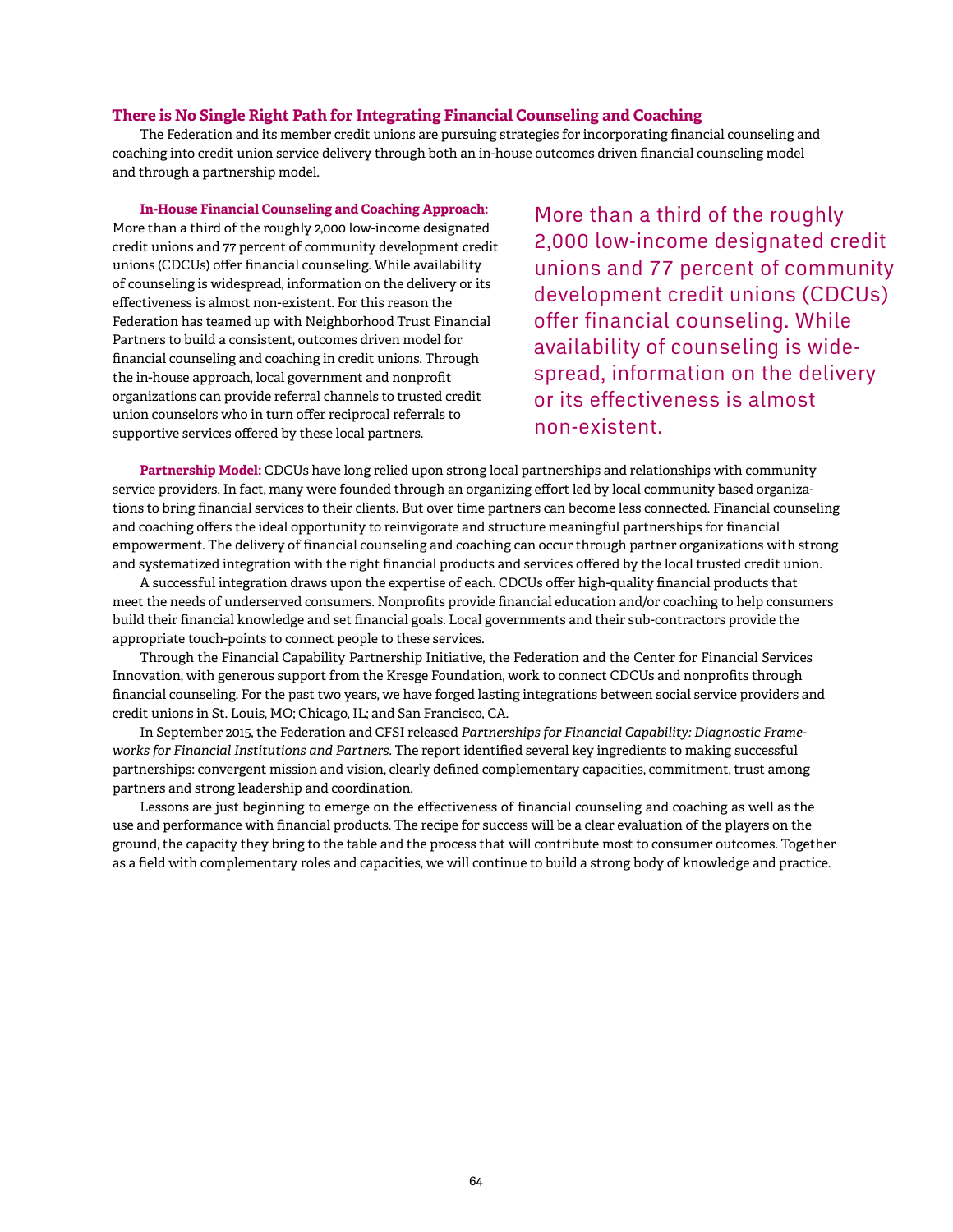## **Informing, Vetting and Sharing Standards: The Importance of Peer Connections**



Fran Rosebush is the Deputy Director of Field Engagement at CFED which works to empower millions of families to achieve financial security and contribute to an opportunity economy through scaling practical solutions, promoting policy change that builds wealth, and supporting the efforts of leaders in local communities.

In the past several years, CFED has witnessed the growth of the financial coaching field. From our vantage point as the backbone organization for the Assets & Opportunity Network, service providers have an increased interest in making financial coaching services available to more people in their communities. For these organizations—which range from community-based organizations to local government agencies to statewide coalitions—thoughtful standardization of the financial coaching field, especially clarifying coaching definitions and identifying common outcomes for tracking, is a clear long-term goal. Network members say it will allow for greater partner collaboration, creation of referral networks and the design of new programs. Those working on financial coaching have already learned invaluable lessons that can and should inform the development of standards for the field. Any standardization discourse should build on the deep bench of knowledge in the field by incorporating the sharing of lessons learned, frank discussion of challenges, and robust debate of the types of standards that would enhance or hinder the work of practitioners.

To drive the uptake of field-tested financial coaching best practices, the Assets & Opportunity Network has focused on Network member-driven peer learning to explore common challenges and promising solutions.

Earlier this year, we facilitated a virtual learning event on financial coaching with the Center for Financial Security and the Financial Clinic, for which more than 280 members signed up. At the end of the event, every single attendee who completed an evaluation said they wanted more learning events on financial coaching – specifically on coaching frameworks, tracking outcomes, effective delivery models and accessing quality and affordable trainings. In another Network learning event, attendees called for more opportunities to connect with their peers to discuss how they are running their programs, training their staff, selecting and tracking outcomes and more. Participants asked to exchange contact information to be able to continue learning from each other. These events confirm the demand for trusted peer connections to share hands-on, practical tools and resources.

Going forward, the organizations experimenting and driving this work in their communities must be provided with opportunities to connect with each other and be part of national efforts to standardize and professionalize the financial coaching field.

The Assets & Opportunity Network connects peers through webinars, working groups to tackle issues, learning groups to build capacity, informal group calls to solve pressing problems and simple peer-to-peer connections to share ideas and practice. Effective peer learning provides a platform for organizations to share relevant experiences, ask timely questions, and discuss issues that influence and inform each other's work. We also believe that effective peer learning involves tracking what is shared to make resources available to a broader audience and inform a national conversation. For example, at the Network Leadership Convening in 2015, we held a brainstorming workshop with Network Leaders to discuss standardization of the financial coaching field. We assumed that the major concerns around standardization would be around common definitions and outcomes. While these were large concerns, we also learned that the timing of developing and adopting standards was a major concern, as the field does not want to stifle program innovation at this point in the field's development. We also saw emerging learning about financial coaching's place on the financial capability service spectrum, and how that translated into customer experiences – an area the group wanted to continue exploring as practical experience expands.

We have seen great demand for peer learning opportunities as we conduct one-on-one technical assistance with organizations and then share what we learn with a broader audience. Through in-depth technical assistance projects,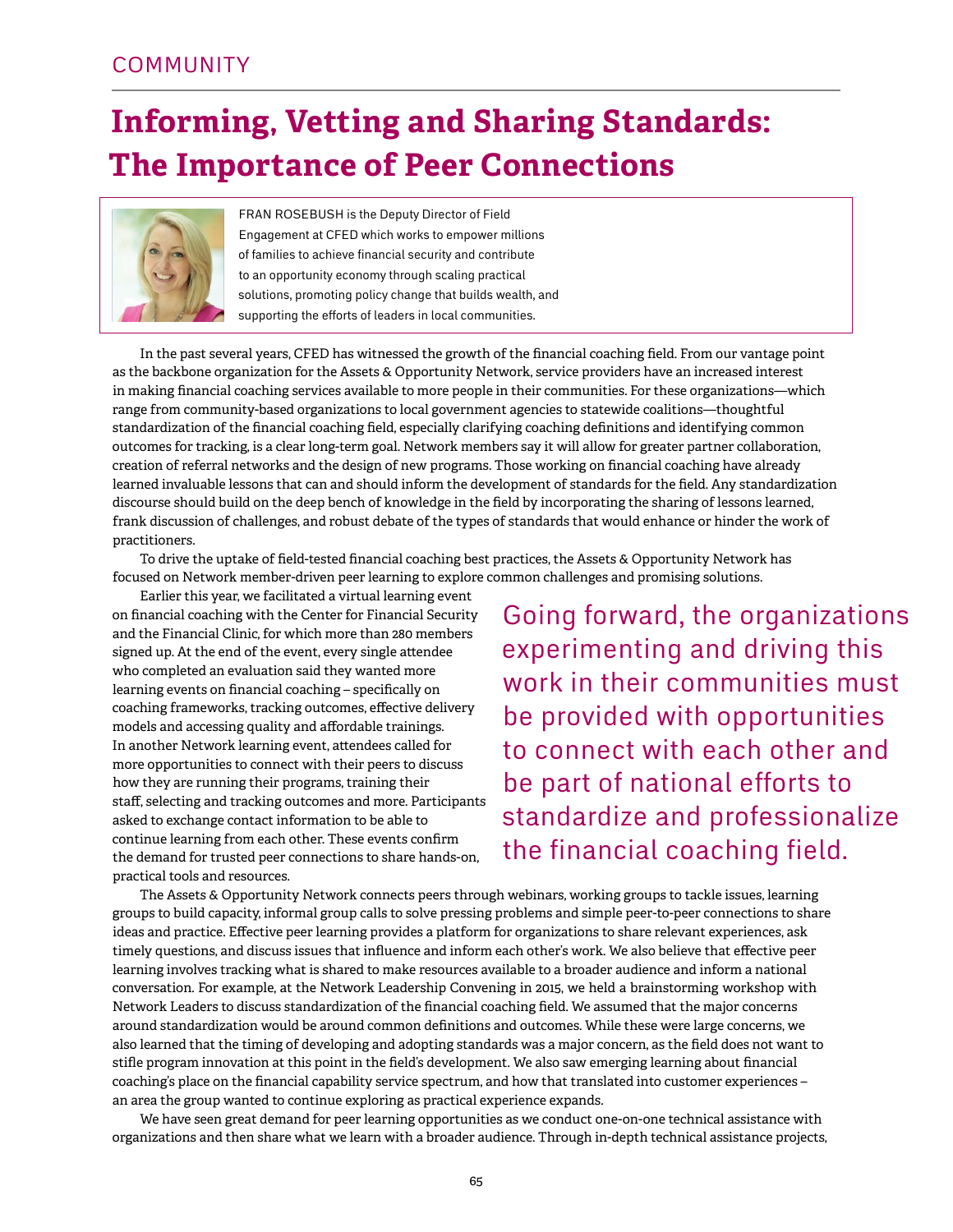we have explored members' pain points more deeply and used peer connections to help find solutions. For example, CFED is providing technical assistance to a group of service providers in Miami that want to develop a financial coaching referral network. Before they could start building a referral system and tracking common metrics, they realized that they first needed a common definition of coaching and shared agreement on delivery standards. This experience, as well as others from the field, affirmed the desire for peer learning: the organizations asked us whether others had navigated similar processes before and whether there were models and experts they could learn from. Learning from similarly situated organizations enables service providers to avoid pitfalls and more quickly and successfully adopt new systems.

Across the country, Network members are taking initiative to coordinate, streamline and scale financial coaching in their communities. At the city and county level, service providers like those in Miami are streamlining service delivery by creating community-wide referral networks. Others are integrating financial coaching into other social service delivery systems, such as workforce development, emergency assistance and housing programs. Statewide asset-building coalitions, like the Midas Collaborative, are curating and sharing lessons learned by member organizations. RAISE Texas, another statewide coalition, is facilitating conversations with its members on common definitions and setting standards across their state. These efforts underscore not only the resourcefulness of the field, but also the high level of interest in establishing shared standards for the financial coaching field.

Our experience coordinating peer learning with Network members on financial coaching has demonstrated to us the power of a professional community to effect change locally and statewide, and ultimately inform a conversation nationally. Going forward, the organizations experimenting and driving this work in their communities must be provided with opportunities to connect with each other and be part of national efforts to standardize and professionalize the financial coaching field. To that end, funders, government agencies and national intermediaries need to sit at the same table with these local and statewide leaders to design shared solutions that draw upon their experiences. As consensus emerges, the Assets & Opportunity Network and other national intermediaries provide vehicles for field-wide adoption of best practices through ongoing peer learning opportunities and technical assistance that incorporates peer connections.

There are many parts to play in defining, setting standards, funding, piloting and training the field. That is why it is so important for experts on the ground to connect with and learn from each other. Fundamentally changing the way the field helps individuals take control of their financial lives and build their financial capability is no small task and will require the intelligence, experience and resources from a broad range of stakeholders.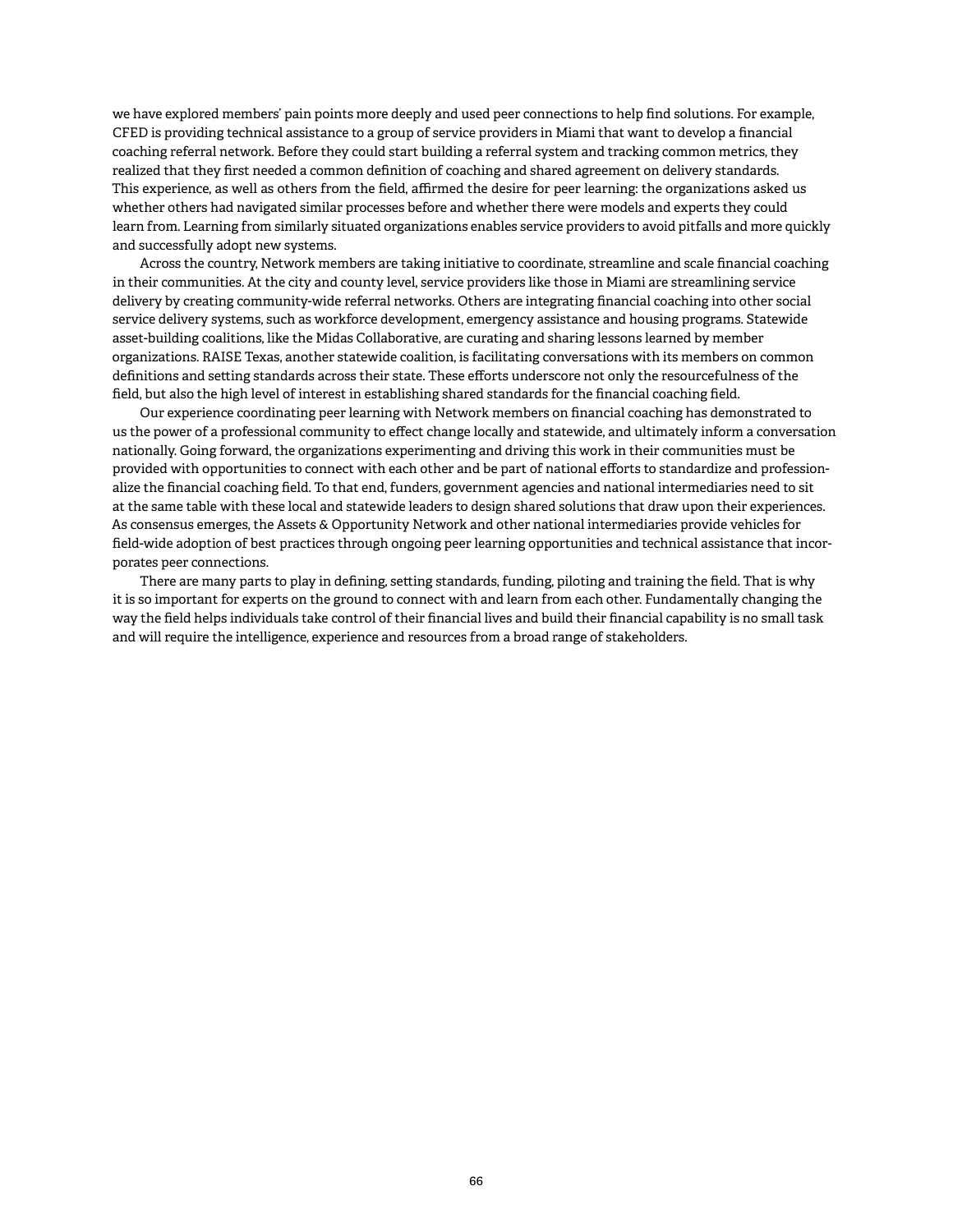## **Creating Professional Learning Communities for Financial Coaches**



LYDIA RUTER is the Program Manager at m*powered* for Denver's Financial Empowerment Center, which provides personal financial coaching.

M*powered* has developed a community of colleagues who are seeking to learn and develop their coaching skills together. This is reflective of a trend found in educational settings, where teachers participate in professional learning communities as a means for professional development and peer support. This is a valuable model to follow for financial coaches who often work remotely and have their own domain of professional practice, yet can benefit enormously from the experience and expertise of others.

There are several key features of professional learning communities which make them a fit for the financial coaching profession. One purpose is to support collaboration of professionals from all levels of experience and education. Experienced coaches have much to offer in advising on client cases and sharing knowledge. Newer coaches stimulate new learning as they ask questions and seek to understand various approaches. They support the vitality of the learning community and may challenge the status quo as they bring to light topics with fresh perspective. They invite the community to revisit approaches to an issue as shifts occur in the economic environment and the needs of clients.

Drawing upon my experience at m*powered*, I recommend a few useful activities that could characterize professional learning communities of financial coaches. The first is to carry out regular coaching observations. This sets the stage for a shared understanding of one another's work and style. This is much like teaching observations which are done in the education field. Observations are completed on a peer level where members of the professional learning community will observe one another, eliminating power dynamics. Mutual observations contribute to transparency between coaches. The observations are followed immediately by

Professional Learning Communities is a valuable model to follow for financial coaches who often work remotely and have their own domain of professional practice, yet can benefit enormously from the experience and expertise of others.

a debriefing process, highlighting what went well, as well as areas for improvement, always led by the person being observed. Debriefs are guided by a shared understanding of core competencies of coaching. This invites a focus on the practice and strategies of coaching, which benefits both participants, and are not focused on evaluating the coach.

Professional learning communities (PLCs) create an opportunity for reflection on coaching practices. The PLC represents a time and space set aside with the intention to reflect on current practices, seek advice on new strategies, and plan to implement these in practice. It is particularly fitting for coaches to undergo similar processes in their professional work to what they facilitate with clients on a daily basis. This generates reflection and a deeper understanding of coaching work with clients.

The focus of professional learning communities is positive, and oriented to professional growth. Ensuring that PLC activities are not designed for formal evaluation is important in creating organic, self-driven learning opportunities. One of the primary features of a PLC is that it builds a sense of community, creating robust relationships through trust, and respect for one another's practice, style, knowledge, and experience. Through these relationships, and the dedicated time set aside, professionals build their skills, share strategies and tools, and receive feedback that allows improvement in a learning environment that is both engaging and timely.

A benefit of using this format for professional development in an emerging field like financial coaching is that it instills the value of continuous specialized development and learning. It sets the expectation that in becoming an expert there is always an opportunity for improvement, refining one's practice. The PLC encourages coaches to identify best practices by building consensus through case debriefs and the discussion of outside research. This allows the group to construct shared meaning of concepts, which is needed as they navigate an emerging field. It also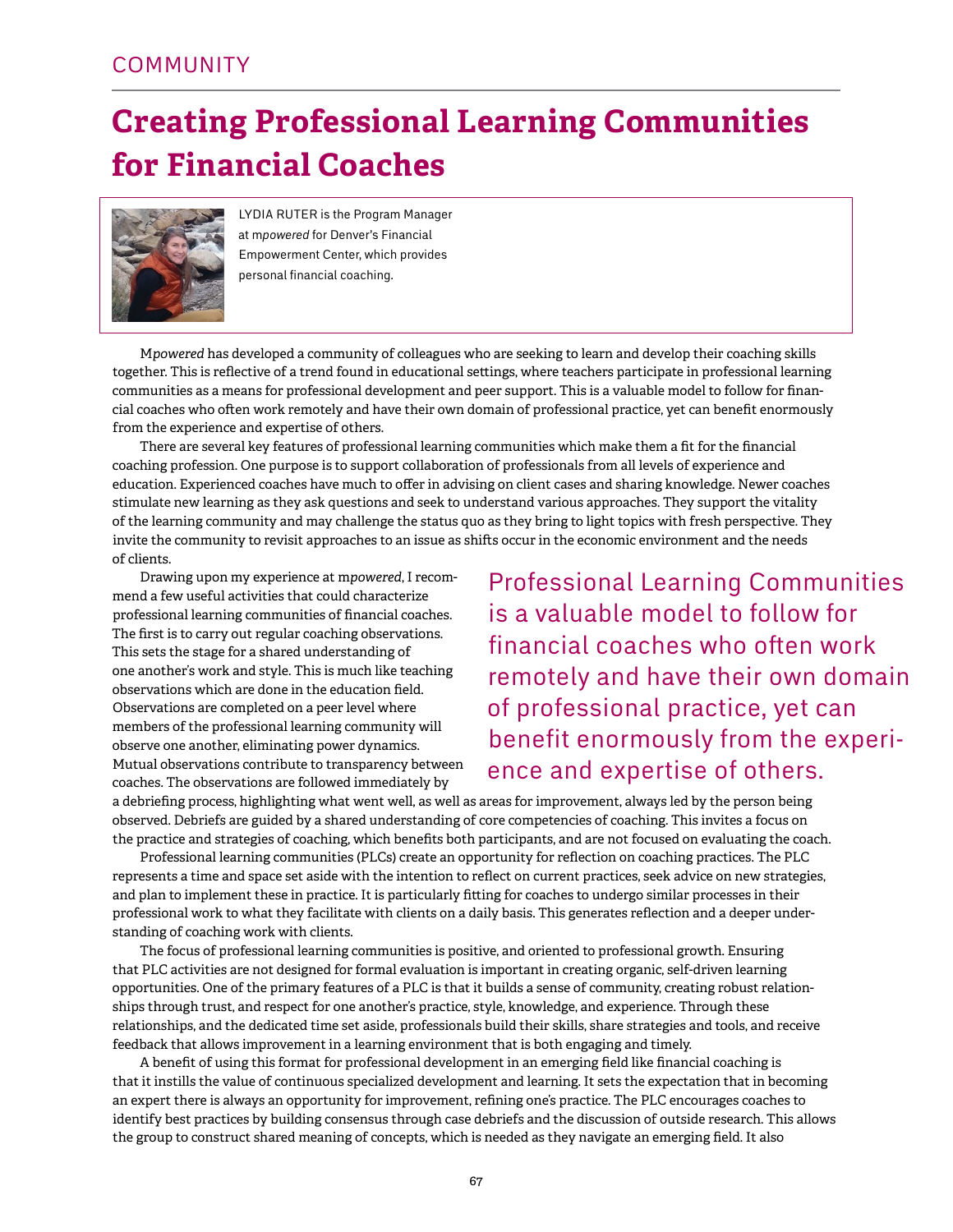provides a focus on techniques for the successful delivery of coaching, counseling, and education. Finally, a PLC supports the mental and emotional well-being of coaches by creating a safe place for colleagues with similar experiences and challenges to relate and debrief. Given the independent nature of the work, coaches work daily in isolation, and the PLC creates connection, support, rapport, and builds a culture of collaborative learning.

Financial coaching PLCs may involve a regular meeting. These meetings may consist of case debriefs, sharing advice on content knowledge, as well as strategies for financial coaching, counseling and education. They also often involve sharing community resources, and inviting guest speakers, ranging on topics from financial investment products to housing resources to healthcare regulations. In these meetings, coaches identify shared training needs, which could be included in a future meeting. Book discussions on relevant topics are also common. For example, m*powered*'s coaches read and discussed *Scarcity* by Sendhil Mullainathan and Eldar Shafir. This can also be a place to share client success stories, which builds morale, inspires coaches in their work, and highlights best practices.

The relationship development that occurs through PLC activities creates a dynamic web of supportive peer relationships that allow coaches to reach out to one another throughout their workdays. They have access to one another as a source for information via email, phone or Skype. As coaches develop particular areas of expertise in content areas, such as student loans or housing, they can tap their colleagues as a resource. PLCs can be formed with coaches within one organization, or could gather professionals from multiple providers to collaborate.

There are a few conditions I would recommend setting in place when starting a new professional learning community amongst financial coaches. First, establishing a culture of support, collaboration and continual learning with the purpose of improving practice is important. Setting up the group to be peer-led, and setting expectations for mutual participation is key for establishing a sense of ownership and creating a safe space. If possible, coaches should be able to self-select into the group rather than be required to participate. A professional learning community should be locally organized to allow coaches to meet together in person regularly. Additionally, the group size should be one that allows for meaningful participation, exchange of information, and development of relationships. The culture of the professional learning community should be positive and focused on professional growth and development.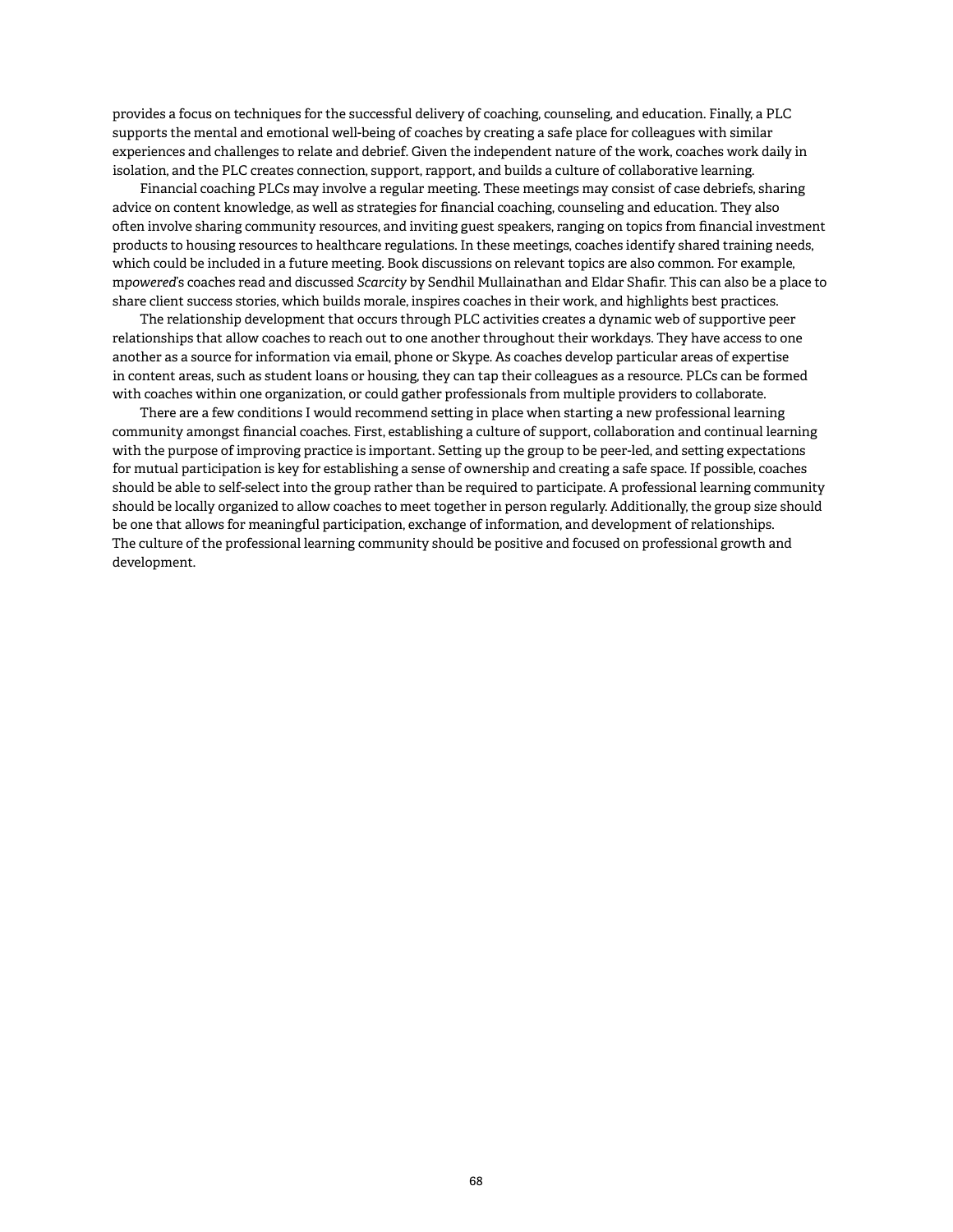## **Creating Professional Learning Communities for Financial Coaches**



Rebecca Wiggins is the Executive Director at The Association for Financial Counseling and Planning Education®, which focuses on certifying and supporting professionals in the field of financial counseling and education.

#### **Laying the Foundation**

We know, through decades of extensive field research, that only well-trained professionals are qualified to offer financial counseling and coaching services. The Association for Financial Counseling and Planning Education® (AFCPE®) was founded over 30 years ago by academics who recognized the need to professionalize the field of financial counseling and education and the inherent value of creating an effective community of practice to support professionals within this field.

As the community grew to include professionals well outside of academia, the need for comprehensive certification programs became apparent. Financial services organizations, credit unions, community-based organizations and the Department of Defense recognized the need for high-quality financial services and needed a certification program that met those needs. In response, AFCPE built comprehensive and rigorous certification programs – with the AFC® (Accredited Financial Counselor®) at the core—to ensure that each financial professional has both the depth and breadth of knowledge to help consumers create lasting financial behavior change.

Research is the foundation of the AFCPE community. We believe it is critical for financial professionals to have a knowledge base grounded in core financial fundamentals. This knowledge allows professionals to identify ways to apply best practices in new or different ways. Being able to point to the evidence that supports our practice inspires confidence in our clientele and improves the credibility of the field as a whole. Conversely, it is equally important that we measure the work being done in financial counseling and education, to provide project managers and policymakers with the information needed to effect change.

#### **Building the bridge**

The field of financial capability is growing rapidly, and it is more important than ever to bridge our efforts and bring together the variety of voices and perspectives. As a community, we can identify gaps and use the strengths and connections of each individual to address these deficiencies, and set the standards for the field and create an active community of practice.

A strong community is diverse. With research as a firm foundation, AFCPE has grown to include a variety of professionals from every area of our field, including the military, credit unions, universities, nonprofit and government agencies, researchers and private practitioners. Together, we create a full continuum of professional expertise. Each unique background, experience, skill and strength enriches the field and enhances the opportunities available to professionals and consumers alike.

The diversity of the AFCPE community has been essential to our evolution and strengthens our efforts toward a common purpose and vision—to improve the financial wellbeing of individuals and families worldwide. The community allows professionals to share best practices and to create and strengthen programs and initiatives in a way that is both collaborative and intentional.

A strong community connects, not isolates. Likewise, it is important to celebrate and utilize the variety of strengths, skills, and experiences of each member. Diverse communities require cross-constituency communication to identify opportunities for growth and interconnectedness. AFCPE does this in a variety of ways. Annually, we host our Annual Research & Training Symposium, exposing members from all over the world to new research, new practices, and new ideas and allowing them to network together and renew the momentum around the work we are doing. Within the community, we have also helped to identify groups of private practitioners who may not have access to the same type of career

As a community, we can identify gaps and use the strengths and connections of each individual to address these deficiencies, and set the standards for the field and create an active community of practice.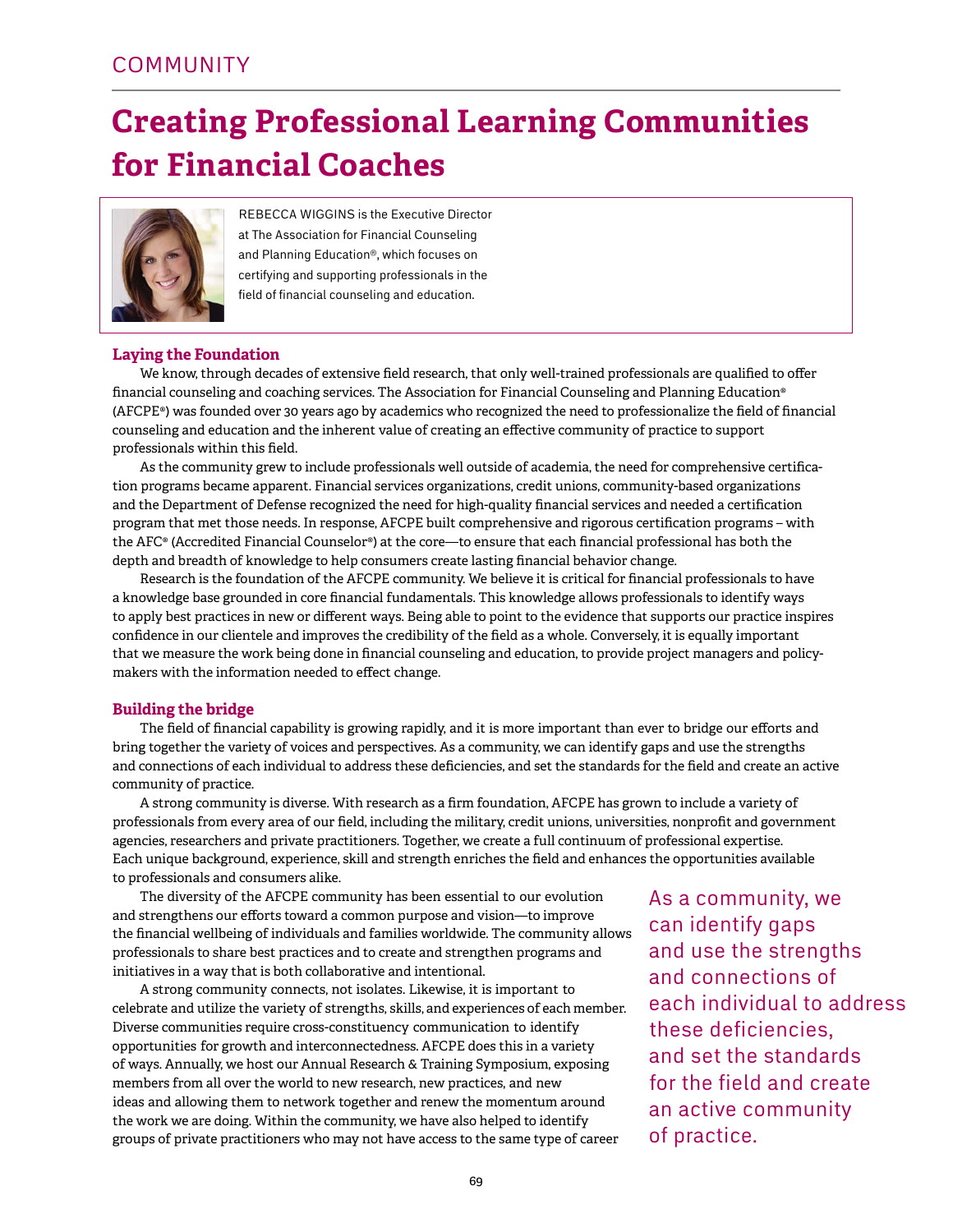networks that currently exist in academia or the nonprofit community, and have given them an outlet to connect. Connections made at AFCPE have become mentor groups, very often consisting of cross-constituency members, whom they can reach out to when they have questions about new or difficult client situations or need support in an area of expertise where they are lacking. These groups also help bridge the continuum of care for the clients whom they serve – connecting AFC professionals with financial planners, marriage and family therapists and even legal professionals to ensure that clients have access to the highest quality of care.

A strong community is built on partnerships. Creating professional communities between organizations helps drive strategy and inform policy. At the national level, partnerships provide the opportunity to identify and share best practices and expand efforts to unify goals and purposes, ideally leading to federal industry regulation. Locally, partnerships allow for a customized approach to meet the needs of the community, and provide opportunities for more direct involvement of professionals. Overall, working with other reputable organizations eliminates duplication, increases efficiency, and elevates the rigor of programs.

Through partnerships, we can meet the needs of our community. AFCPE professionals have had a great impact on the military community through meaningful partnerships with organizations like the FINRA Foundation and the Consumer Financial Protection Bureau (CFPB). Since 2006, the FINRA Foundation has awarded 1,360 fellowships to military spouses worldwide to help them earn their AFC certification. The program enables them to use their training and experience to serve the military community while gaining portable skills for a career in financial counseling. In partnership with the CFPB, over the past year, more than 60 financial coaches have been placed in select locations throughout the country to bridge access to financial education for veterans and low-income families.

A strong community invests in the personal and professional development of its individuals. A community of practice ensures sustainability and evolution, but only when the community is working together to foster the development of each community member. AFCPE recently created a mentorship program to support students entering the field or professionals pursuing a new career path. While the program is new, the practice has been authentically occurring for decades. The 2015 AFCPE Educator of the Year, Ryan Law, AFC® first attended the AFCPE Symposium as a student and now plays a critical role as an educator and innovator. Ryan has used his teaching skills to provide guidance and materials to help others start Student Money Management Centers nationwide. Alena Johnson, AFC®, Educator of the Year, found AFCPE early in her career as well. Since then she has mentored over 2,000 students choosing to enter careers in the financial field and is now upholding the standard of the certification through her work as an instructor for the AFC program. This type of mentorship exemplifies how community members learn from each other, and work together to unite the parts into the whole.

#### **Setting the Standard**

A strong community of practice is needed to help elevate the standards of our field, enhance the value of the profession, increase meaningful career opportunities, and ultimately better serve consumers. While we are making great strides in creating this community, there is still significant work ahead.

As a community of financial professionals, we must demand rigorous and comprehensive standards to create a complete continuum of care for consumers. For consumers with wealth this path is often clear, but the landscape for the remainder of our country is laden with misleading messages and confusing marketing. By building a community of practice, we bring clarity and definition to this continuum and provide access to high-quality education and counseling for consumers of all demographics, income levels, and backgrounds.

Likewise, it is our role to ensure that all professionals are held to a high standard of education, experience, and ethics. Across the financial continuum, regulation is critical. By setting necessary regulations and defining the continuum, consumers are better able to identify professionals who have the knowledge and experience to provide financial expertise and help guide financial behavior change.

It is through these efforts that the value of financial professionals will be recognized. Working collectively, we can close the access gap so that all individuals are able to find quality financial guidance and expertise. It is only through the work of the community that we will realize our shared mission: to create a financially capable nation.